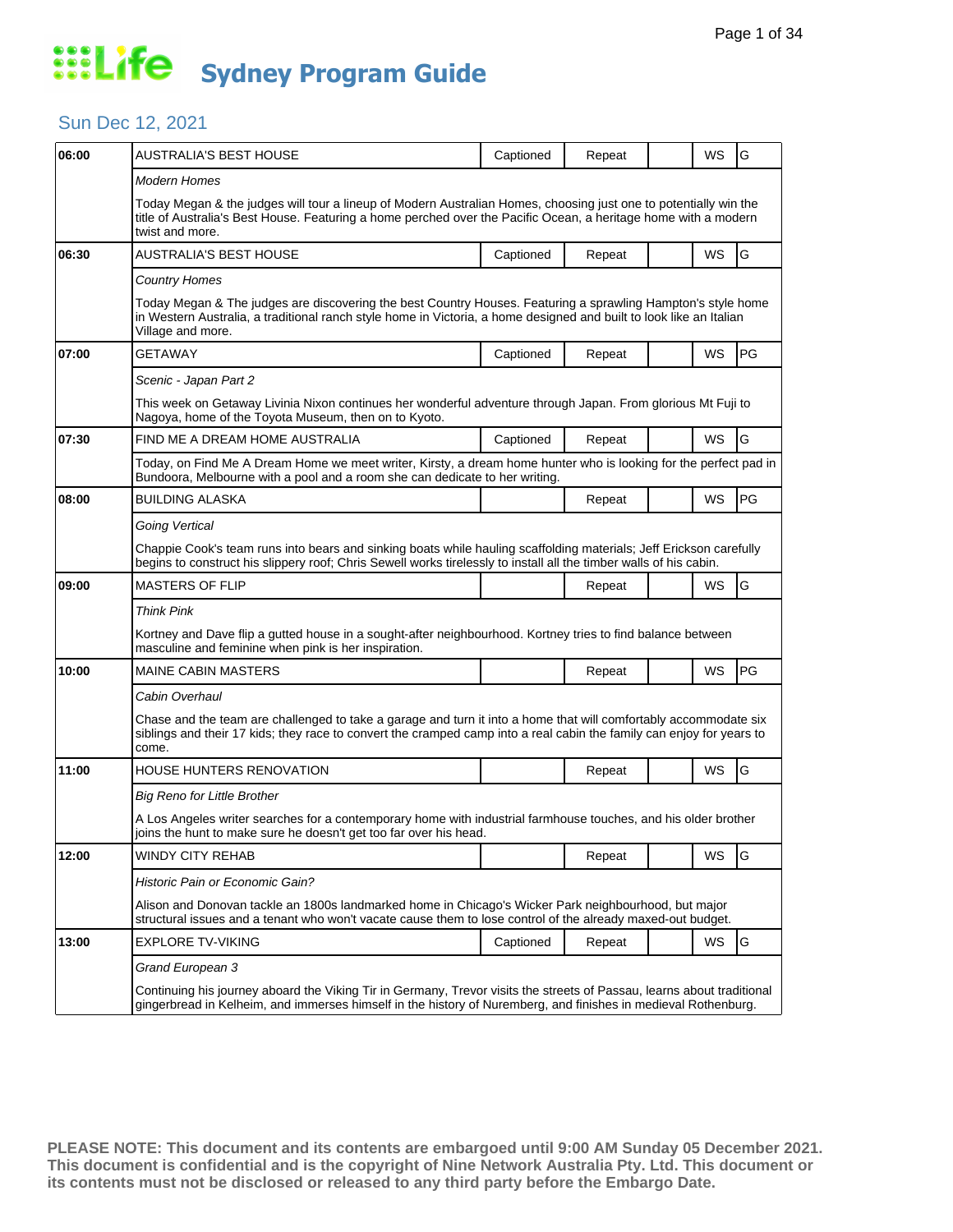#### Sun Dec 12, 2021

| 13:30 | FIND ME A DREAM HOME AUSTRALIA                                                                                                                                                                                                                           | Captioned | Repeat |  | <b>WS</b> | G |  |  |
|-------|----------------------------------------------------------------------------------------------------------------------------------------------------------------------------------------------------------------------------------------------------------|-----------|--------|--|-----------|---|--|--|
|       | Today, on Find Me A Dream Home we meet writer, Kirsty, a dream home hunter who is looking for the perfect pad in<br>Bundoora, Melbourne with a pool and a room she can dedicate to her writing.                                                          |           |        |  |           |   |  |  |
| 14:00 | <b>SALVAGE DAWGS</b>                                                                                                                                                                                                                                     |           | Repeat |  | <b>WS</b> | G |  |  |
|       | Downtown Kannapolis                                                                                                                                                                                                                                      |           |        |  |           |   |  |  |
|       | Mike and Tay have a consultation for a project from a brewery; first, they have to head to a salvage job in<br>Kannapolis, N.C., where the Dawgs salvage a cupola, doors, bathrooms, and porticos, but time is not on their side.                        |           |        |  |           |   |  |  |
| 14:30 | <b>AUSTRALIA'S BEST HOUSE</b>                                                                                                                                                                                                                            | Captioned | Repeat |  | <b>WS</b> | G |  |  |
|       | <b>Modern Homes</b>                                                                                                                                                                                                                                      |           |        |  |           |   |  |  |
|       | Today Megan & the judges will tour a lineup of Modern Australian Homes, choosing just one to potentially win the<br>title of Australia's Best House. Featuring a home perched over the Pacific Ocean, a heritage home with a modern<br>twist and more.   |           |        |  |           |   |  |  |
| 15:00 | AUSTRALIA'S BEST HOUSE                                                                                                                                                                                                                                   | Captioned | Repeat |  | WS        | G |  |  |
|       | <b>Country Homes</b>                                                                                                                                                                                                                                     |           |        |  |           |   |  |  |
|       | Today Megan & The judges are discovering the best Country Houses. Featuring a sprawling Hampton's style home<br>in Western Australia, a traditional ranch style home in Victoria, a home designed and built to look like an Italian<br>Village and more. |           |        |  |           |   |  |  |
| 15:30 | LOG CABIN LIVING                                                                                                                                                                                                                                         |           | Repeat |  | WS        | G |  |  |
|       | Ohio Mountain Cabin                                                                                                                                                                                                                                      |           |        |  |           |   |  |  |
|       | A newly engaged couple is looking to purchase their first cabin together in the foothills of south eastern Ohio with<br>plenty of land for outdoor activities.                                                                                           |           |        |  |           |   |  |  |
| 16:00 | <b>LOG CABIN LIVING</b>                                                                                                                                                                                                                                  |           | Repeat |  | <b>WS</b> | G |  |  |
|       | Oklahoma Adventure Cabin Hunt                                                                                                                                                                                                                            |           |        |  |           |   |  |  |
|       | A couple is looking to move from midtown Tulsa Oklahoma to the countryside so that they can be closer to the<br>outdoor activities they love. They hope to strike a balance between a remote cabin with land and the advantage of<br>city amenities.     |           |        |  |           |   |  |  |
| 16:30 | <b>ESCAPE TO THE CHATEAU</b>                                                                                                                                                                                                                             | Captioned | Repeat |  | <b>WS</b> | G |  |  |
|       | Can Dick Strawbridge and his wife Angel bring an abandoned French chateau back to life?                                                                                                                                                                  |           |        |  |           |   |  |  |
| 17:30 | <b>HOUSE HUNTERS</b>                                                                                                                                                                                                                                     |           | Repeat |  | <b>WS</b> | G |  |  |
|       | Lest Ye Be Judged                                                                                                                                                                                                                                        |           |        |  |           |   |  |  |
|       | A Tampa judge with a real estate addiction is ready to buy another home, preferably in her dream neighborhood.<br>However, her boyfriend currently walks 10 minutes to see her and feels the new distance is inconvenient.                               |           |        |  |           |   |  |  |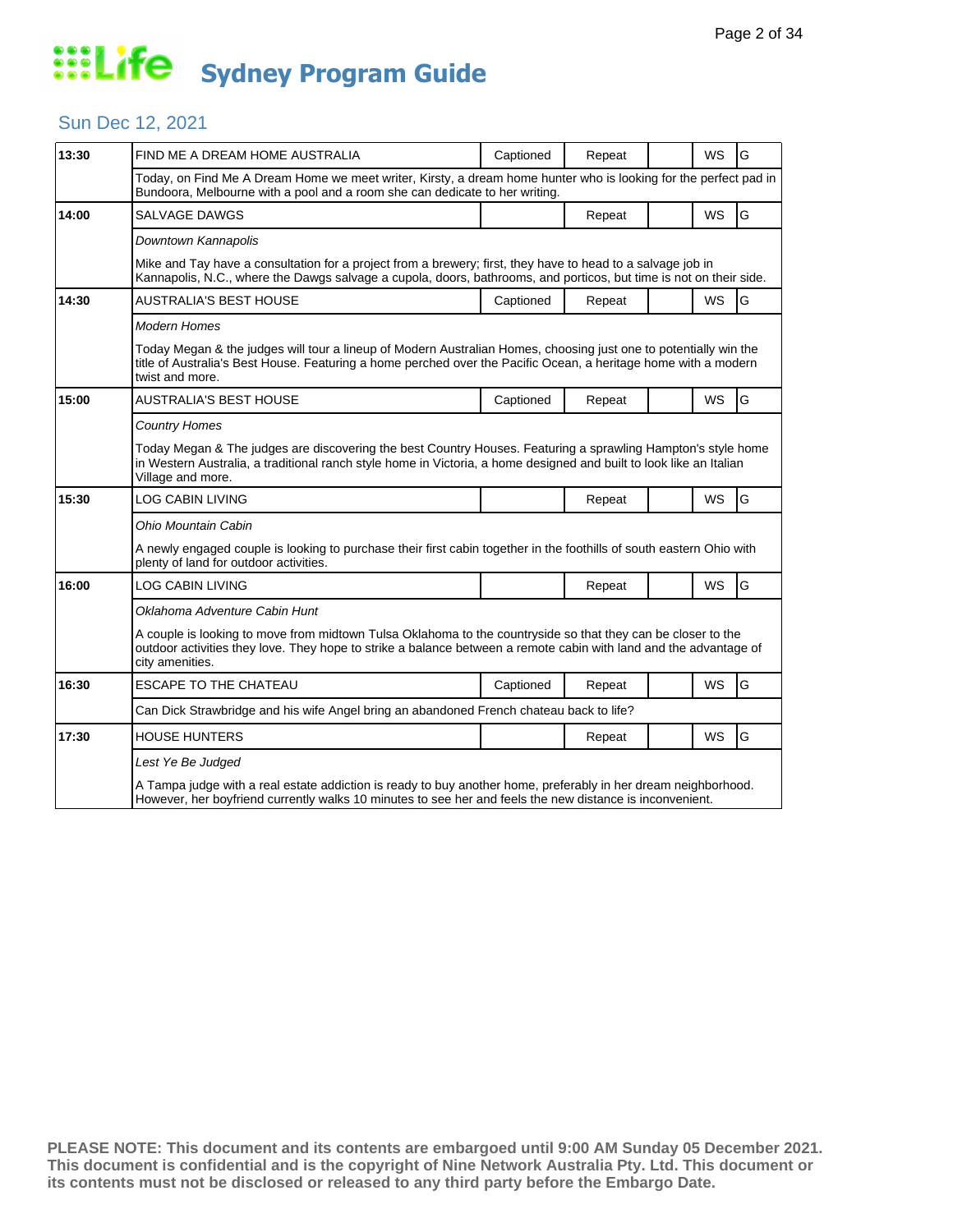#### Sun Dec 12, 2021

| 18:00 | <b>HOUSE HUNTERS</b>                                                                                                                                                                                                                                                                                                                                                                                                                                                                                                                                                                                                                                                             |  | Repeat |  | WS | G         |  |  |
|-------|----------------------------------------------------------------------------------------------------------------------------------------------------------------------------------------------------------------------------------------------------------------------------------------------------------------------------------------------------------------------------------------------------------------------------------------------------------------------------------------------------------------------------------------------------------------------------------------------------------------------------------------------------------------------------------|--|--------|--|----|-----------|--|--|
|       | Valley Views in Tehachapi, CA                                                                                                                                                                                                                                                                                                                                                                                                                                                                                                                                                                                                                                                    |  |        |  |    |           |  |  |
|       | A couple moves the family back from overseas and wants to find a home in the rural California mountainside<br>community of Tehachapi; for him, the property they choose must have a view, while she's looking for a house with<br>lots of land.                                                                                                                                                                                                                                                                                                                                                                                                                                  |  |        |  |    |           |  |  |
| 18:30 | HOUSE HUNTERS INTERNATIONAL                                                                                                                                                                                                                                                                                                                                                                                                                                                                                                                                                                                                                                                      |  | Repeat |  | WS | G         |  |  |
|       | Homecoming in Apulia                                                                                                                                                                                                                                                                                                                                                                                                                                                                                                                                                                                                                                                             |  |        |  |    |           |  |  |
|       | After meeting in the Middle East, a duo chooses to move to her small Italian hometown and make family their priority<br>and while he wants to keep busy with renovations, she wants to settle with no additional work.                                                                                                                                                                                                                                                                                                                                                                                                                                                           |  |        |  |    |           |  |  |
| 19:00 | HOUSE HUNTERS INTERNATIONAL                                                                                                                                                                                                                                                                                                                                                                                                                                                                                                                                                                                                                                                      |  | Repeat |  | WS | G         |  |  |
|       | Hairstyling in Mexico City                                                                                                                                                                                                                                                                                                                                                                                                                                                                                                                                                                                                                                                       |  |        |  |    |           |  |  |
|       | Two hairstylist sisters opt to relocate to Mexico City to begin their own business, and they're seeking an apartment<br>with two bedrooms. While one is budget-minded, the other doesn't mind spending more to get what she wants.                                                                                                                                                                                                                                                                                                                                                                                                                                               |  |        |  |    |           |  |  |
| 19:30 | <b>GOOD BONES</b>                                                                                                                                                                                                                                                                                                                                                                                                                                                                                                                                                                                                                                                                |  | Repeat |  | WS | <b>PG</b> |  |  |
|       | <b>Client Renovation Rescue</b>                                                                                                                                                                                                                                                                                                                                                                                                                                                                                                                                                                                                                                                  |  |        |  |    |           |  |  |
|       | Mina and Karen take on a renovation project for a client who bought a duplex with intentions of renovating it himself.<br>The home is in a historic and very established neighbourhood that would mean easy profit if the job is done right.                                                                                                                                                                                                                                                                                                                                                                                                                                     |  |        |  |    |           |  |  |
| 20:30 | <b>FLIP OR FLOP</b>                                                                                                                                                                                                                                                                                                                                                                                                                                                                                                                                                                                                                                                              |  |        |  | WS | G         |  |  |
|       | <b>Back House Flip</b>                                                                                                                                                                                                                                                                                                                                                                                                                                                                                                                                                                                                                                                           |  |        |  |    |           |  |  |
|       | Tarek and Christina find a small house in Lakewood, CA, to flip quickly. However, when they discover an<br>unpermitted addition, they are faced with a dilemma of bringing the addition up to code or tearing down the nicest<br>part of the house.                                                                                                                                                                                                                                                                                                                                                                                                                              |  |        |  |    |           |  |  |
| 21:00 | FLIP OR FLOP                                                                                                                                                                                                                                                                                                                                                                                                                                                                                                                                                                                                                                                                     |  |        |  | WS | G         |  |  |
|       | Go Big or Go Home                                                                                                                                                                                                                                                                                                                                                                                                                                                                                                                                                                                                                                                                |  |        |  |    |           |  |  |
|       | Tarek and Christina take on one of their biggest projects to date in Anaheim Hills, California, but modernising this<br>90s mansion will cost them a fortune. If they don't get the design just right, it could jeopardise the profit and their big<br>investment.                                                                                                                                                                                                                                                                                                                                                                                                               |  |        |  |    |           |  |  |
| 21:30 | MY LOTTERY DREAM HOME                                                                                                                                                                                                                                                                                                                                                                                                                                                                                                                                                                                                                                                            |  |        |  | WS | PG        |  |  |
|       | So Young, So Rich                                                                                                                                                                                                                                                                                                                                                                                                                                                                                                                                                                                                                                                                |  |        |  |    |           |  |  |
|       | David visits Charlotte in North Carolina to help his youngest lottery winner yet, twenty two year old Hadleigh. She<br>won \$25,000 a year for twenty years, but took a lump sum payment of \$390,000 in the Lucky for Life lottery so she<br>could buy her first home. There aren't many twenty two year olds with a property portfolio, but David is thrilled to<br>help Hadleigh find a Dream Home she can share with her mom and sister, Nicole. Apart from the regular 3 bedroom,<br>2 bathroom minimum requirements, these two youngsters are looking for a home with sturdy banisters for sliding<br>down, a pretty room to livestream from, and of course, room to roll! |  |        |  |    |           |  |  |
| 22:00 | MY LOTTERY DREAM HOME                                                                                                                                                                                                                                                                                                                                                                                                                                                                                                                                                                                                                                                            |  |        |  | WS | <b>PG</b> |  |  |
|       | Million-Dollar Wonderland                                                                                                                                                                                                                                                                                                                                                                                                                                                                                                                                                                                                                                                        |  |        |  |    |           |  |  |
|       | Rob and Katie have a million reasons to smile! After winning it big on a scratch off, the couple are on the hunt for<br>their dream home near Canton, Ohio. The only problem is how to decide where to live. Katie loves the city, while<br>Rob's a country boy. Braving the cold, David helps them find the perfect place in a snow covered winter wonderland<br>real estate adventure. They might even find bigfoot!                                                                                                                                                                                                                                                           |  |        |  |    |           |  |  |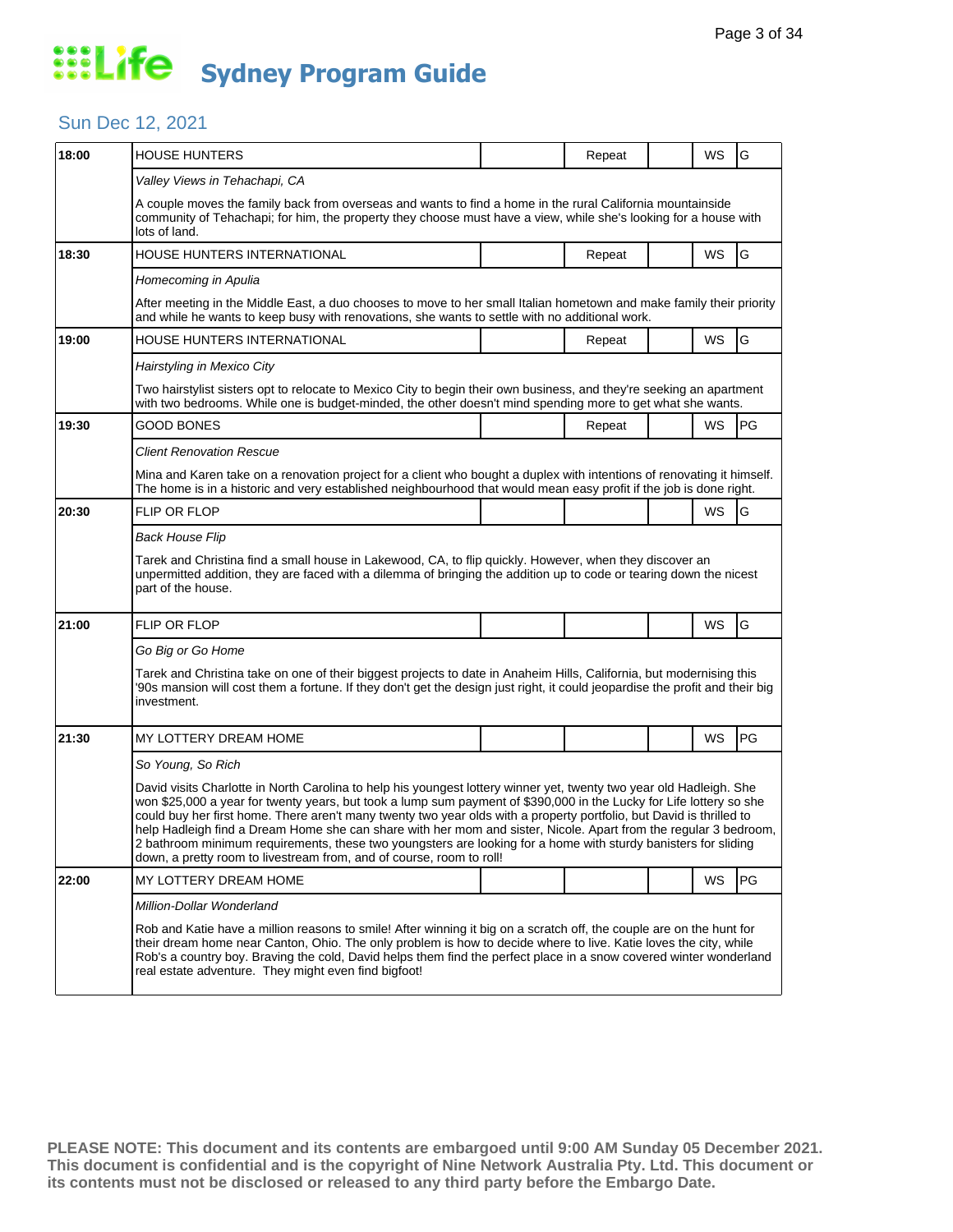#### Sun Dec 12, 2021

| 22:30 | <b>FIXER TO FABULOUS</b>                                                                                                                                                                                                                                                                                                                                                                       |  | Repeat |  | WS | G  |  |  |
|-------|------------------------------------------------------------------------------------------------------------------------------------------------------------------------------------------------------------------------------------------------------------------------------------------------------------------------------------------------------------------------------------------------|--|--------|--|----|----|--|--|
|       | An Old Rancher Gets a Chef-Inspired Facelift                                                                                                                                                                                                                                                                                                                                                   |  |        |  |    |    |  |  |
|       | Two restaurant owners live in the house her grandfather built, but it's too old-fashioned for their taste and two active<br>boys. When they call on Dave and Jenny to update their outdated ranch, the results are inspiring, modern and ready<br>for entertaining.                                                                                                                            |  |        |  |    |    |  |  |
| 23:30 | <b>HOUSE HUNTERS</b>                                                                                                                                                                                                                                                                                                                                                                           |  | Repeat |  | WS | G  |  |  |
|       | Valley Views in Tehachapi, CA                                                                                                                                                                                                                                                                                                                                                                  |  |        |  |    |    |  |  |
|       | A couple moves the family back from overseas and wants to find a home in the rural California mountainside<br>community of Tehachapi; for him, the property they choose must have a view, while she's looking for a house with<br>lots of land.                                                                                                                                                |  |        |  |    |    |  |  |
| 00:00 | THE REAL HOUSEWIVES OF<br>JOHANNESBURG                                                                                                                                                                                                                                                                                                                                                         |  |        |  | WS | M  |  |  |
|       | Still Water Run Deep                                                                                                                                                                                                                                                                                                                                                                           |  |        |  |    |    |  |  |
|       | The ladies are off on a weekend away where Lendy gets a makeover and Christall turns over a new leaf. Evodia<br>makes a shocking announcement at the high tea.                                                                                                                                                                                                                                 |  |        |  |    |    |  |  |
|       | Cons.Advice: Some Coarse Language, Sexual References                                                                                                                                                                                                                                                                                                                                           |  |        |  |    |    |  |  |
| 01:00 | THE REAL HOUSEWIVES OF<br>JOHANNESBURG                                                                                                                                                                                                                                                                                                                                                         |  |        |  | WS | M  |  |  |
|       | The Bachelorette                                                                                                                                                                                                                                                                                                                                                                               |  |        |  |    |    |  |  |
|       | Brinnette's friends throw her a surprise bridal shower but Madam's dress seems to be the center of attention.<br>Madam gets emotional when Mercy reveals a gift for her.                                                                                                                                                                                                                       |  |        |  |    |    |  |  |
|       | Cons.Advice: Some Coarse Language, Sexual References                                                                                                                                                                                                                                                                                                                                           |  |        |  |    |    |  |  |
| 02:00 | MILLION DOLLAR LISTING LOS ANGELES                                                                                                                                                                                                                                                                                                                                                             |  | Repeat |  | WS | M  |  |  |
|       | Keys to the Castle                                                                                                                                                                                                                                                                                                                                                                             |  |        |  |    |    |  |  |
|       | Tracy heads to New York to be mentored by Fredrik Eklund, and to pitch herself to Douglas Elliman President<br>Howard Lorber for a slew of new high rise projects in LA. Josh Altman tackles the beast of Bradbury Estates, Bliss<br>Canyon. Josh Flagg teams up with the Brits for a co-list in Los Feliz, but a crazy seller might throw them off their<br>game before they can get it sold. |  |        |  |    |    |  |  |
|       | Cons.Advice: Some Coarse Language                                                                                                                                                                                                                                                                                                                                                              |  |        |  |    |    |  |  |
| 03:00 | BUILDING ALASKA                                                                                                                                                                                                                                                                                                                                                                                |  | Repeat |  | WS | PG |  |  |
|       | Going Vertical                                                                                                                                                                                                                                                                                                                                                                                 |  |        |  |    |    |  |  |
|       | Chappie Cook's team runs into bears and sinking boats while hauling scaffolding materials; Jeff Erickson carefully<br>begins to construct his slippery roof; Chris Sewell works tirelessly to install all the timber walls of his cabin.                                                                                                                                                       |  |        |  |    |    |  |  |
| 04:00 | <b>FIXER TO FABULOUS</b>                                                                                                                                                                                                                                                                                                                                                                       |  | Repeat |  | WS | lG |  |  |
|       | An Old Rancher Gets a Chef-Inspired Facelift                                                                                                                                                                                                                                                                                                                                                   |  |        |  |    |    |  |  |
|       | Two restaurant owners live in the house her grandfather built, but it's too old-fashioned for their taste and two active<br>boys. When they call on Dave and Jenny to update their outdated ranch, the results are inspiring, modern and ready<br>for entertaining.                                                                                                                            |  |        |  |    |    |  |  |
| 05:00 | <b>MAINE CABIN MASTERS</b>                                                                                                                                                                                                                                                                                                                                                                     |  | Repeat |  | WS | PG |  |  |
|       | Cabin Overhaul                                                                                                                                                                                                                                                                                                                                                                                 |  |        |  |    |    |  |  |
|       | Chase and the team are challenged to take a garage and turn it into a home that will comfortably accommodate six<br>siblings and their 17 kids; they race to convert the cramped camp into a real cabin the family can enjoy for years to<br>come.                                                                                                                                             |  |        |  |    |    |  |  |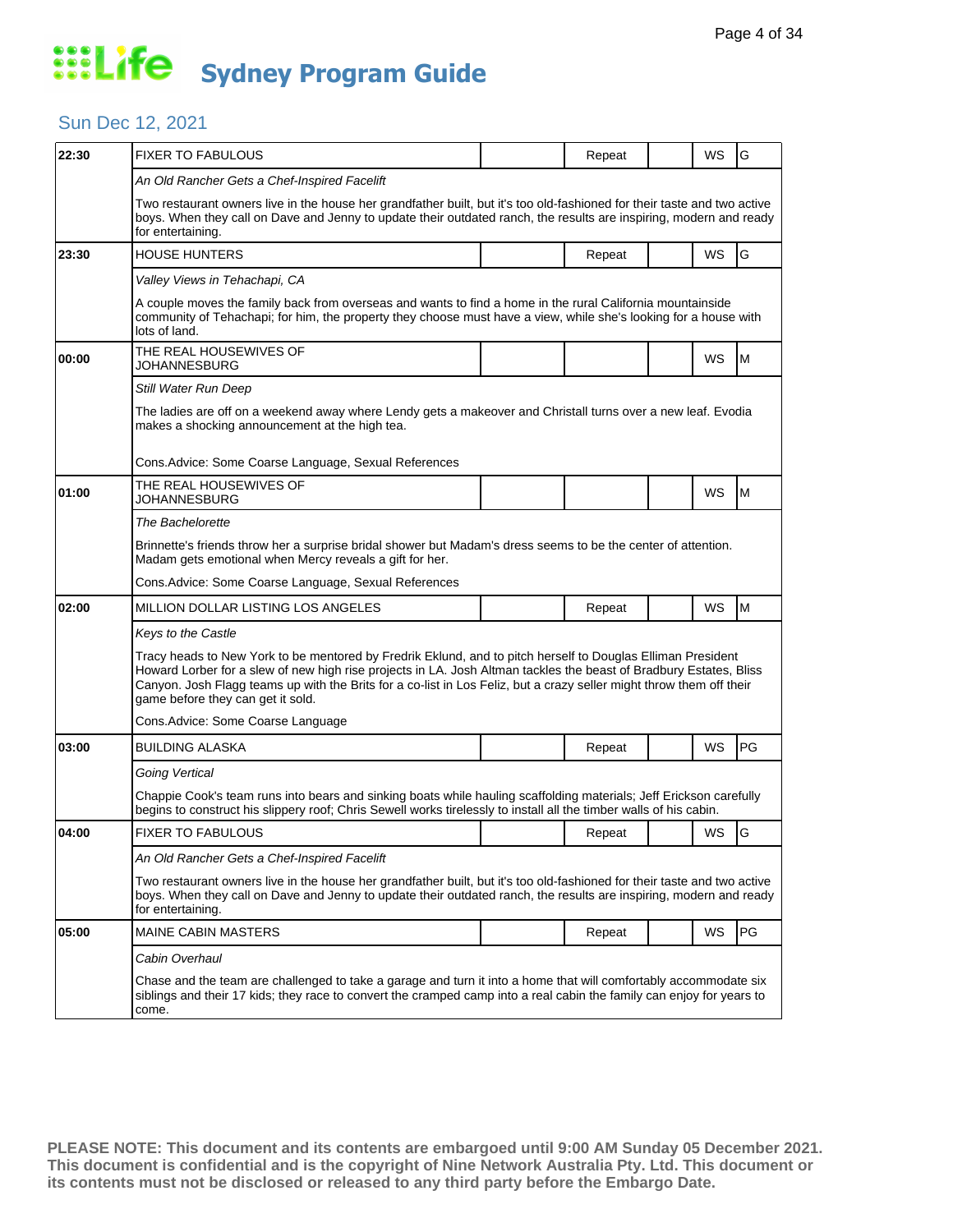#### Mon Dec 13, 2021

| 06:00 | MY LOTTERY DREAM HOME                                                                                                                                                                                                                                                                                                                                                                                                                                                                                                                                                                                                                                                            |           | Repeat |  | WS        | PG        |  |  |
|-------|----------------------------------------------------------------------------------------------------------------------------------------------------------------------------------------------------------------------------------------------------------------------------------------------------------------------------------------------------------------------------------------------------------------------------------------------------------------------------------------------------------------------------------------------------------------------------------------------------------------------------------------------------------------------------------|-----------|--------|--|-----------|-----------|--|--|
|       | So Young, So Rich                                                                                                                                                                                                                                                                                                                                                                                                                                                                                                                                                                                                                                                                |           |        |  |           |           |  |  |
|       | David visits Charlotte in North Carolina to help his youngest lottery winner yet, twenty two year old Hadleigh. She<br>won \$25,000 a year for twenty years, but took a lump sum payment of \$390,000 in the Lucky for Life lottery so she<br>could buy her first home. There aren't many twenty two year olds with a property portfolio, but David is thrilled to<br>help Hadleigh find a Dream Home she can share with her mom and sister, Nicole. Apart from the regular 3 bedroom,<br>2 bathroom minimum requirements, these two youngsters are looking for a home with sturdy banisters for sliding<br>down, a pretty room to livestream from, and of course, room to roll! |           |        |  |           |           |  |  |
| 06:30 | MY LOTTERY DREAM HOME                                                                                                                                                                                                                                                                                                                                                                                                                                                                                                                                                                                                                                                            |           | Repeat |  | WS        | PG        |  |  |
|       | Million-Dollar Wonderland                                                                                                                                                                                                                                                                                                                                                                                                                                                                                                                                                                                                                                                        |           |        |  |           |           |  |  |
|       | Rob and Katie have a million reasons to smile! After winning it big on a scratch off, the couple are on the hunt for<br>their dream home near Canton, Ohio. The only problem is how to decide where to live. Katie loves the city, while<br>Rob's a country boy. Braving the cold, David helps them find the perfect place in a snow covered winter wonderland<br>real estate adventure. They might even find bigfoot!                                                                                                                                                                                                                                                           |           |        |  |           |           |  |  |
| 07:00 | <b>FIXER TO FABULOUS</b>                                                                                                                                                                                                                                                                                                                                                                                                                                                                                                                                                                                                                                                         |           | Repeat |  | WS        | G         |  |  |
|       | An Old Rancher Gets a Chef-Inspired Facelift                                                                                                                                                                                                                                                                                                                                                                                                                                                                                                                                                                                                                                     |           |        |  |           |           |  |  |
|       | Two restaurant owners live in the house her grandfather built, but it's too old-fashioned for their taste and two active<br>boys. When they call on Dave and Jenny to update their outdated ranch, the results are inspiring, modern and ready<br>for entertaining.                                                                                                                                                                                                                                                                                                                                                                                                              |           |        |  |           |           |  |  |
| 08:00 | GOOD BONES                                                                                                                                                                                                                                                                                                                                                                                                                                                                                                                                                                                                                                                                       |           | Repeat |  | WS        | <b>PG</b> |  |  |
|       | <b>Client Renovation Rescue</b>                                                                                                                                                                                                                                                                                                                                                                                                                                                                                                                                                                                                                                                  |           |        |  |           |           |  |  |
|       | Mina and Karen take on a renovation project for a client who bought a duplex with intentions of renovating it himself.<br>The home is in a historic and very established neighbourhood that would mean easy profit if the job is done right.                                                                                                                                                                                                                                                                                                                                                                                                                                     |           |        |  |           |           |  |  |
| 09:00 | FLIP OR FLOP                                                                                                                                                                                                                                                                                                                                                                                                                                                                                                                                                                                                                                                                     |           | Repeat |  | WS        | G         |  |  |
|       | Back House Flip                                                                                                                                                                                                                                                                                                                                                                                                                                                                                                                                                                                                                                                                  |           |        |  |           |           |  |  |
|       | Tarek and Christina find a small house in Lakewood, CA, to flip quickly. However, when they discover an<br>unpermitted addition, they are faced with a dilemma of bringing the addition up to code or tearing down the nicest<br>part of the house.                                                                                                                                                                                                                                                                                                                                                                                                                              |           |        |  |           |           |  |  |
| 09:30 | FLIP OR FLOP                                                                                                                                                                                                                                                                                                                                                                                                                                                                                                                                                                                                                                                                     |           | Repeat |  | WS        | G         |  |  |
|       | Go Big or Go Home                                                                                                                                                                                                                                                                                                                                                                                                                                                                                                                                                                                                                                                                |           |        |  |           |           |  |  |
|       | Tarek and Christina take on one of their biggest projects to date in Anaheim Hills, California, but modernising this<br>90s mansion will cost them a fortune. If they don't get the design just right, it could jeopardise the profit and their big<br>investment.                                                                                                                                                                                                                                                                                                                                                                                                               |           |        |  |           |           |  |  |
| 10:00 | WINDY CITY REHAB                                                                                                                                                                                                                                                                                                                                                                                                                                                                                                                                                                                                                                                                 |           | Repeat |  | <b>WS</b> | lG        |  |  |
|       | Historic Pain or Economic Gain?                                                                                                                                                                                                                                                                                                                                                                                                                                                                                                                                                                                                                                                  |           |        |  |           |           |  |  |
|       | Alison and Donovan tackle an 1800s landmarked home in Chicago's Wicker Park neighbourhood, but major<br>structural issues and a tenant who won't vacate cause them to lose control of the already maxed-out budget.                                                                                                                                                                                                                                                                                                                                                                                                                                                              |           |        |  |           |           |  |  |
| 11:00 | POSTCARDS SUMMER                                                                                                                                                                                                                                                                                                                                                                                                                                                                                                                                                                                                                                                                 | Captioned |        |  | WS        | PG        |  |  |
|       | Livinia gets creative in South Melbourne, Shane Crawford takes a chilly dip in Brighton, Todd uncovers hidden bars<br>and restaurants in Melbourne's CBD and guest presenter Rob Mills gives us a tour of his favourite city haunts.                                                                                                                                                                                                                                                                                                                                                                                                                                             |           |        |  |           |           |  |  |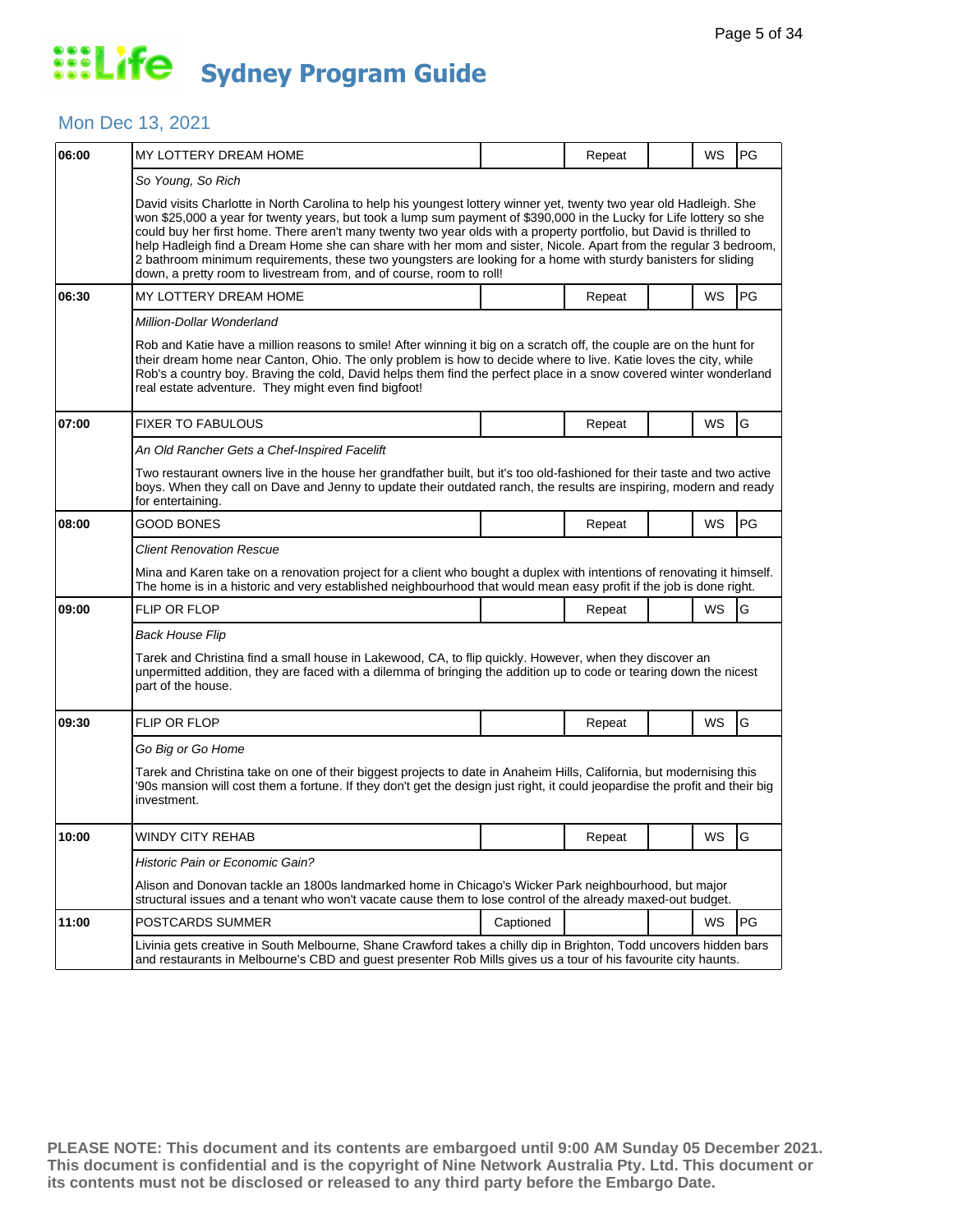#### Mon Dec 13, 2021

| 11:30 | FIND ME A DREAM HOME AUSTRALIA                                                                                                                                                                                                                                                                                                                                                                                                                                                                                                                                                                                                                                                   | Captioned | Repeat |  | WS | G  |  |  |  |
|-------|----------------------------------------------------------------------------------------------------------------------------------------------------------------------------------------------------------------------------------------------------------------------------------------------------------------------------------------------------------------------------------------------------------------------------------------------------------------------------------------------------------------------------------------------------------------------------------------------------------------------------------------------------------------------------------|-----------|--------|--|----|----|--|--|--|
|       | Today, on Find Me A Dream Home we meet writer, Kirsty, a dream home hunter who is looking for the perfect pad in<br>Bundoora, Melbourne with a pool and a room she can dedicate to her writing.                                                                                                                                                                                                                                                                                                                                                                                                                                                                                  |           |        |  |    |    |  |  |  |
| 12:00 | <b>BUILDING ALASKA</b>                                                                                                                                                                                                                                                                                                                                                                                                                                                                                                                                                                                                                                                           |           | Repeat |  | WS | PG |  |  |  |
|       | Going Vertical                                                                                                                                                                                                                                                                                                                                                                                                                                                                                                                                                                                                                                                                   |           |        |  |    |    |  |  |  |
|       | Chappie Cook's team runs into bears and sinking boats while hauling scaffolding materials; Jeff Erickson carefully<br>begins to construct his slippery roof; Chris Sewell works tirelessly to install all the timber walls of his cabin.                                                                                                                                                                                                                                                                                                                                                                                                                                         |           |        |  |    |    |  |  |  |
| 13:00 | <b>FLIP OR FLOP</b>                                                                                                                                                                                                                                                                                                                                                                                                                                                                                                                                                                                                                                                              |           | Repeat |  | WS | G  |  |  |  |
|       | <b>Back House Flip</b>                                                                                                                                                                                                                                                                                                                                                                                                                                                                                                                                                                                                                                                           |           |        |  |    |    |  |  |  |
|       | Tarek and Christina find a small house in Lakewood, CA, to flip quickly. However, when they discover an<br>unpermitted addition, they are faced with a dilemma of bringing the addition up to code or tearing down the nicest<br>part of the house.                                                                                                                                                                                                                                                                                                                                                                                                                              |           |        |  |    |    |  |  |  |
| 13:30 | FLIP OR FLOP                                                                                                                                                                                                                                                                                                                                                                                                                                                                                                                                                                                                                                                                     |           | Repeat |  | WS | G  |  |  |  |
|       | Go Big or Go Home                                                                                                                                                                                                                                                                                                                                                                                                                                                                                                                                                                                                                                                                |           |        |  |    |    |  |  |  |
|       | Tarek and Christina take on one of their biggest projects to date in Anaheim Hills, California, but modernising this<br>'90s mansion will cost them a fortune. If they don't get the design just right, it could jeopardise the profit and their big<br>investment.                                                                                                                                                                                                                                                                                                                                                                                                              |           |        |  |    |    |  |  |  |
| 14:00 | MY LOTTERY DREAM HOME                                                                                                                                                                                                                                                                                                                                                                                                                                                                                                                                                                                                                                                            |           | Repeat |  | WS | PG |  |  |  |
|       | So Young, So Rich                                                                                                                                                                                                                                                                                                                                                                                                                                                                                                                                                                                                                                                                |           |        |  |    |    |  |  |  |
|       | David visits Charlotte in North Carolina to help his youngest lottery winner yet, twenty two year old Hadleigh. She<br>won \$25,000 a year for twenty years, but took a lump sum payment of \$390,000 in the Lucky for Life lottery so she<br>could buy her first home. There aren't many twenty two year olds with a property portfolio, but David is thrilled to<br>help Hadleigh find a Dream Home she can share with her mom and sister, Nicole. Apart from the regular 3 bedroom,<br>2 bathroom minimum requirements, these two youngsters are looking for a home with sturdy banisters for sliding<br>down, a pretty room to livestream from, and of course, room to roll! |           |        |  |    |    |  |  |  |
| 14:30 | MY LOTTERY DREAM HOME                                                                                                                                                                                                                                                                                                                                                                                                                                                                                                                                                                                                                                                            |           | Repeat |  | WS | PG |  |  |  |
|       | Million-Dollar Wonderland                                                                                                                                                                                                                                                                                                                                                                                                                                                                                                                                                                                                                                                        |           |        |  |    |    |  |  |  |
|       | Rob and Katie have a million reasons to smile! After winning it big on a scratch off, the couple are on the hunt for<br>their dream home near Canton, Ohio. The only problem is how to decide where to live. Katie loves the city, while<br>Rob's a country boy. Braving the cold, David helps them find the perfect place in a snow covered winter wonderland<br>real estate adventure. They might even find bigfoot!                                                                                                                                                                                                                                                           |           |        |  |    |    |  |  |  |
| 15:00 | THE BLOCK: ALL STARS                                                                                                                                                                                                                                                                                                                                                                                                                                                                                                                                                                                                                                                             | Captioned | Repeat |  | WS | PG |  |  |  |
|       | Bathroom week, AKA Hell week continues. One team is already behind due to a problem with their flooring and all<br>the teams face some time-consuming heritage work ahead of them.                                                                                                                                                                                                                                                                                                                                                                                                                                                                                               |           |        |  |    |    |  |  |  |
| 16:00 | SALVAGE DAWGS                                                                                                                                                                                                                                                                                                                                                                                                                                                                                                                                                                                                                                                                    |           | Repeat |  | WS | G  |  |  |  |
|       | <b>Twin Capes Ferry</b>                                                                                                                                                                                                                                                                                                                                                                                                                                                                                                                                                                                                                                                          |           |        |  |    |    |  |  |  |
|       | The crew heads to Norfolk, Va., to test their sea legs and salvage an obsolete ferry, including lights, skylights and a<br>mural; back at the shop, Grayson helps Mike and Tay with a commissioned build for a fellow maker.                                                                                                                                                                                                                                                                                                                                                                                                                                                     |           |        |  |    |    |  |  |  |
| 16:30 | LOG CABIN LIVING                                                                                                                                                                                                                                                                                                                                                                                                                                                                                                                                                                                                                                                                 |           | Repeat |  | WS | G  |  |  |  |
|       | Big Bear Lake Cabin Getaway                                                                                                                                                                                                                                                                                                                                                                                                                                                                                                                                                                                                                                                      |           |        |  |    |    |  |  |  |
|       | An active and outdoorsy family of five looks for a log cabin getaway in the rustic mountain destination of Big Bear<br>Lake, Calif.                                                                                                                                                                                                                                                                                                                                                                                                                                                                                                                                              |           |        |  |    |    |  |  |  |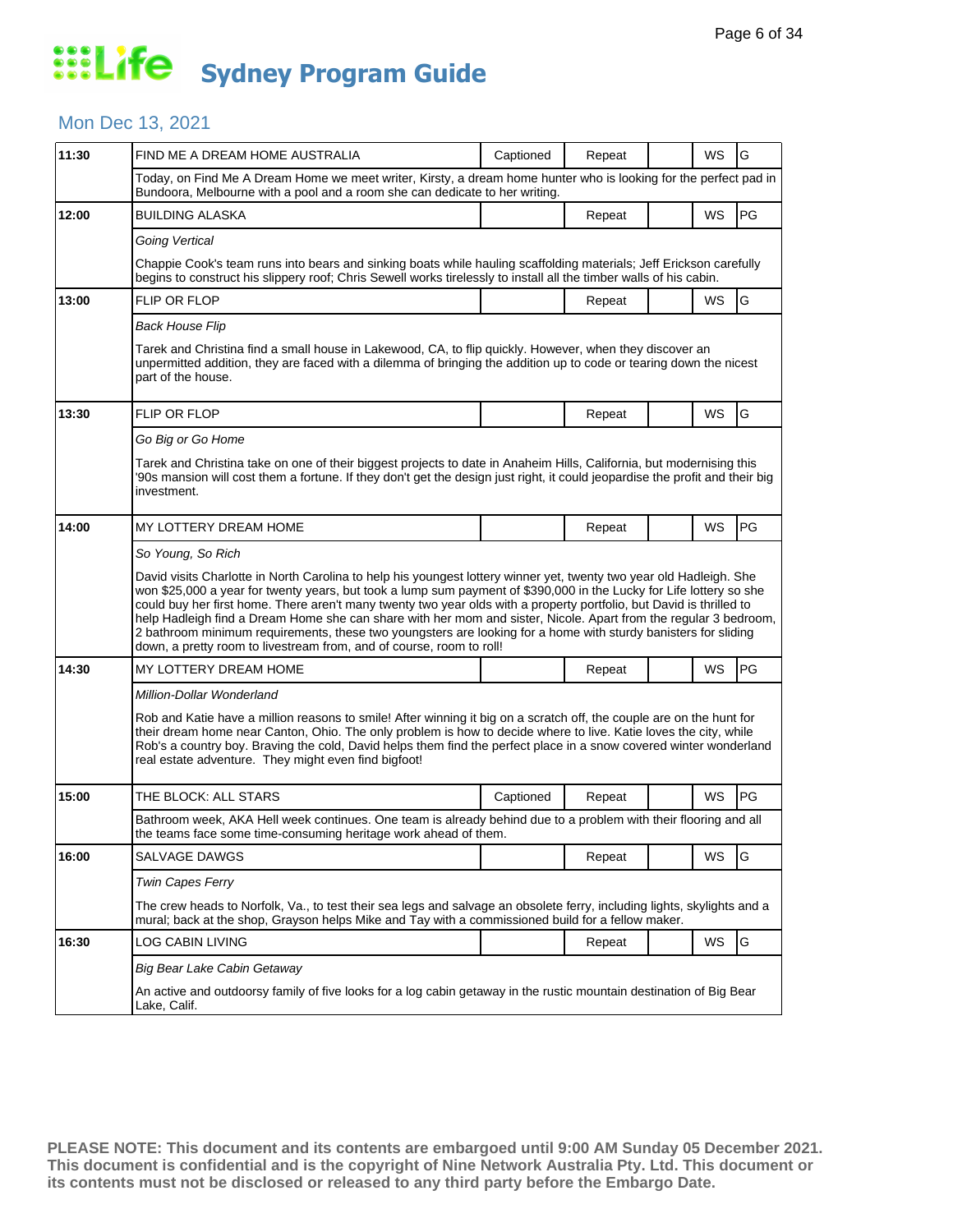#### Mon Dec 13, 2021

| 17:00 | <b>IGOOD BONES</b>                                                                                                                                                                                                                           | Repeat | <b>WS</b> | <b>IPG</b> |
|-------|----------------------------------------------------------------------------------------------------------------------------------------------------------------------------------------------------------------------------------------------|--------|-----------|------------|
|       | <b>Client Renovation Rescue</b>                                                                                                                                                                                                              |        |           |            |
|       | Mina and Karen take on a renovation project for a client who bought a duplex with intentions of renovating it himself.<br>The home is in a historic and very established neighbourhood that would mean easy profit if the job is done right. |        |           |            |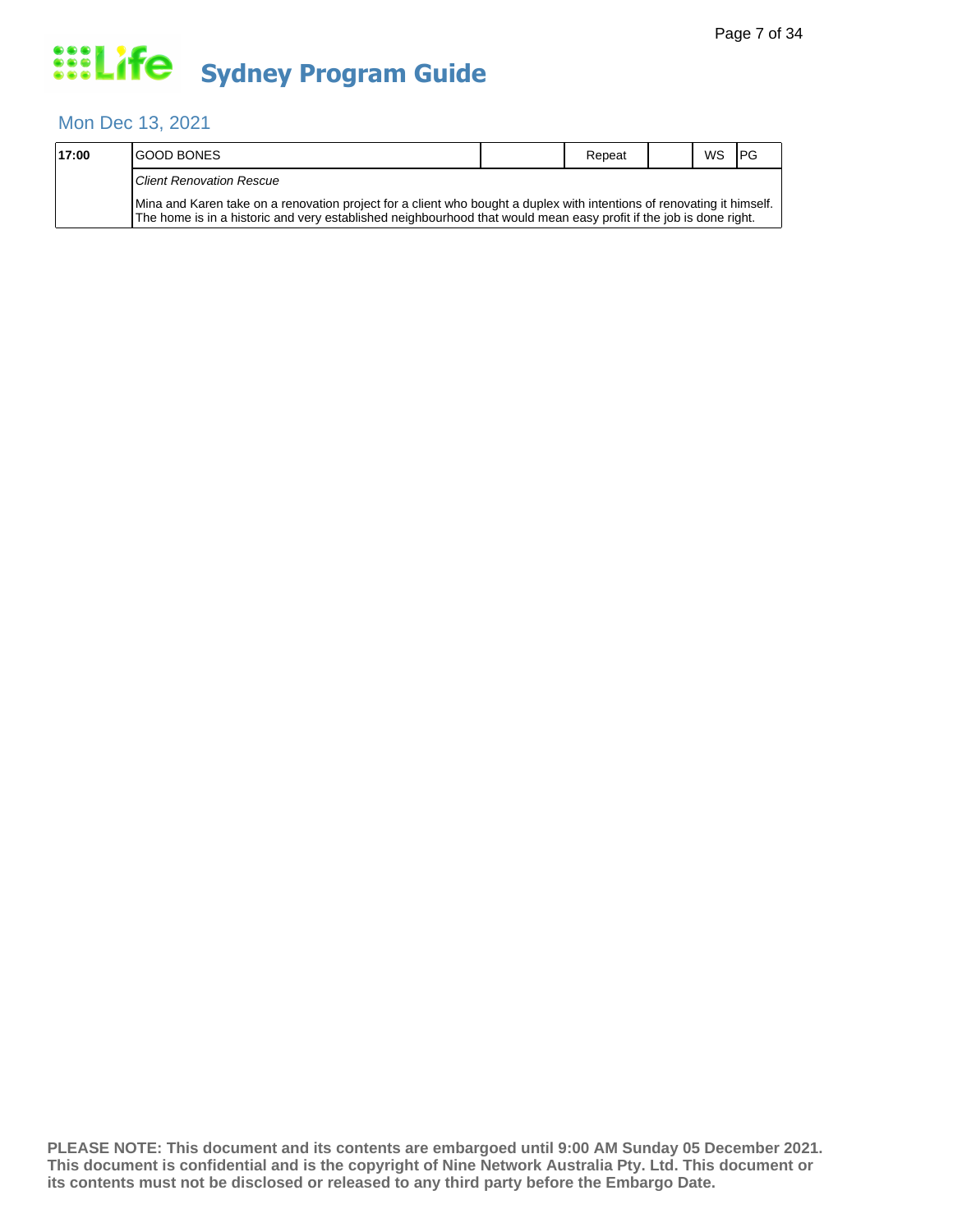#### Mon Dec 13, 2021

| 18:00 | HOUSE HUNTERS INTERNATIONAL                                                                                                                                                                                                                                        |  | Repeat |  | WS | G |  |  |  |
|-------|--------------------------------------------------------------------------------------------------------------------------------------------------------------------------------------------------------------------------------------------------------------------|--|--------|--|----|---|--|--|--|
|       | Home Base in Belgium                                                                                                                                                                                                                                               |  |        |  |    |   |  |  |  |
|       | A woman transfers her military job to Hainaut, Belgium, and a local friend lends a hand with the home hunt; while<br>she's torn between living close to base or near the city centre, her friend has his own ulterior motives for keeping her<br>nearby.           |  |        |  |    |   |  |  |  |
| 18:30 | HOUSE HUNTERS INTERNATIONAL                                                                                                                                                                                                                                        |  | Repeat |  | WS | G |  |  |  |
|       | Amsterdam For Young Lovers                                                                                                                                                                                                                                         |  |        |  |    |   |  |  |  |
|       | After spending their lives in Australia, adventurous world travellers pack their bags for the Netherlands and don't<br>look back; they're young and in love, but settling in Amsterdam may require more than hugs and kisses at their price<br>point.              |  |        |  |    |   |  |  |  |
| 19:00 | <b>HOUSE HUNTERS</b>                                                                                                                                                                                                                                               |  | Repeat |  | WS | G |  |  |  |
|       | Chandeliers in Alabama                                                                                                                                                                                                                                             |  |        |  |    |   |  |  |  |
|       | A couple in Birmingham, Ala. needs a home with more space for their family; he wants a house with no yard work,<br>but she's looking for a place with chandeliers and a soaking tub.                                                                               |  |        |  |    |   |  |  |  |
| 19:30 | <b>HOUSE HUNTERS</b>                                                                                                                                                                                                                                               |  | Repeat |  | WS | G |  |  |  |
|       | The Great Escape in Atlanta                                                                                                                                                                                                                                        |  |        |  |    |   |  |  |  |
|       | Fed up with city traffic, Atlanta buyers are leaving downtown for a home in the surrounding suburbs; they both want<br>a large yard for their dogs, but they disagree on a single-story ranch vs. a two-story Cape Cod home.                                       |  |        |  |    |   |  |  |  |
| 20:00 | HOUSE HUNTERS                                                                                                                                                                                                                                                      |  | Repeat |  | WS | G |  |  |  |
|       | Sister Doesn't Know Best in San Antonio                                                                                                                                                                                                                            |  |        |  |    |   |  |  |  |
|       | An HR executive is moving to San Antonio so he can start a new job closer to his son; he wants a home with tall<br>ceilings for the fancy fan he's bringing with him, but his friend thinks it's ridiculous to pick a house around a single<br>object.             |  |        |  |    |   |  |  |  |
| 20:30 | CHEAP OLD HOUSES                                                                                                                                                                                                                                                   |  |        |  | WS | G |  |  |  |
|       | Playful Indiana Victorians                                                                                                                                                                                                                                         |  |        |  |    |   |  |  |  |
|       | Elizabeth and Ethan stop at an 1890s Queen Anne revival that has some subtle surprises; they explore an 1870s<br>Italianate with lots of potential; they tour one of the most-remarkably saved Victorian homes they've seen.                                       |  |        |  |    |   |  |  |  |
| 21:00 | CHEAP OLD HOUSES                                                                                                                                                                                                                                                   |  |        |  | WS | G |  |  |  |
|       | Cheap Old Farmhouse Dreams!                                                                                                                                                                                                                                        |  |        |  |    |   |  |  |  |
|       | From cozy cottages to stone farm houses, there's something for every Cheap Old House lover in Pennsylvania.<br>While there, Elizabeth and Ethan visit an Arts and Crafts bungalow full of original tile and an 1880s home that just<br>needs a little restoration. |  |        |  |    |   |  |  |  |
| 21:30 | 100 DAY DREAM HOME                                                                                                                                                                                                                                                 |  | Repeat |  | WS | G |  |  |  |
|       | Pilot                                                                                                                                                                                                                                                              |  |        |  |    |   |  |  |  |
|       | Soon-to-be newlyweds are ready to make their first big joint decision about building a home. Real estate developing<br>duo Brian and Mika Kleinschmidt are on hand to help the couple decide on their dream home's location, size and<br>style.                    |  |        |  |    |   |  |  |  |
| 22:30 | TEXAS FLIP N MOVE                                                                                                                                                                                                                                                  |  |        |  | WS | G |  |  |  |
|       | Snow Sisters' Traditional Tudor                                                                                                                                                                                                                                    |  |        |  |    |   |  |  |  |
|       | Donna and Toni win a large home and plan to add over 150-square-metres to make it more appealing for a family;<br>unfortunately, the sisters discover it is in such bad shape that it makes more sense to demolish it and start over.                              |  |        |  |    |   |  |  |  |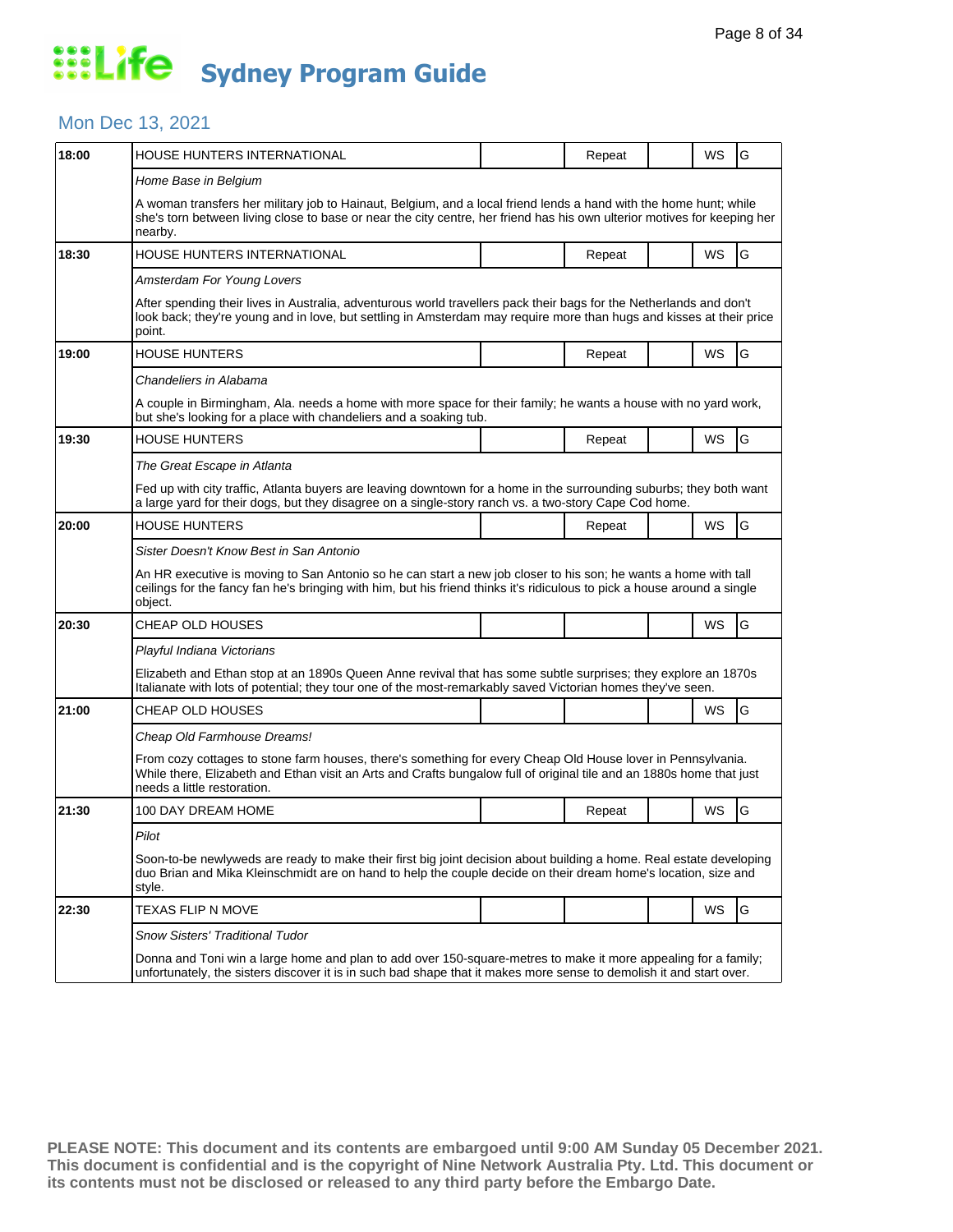#### Mon Dec 13, 2021

| 23:30 | HOUSE HUNTERS INTERNATIONAL                                                                                                                                                                                                                              |  | Repeat |  | WS | G         |  |  |  |
|-------|----------------------------------------------------------------------------------------------------------------------------------------------------------------------------------------------------------------------------------------------------------|--|--------|--|----|-----------|--|--|--|
|       | Home Base in Belgium                                                                                                                                                                                                                                     |  |        |  |    |           |  |  |  |
|       | A woman transfers her military job to Hainaut, Belgium, and a local friend lends a hand with the home hunt; while<br>she's torn between living close to base or near the city centre, her friend has his own ulterior motives for keeping her<br>nearby. |  |        |  |    |           |  |  |  |
| 00:00 | SUMMER HOUSE                                                                                                                                                                                                                                             |  |        |  | WS | <b>MA</b> |  |  |  |
|       | Pumped Up                                                                                                                                                                                                                                                |  |        |  |    |           |  |  |  |
|       | Jordan finally meets a girl he'd bring home to mom and Kyle is unimpressed when Paige finally sleeps in Carl's<br>bedwithout Carl. Additionally, Kyle's coupled-up LA buds Stassi, Beau, Katie and Tom pay the house a visit.                            |  |        |  |    |           |  |  |  |
|       | Cons. Advice: Adult Themes, Frequent Coarse Language, Sexual References                                                                                                                                                                                  |  |        |  |    |           |  |  |  |
| 01:00 | HOUSE HUNTERS                                                                                                                                                                                                                                            |  | Repeat |  | WS | G         |  |  |  |
|       | The Great Escape in Atlanta                                                                                                                                                                                                                              |  |        |  |    |           |  |  |  |
|       | Fed up with city traffic, Atlanta buyers are leaving downtown for a home in the surrounding suburbs; they both want<br>a large yard for their dogs, but they disagree on a single-story ranch vs. a two-story Cape Cod home.                             |  |        |  |    |           |  |  |  |
| 01:30 | HOUSE HUNTERS                                                                                                                                                                                                                                            |  | Repeat |  | WS | G         |  |  |  |
|       | Sister Doesn't Know Best in San Antonio                                                                                                                                                                                                                  |  |        |  |    |           |  |  |  |
|       | An HR executive is moving to San Antonio so he can start a new job closer to his son; he wants a home with tall<br>ceilings for the fancy fan he's bringing with him, but his friend thinks it's ridiculous to pick a house around a single<br>object.   |  |        |  |    |           |  |  |  |
| 02:00 | THE REAL HOUSEWIVES OF<br>JOHANNESBURG                                                                                                                                                                                                                   |  | Repeat |  | WS | M         |  |  |  |
|       | Still Water Run Deep                                                                                                                                                                                                                                     |  |        |  |    |           |  |  |  |
|       | The ladies are off on a weekend away where Lendy gets a makeover and Christall turns over a new leaf. Evodia<br>makes a shocking announcement at the high tea.                                                                                           |  |        |  |    |           |  |  |  |
|       | Cons.Advice: Some Coarse Language, Sexual References                                                                                                                                                                                                     |  |        |  |    |           |  |  |  |
| 03:00 | THE REAL HOUSEWIVES OF<br>JOHANNESBURG                                                                                                                                                                                                                   |  | Repeat |  | WS | M         |  |  |  |
|       | The Bachelorette                                                                                                                                                                                                                                         |  |        |  |    |           |  |  |  |
|       | Brinnette's friends throw her a surprise bridal shower but Madam's dress seems to be the center of attention.<br>Madam gets emotional when Mercy reveals a gift for her.                                                                                 |  |        |  |    |           |  |  |  |
|       | Cons.Advice: Some Coarse Language, Sexual References                                                                                                                                                                                                     |  |        |  |    |           |  |  |  |
| 04:00 | 100 DAY DREAM HOME                                                                                                                                                                                                                                       |  | Repeat |  | WS | G         |  |  |  |
|       | Pilot                                                                                                                                                                                                                                                    |  |        |  |    |           |  |  |  |
|       | Soon-to-be newlyweds are ready to make their first big joint decision about building a home. Real estate developing<br>duo Brian and Mika Kleinschmidt are on hand to help the couple decide on their dream home's location, size and<br>style.          |  |        |  |    |           |  |  |  |
| 05:00 | SALVAGE DAWGS                                                                                                                                                                                                                                            |  | Repeat |  | WS | G         |  |  |  |
|       | Twin Capes Ferry                                                                                                                                                                                                                                         |  |        |  |    |           |  |  |  |
|       | The crew heads to Norfolk, Va., to test their sea legs and salvage an obsolete ferry, including lights, skylights and a<br>mural; back at the shop, Grayson helps Mike and Tay with a commissioned build for a fellow maker.                             |  |        |  |    |           |  |  |  |
|       |                                                                                                                                                                                                                                                          |  |        |  |    |           |  |  |  |
| 05:30 | LOG CABIN LIVING                                                                                                                                                                                                                                         |  | Repeat |  | WS | G         |  |  |  |
|       | Big Bear Lake Cabin Getaway                                                                                                                                                                                                                              |  |        |  |    |           |  |  |  |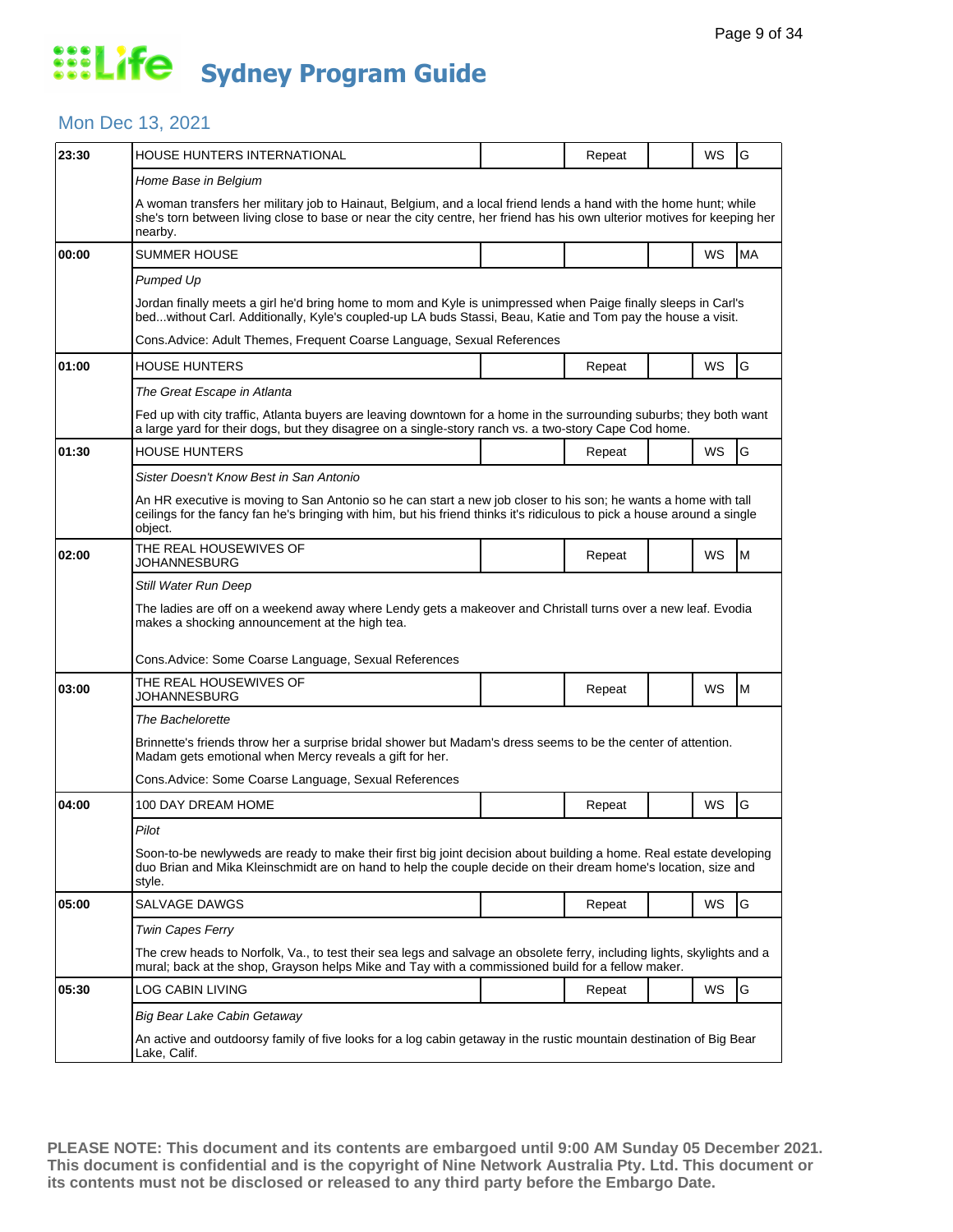#### Tue Dec 14, 2021

| 06:00 | HOUSE HUNTERS INTERNATIONAL                                                                                                                                                                                                                              |           | Repeat |  | WS        | G         |  |  |
|-------|----------------------------------------------------------------------------------------------------------------------------------------------------------------------------------------------------------------------------------------------------------|-----------|--------|--|-----------|-----------|--|--|
|       | Amsterdam For Young Lovers                                                                                                                                                                                                                               |           |        |  |           |           |  |  |
|       | After spending their lives in Australia, adventurous world travellers pack their bags for the Netherlands and don't<br>look back; they're young and in love, but settling in Amsterdam may require more than hugs and kisses at their price<br>point.    |           |        |  |           |           |  |  |
| 06:30 | <b>HOUSE HUNTERS</b>                                                                                                                                                                                                                                     |           | Repeat |  | <b>WS</b> | G         |  |  |
|       | Chandeliers in Alabama                                                                                                                                                                                                                                   |           |        |  |           |           |  |  |
|       | A couple in Birmingham, Ala. needs a home with more space for their family; he wants a house with no yard work,<br>but she's looking for a place with chandeliers and a soaking tub.                                                                     |           |        |  |           |           |  |  |
| 07:00 | TEXAS FLIP N MOVE                                                                                                                                                                                                                                        |           | Repeat |  | WS        | G         |  |  |
|       | Snow Sisters' Traditional Tudor                                                                                                                                                                                                                          |           |        |  |           |           |  |  |
|       | Donna and Toni win a large home and plan to add over 150-square-metres to make it more appealing for a family;<br>unfortunately, the sisters discover it is in such bad shape that it makes more sense to demolish it and start over.                    |           |        |  |           |           |  |  |
| 08:00 | <b>EXPLORE TV-VIKING</b>                                                                                                                                                                                                                                 | Captioned | Repeat |  | WS        | G         |  |  |
|       | Grand European 3                                                                                                                                                                                                                                         |           |        |  |           |           |  |  |
|       | Continuing his journey aboard the Viking Tir in Germany, Trevor visits the streets of Passau, learns about traditional<br>gingerbread in Kelheim, and immerses himself in the history of Nuremberg, and finishes in medieval Rothenburg.                 |           |        |  |           |           |  |  |
| 08:30 | THE BLOCK: ALL STARS                                                                                                                                                                                                                                     | Captioned | Repeat |  | WS        | PG        |  |  |
|       | Bathroom week, AKA Hell week continues. One team is already behind due to a problem with their flooring and all<br>the teams face some time-consuming heritage work ahead of them.                                                                       |           |        |  |           |           |  |  |
| 09:30 | GETAWAY                                                                                                                                                                                                                                                  | Captioned | Repeat |  | WS        | <b>PG</b> |  |  |
|       | Scenic - Japan Part 2                                                                                                                                                                                                                                    |           |        |  |           |           |  |  |
|       | This week on Getaway Livinia Nixon continues her wonderful adventure through Japan. From glorious Mt Fuji to<br>Nagoya, home of the Toyota Museum, then on to Kyoto.                                                                                     |           |        |  |           |           |  |  |
| 10:00 | HOUSE HUNTERS INTERNATIONAL                                                                                                                                                                                                                              |           | Repeat |  | <b>WS</b> | G         |  |  |
|       | Home Base in Belgium                                                                                                                                                                                                                                     |           |        |  |           |           |  |  |
|       | A woman transfers her military job to Hainaut, Belgium, and a local friend lends a hand with the home hunt; while<br>she's torn between living close to base or near the city centre, her friend has his own ulterior motives for keeping her<br>nearby. |           |        |  |           |           |  |  |
| 10:30 | HOUSE HUNTERS INTERNATIONAL                                                                                                                                                                                                                              |           | Repeat |  | WS        | G         |  |  |
|       | Amsterdam For Young Lovers                                                                                                                                                                                                                               |           |        |  |           |           |  |  |
|       | After spending their lives in Australia, adventurous world travellers pack their bags for the Netherlands and don't<br>look back; they're young and in love, but settling in Amsterdam may require more than hugs and kisses at their price<br>point.    |           |        |  |           |           |  |  |
| 11:00 | HOUSE HUNTERS                                                                                                                                                                                                                                            |           | Repeat |  | WS        | G         |  |  |
|       | Chandeliers in Alabama                                                                                                                                                                                                                                   |           |        |  |           |           |  |  |
|       | A couple in Birmingham, Ala. needs a home with more space for their family; he wants a house with no yard work,<br>but she's looking for a place with chandeliers and a soaking tub.                                                                     |           |        |  |           |           |  |  |
| 11:30 | <b>HOUSE HUNTERS</b>                                                                                                                                                                                                                                     |           | Repeat |  | WS        | G         |  |  |
|       | The Great Escape in Atlanta                                                                                                                                                                                                                              |           |        |  |           |           |  |  |
|       | Fed up with city traffic, Atlanta buyers are leaving downtown for a home in the surrounding suburbs; they both want<br>a large yard for their dogs, but they disagree on a single-story ranch vs. a two-story Cape Cod home.                             |           |        |  |           |           |  |  |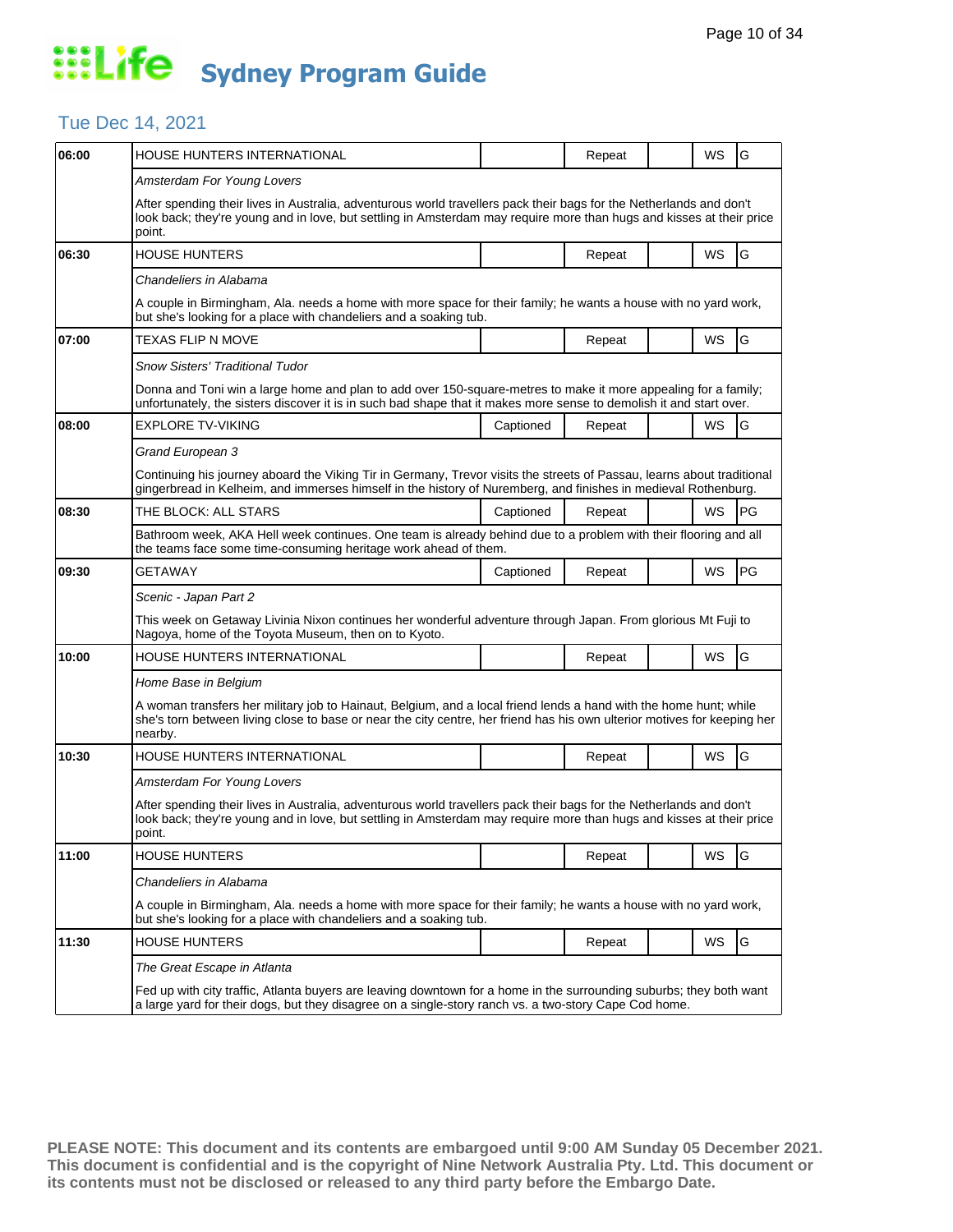#### Tue Dec 14, 2021

| 12:00 | HOUSE HUNTERS                                                                                                                                                                                                                                                                                     |           | Repeat |  | WS        | G  |  |  |
|-------|---------------------------------------------------------------------------------------------------------------------------------------------------------------------------------------------------------------------------------------------------------------------------------------------------|-----------|--------|--|-----------|----|--|--|
|       | Sister Doesn't Know Best in San Antonio<br>An HR executive is moving to San Antonio so he can start a new job closer to his son; he wants a home with tall<br>ceilings for the fancy fan he's bringing with him, but his friend thinks it's ridiculous to pick a house around a single<br>object. |           |        |  |           |    |  |  |
| 12:30 | <b>TEXAS FLIP N MOVE</b>                                                                                                                                                                                                                                                                          |           | Repeat |  | WS        | G  |  |  |
|       | <b>Snow Sisters' Traditional Tudor</b><br>Donna and Toni win a large home and plan to add over 150-square-metres to make it more appealing for a family;<br>unfortunately, the sisters discover it is in such bad shape that it makes more sense to demolish it and start over.                   |           |        |  |           |    |  |  |
| 13:30 | CHEAP OLD HOUSES                                                                                                                                                                                                                                                                                  |           | Repeat |  | WS        | G  |  |  |
|       | Playful Indiana Victorians<br>Elizabeth and Ethan stop at an 1890s Queen Anne revival that has some subtle surprises; they explore an 1870s<br>Italianate with lots of potential; they tour one of the most-remarkably saved Victorian homes they've seen.                                        |           |        |  |           |    |  |  |
| 14:00 | CHEAP OLD HOUSES                                                                                                                                                                                                                                                                                  |           | Repeat |  | WS        | G  |  |  |
|       | Cheap Old Farmhouse Dreams!<br>From cozy cottages to stone farm houses, there's something for every Cheap Old House lover in Pennsylvania.<br>While there, Elizabeth and Ethan visit an Arts and Crafts bungalow full of original tile and an 1880s home that just<br>needs a little restoration. |           |        |  |           |    |  |  |
| 14:30 | THE BLOCK: ALL STARS                                                                                                                                                                                                                                                                              | Captioned | Repeat |  | <b>WS</b> | PG |  |  |
|       | Challenge Queen, Shelley Craft surprises everyone with a bathroom display challenge and the chance to have their<br>bathroom feature in Belle Magazine.                                                                                                                                           |           |        |  |           |    |  |  |
| 16:00 | SALVAGE DAWGS                                                                                                                                                                                                                                                                                     |           | Repeat |  | WS        | G  |  |  |
|       | Return to the Ferry<br>The team returns to the ferry in Norfolk, Va., to get the large items that were left behind, including a crow's nest and<br>staircase; Mike and Robert have a consultation in Pawleys Island, S.C.                                                                         |           |        |  |           |    |  |  |
| 16:30 | LOG CABIN LIVING                                                                                                                                                                                                                                                                                  |           | Repeat |  | WS        | G  |  |  |
|       | Colorado Cabin Quest Along the Rocky Mountain Foothills                                                                                                                                                                                                                                           |           |        |  |           |    |  |  |
|       | A city-dwelling couple want to trade bumper-to-bumper traffic for a home where they can raise their two kids<br>immersed in nature seven days a week; they look in the foothills surrounding the little mining town of Cripple Creek.                                                             |           |        |  |           |    |  |  |
| 17:00 | 100 DAY DREAM HOME                                                                                                                                                                                                                                                                                |           | Repeat |  | <b>WS</b> | G  |  |  |
|       | Pilot<br>Soon-to-be newlyweds are ready to make their first big joint decision about building a home. Real estate developing<br>duo Brian and Mika Kleinschmidt are on hand to help the couple decide on their dream home's location, size and<br>style.                                          |           |        |  |           |    |  |  |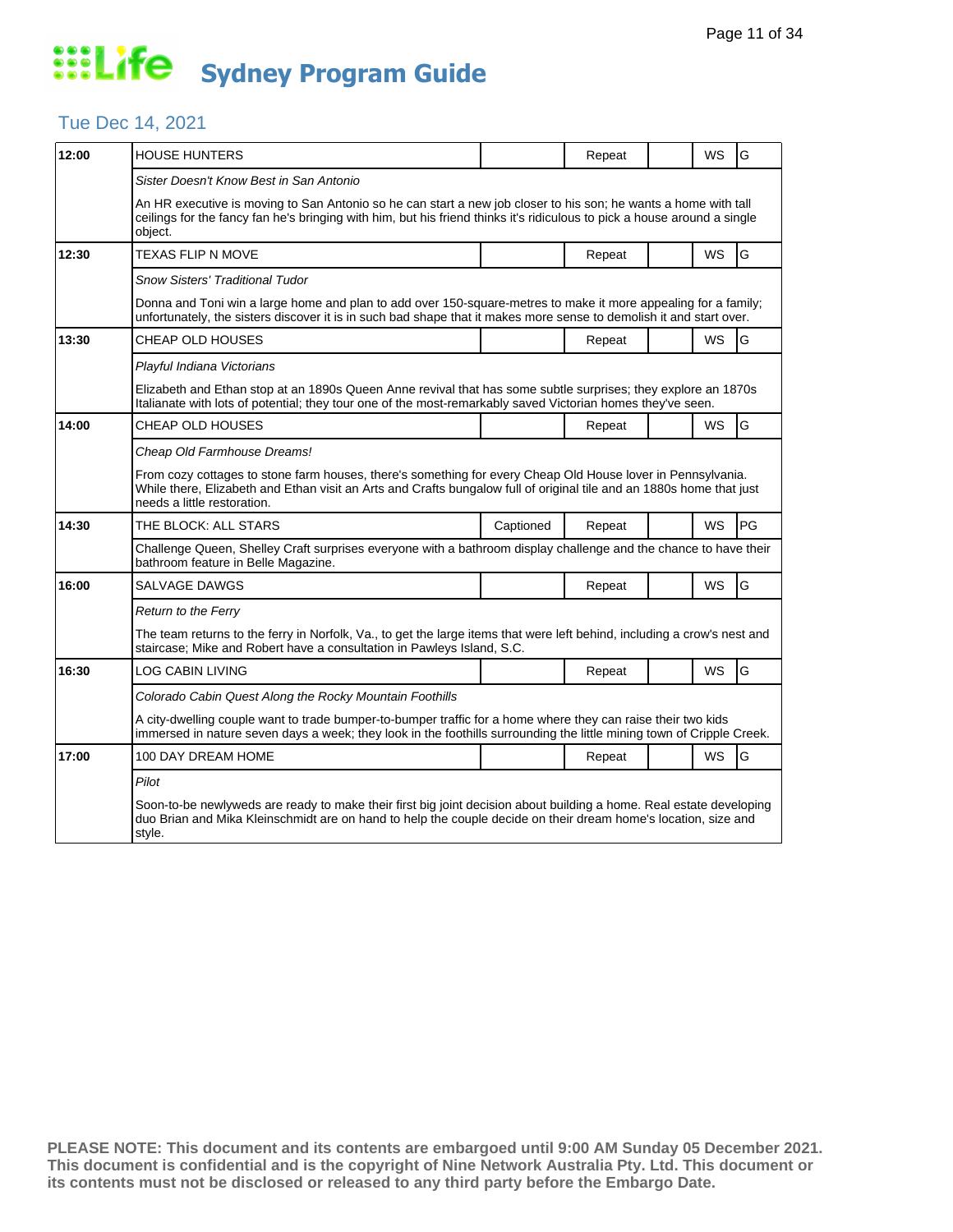#### Tue Dec 14, 2021

| 18:00 | <b>HOUSE HUNTERS INTERNATIONAL</b>                                                                                                                                                                                                                                   |           | Repeat |  | WS        | G  |  |  |  |
|-------|----------------------------------------------------------------------------------------------------------------------------------------------------------------------------------------------------------------------------------------------------------------------|-----------|--------|--|-----------|----|--|--|--|
|       | A Taste of Chang Mai, Thailand                                                                                                                                                                                                                                       |           |        |  |           |    |  |  |  |
|       | Aspiring chef Flora has always been interested in learning about Northern Thai cuisine, and the culinary school<br>graduate is ready to fully immerse herself in the country's rich flavours with a move to her husband Note's hometown<br>of Chiang Mai.            |           |        |  |           |    |  |  |  |
| 18:30 | HOUSE HUNTERS INTERNATIONAL                                                                                                                                                                                                                                          |           | Repeat |  | WS        | G  |  |  |  |
|       | Startup in Singapore                                                                                                                                                                                                                                                 |           |        |  |           |    |  |  |  |
|       | A Washington, D.C., lawyer wants to trade in his comfortable lifestyle for adventure, excitement and possibility in<br>Southeast Asia; he decides to push his boundaries by quitting his job to join a tech startup in Singapore.                                    |           |        |  |           |    |  |  |  |
| 19:00 | <b>HOUSE HUNTERS</b>                                                                                                                                                                                                                                                 |           | Repeat |  | <b>WS</b> | G  |  |  |  |
|       | <b>Welcome Back to Wauwatosa</b>                                                                                                                                                                                                                                     |           |        |  |           |    |  |  |  |
|       | A young married couple are ready to put down roots in her native Wauwatosa, a suburb of Milwaukee; she wants a<br>Colonial fixer-upper with space for her baby grand piano, but he's looking for a move-in ready contemporary modern<br>home.                        |           |        |  |           |    |  |  |  |
| 19:30 | ESCAPE TO THE CHATEAU: MAKE DO AND<br>MEND                                                                                                                                                                                                                           | Captioned |        |  | WS        | G  |  |  |  |
|       | Dick and Angel help Amy transform her summer house into a tropical room filled with a kaleidoscope of colour. Dick<br>helps Sophia and Jenny build a bird hide. Angel creates a mermaid-inspired play shed.                                                          |           |        |  |           |    |  |  |  |
| 20:30 | <b>FARMHOUSE FIXER</b>                                                                                                                                                                                                                                               |           |        |  | WS        | PG |  |  |  |
|       | A Horse Farmhouse                                                                                                                                                                                                                                                    |           |        |  |           |    |  |  |  |
|       | Jon and Kristina take on their biggest renovation when they make over a couple's horse farm. They're tasked with<br>combining all their clients' requests; an old-world kitchen, a moody club room and a country club exterior into a<br>single, cohesive home.      |           |        |  |           |    |  |  |  |
|       | Cons. Advice: Mild Coarse Language                                                                                                                                                                                                                                   |           |        |  |           |    |  |  |  |
| 21:30 | <b>BUILDING OFF THE GRID</b>                                                                                                                                                                                                                                         |           |        |  | WS        | PG |  |  |  |
|       | Colorado Straw Bale Home                                                                                                                                                                                                                                             |           |        |  |           |    |  |  |  |
|       | An overworked gymnastics coach begins work on his off-the-grid dream cabin in the Wasatch Mountain Range of<br>Utah. But malfunctioning equipment, being far from town, extreme weather, and unpredictable wildlife threaten to<br>turn this dream into a nightmare. |           |        |  |           |    |  |  |  |
| 22:30 | BEACHFRONT BARGAIN HUNT                                                                                                                                                                                                                                              |           | Repeat |  | WS        | G  |  |  |  |
|       | Secluded on the Sea Islands                                                                                                                                                                                                                                          |           |        |  |           |    |  |  |  |
|       | A Sumter, S.C., family loves spending time on the secluded and family-friendly beaches of the Sea Islands; after<br>initially looking on Hilton Head, they decide to explore the other local islands for their own paradise.                                         |           |        |  |           |    |  |  |  |
| 23:00 | <b>BEACHFRONT BARGAIN HUNT</b>                                                                                                                                                                                                                                       |           | Repeat |  | WS        | G  |  |  |  |
|       | Fetching a Home in Newport, Oregon                                                                                                                                                                                                                                   |           |        |  |           |    |  |  |  |
|       | After living in a rental for some time, a couple is ready to find a permanent place for themselves and their dogs in<br>the coastal town of Newport, Ore.                                                                                                            |           |        |  |           |    |  |  |  |
| 23:30 | HOUSE HUNTERS INTERNATIONAL                                                                                                                                                                                                                                          |           | Repeat |  | WS        | G  |  |  |  |
|       | A Taste of Chang Mai, Thailand                                                                                                                                                                                                                                       |           |        |  |           |    |  |  |  |
|       | Aspiring chef Flora has always been interested in learning about Northern Thai cuisine, and the culinary school<br>graduate is ready to fully immerse herself in the country's rich flavours with a move to her husband Note's hometown<br>of Chiang Mai.            |           |        |  |           |    |  |  |  |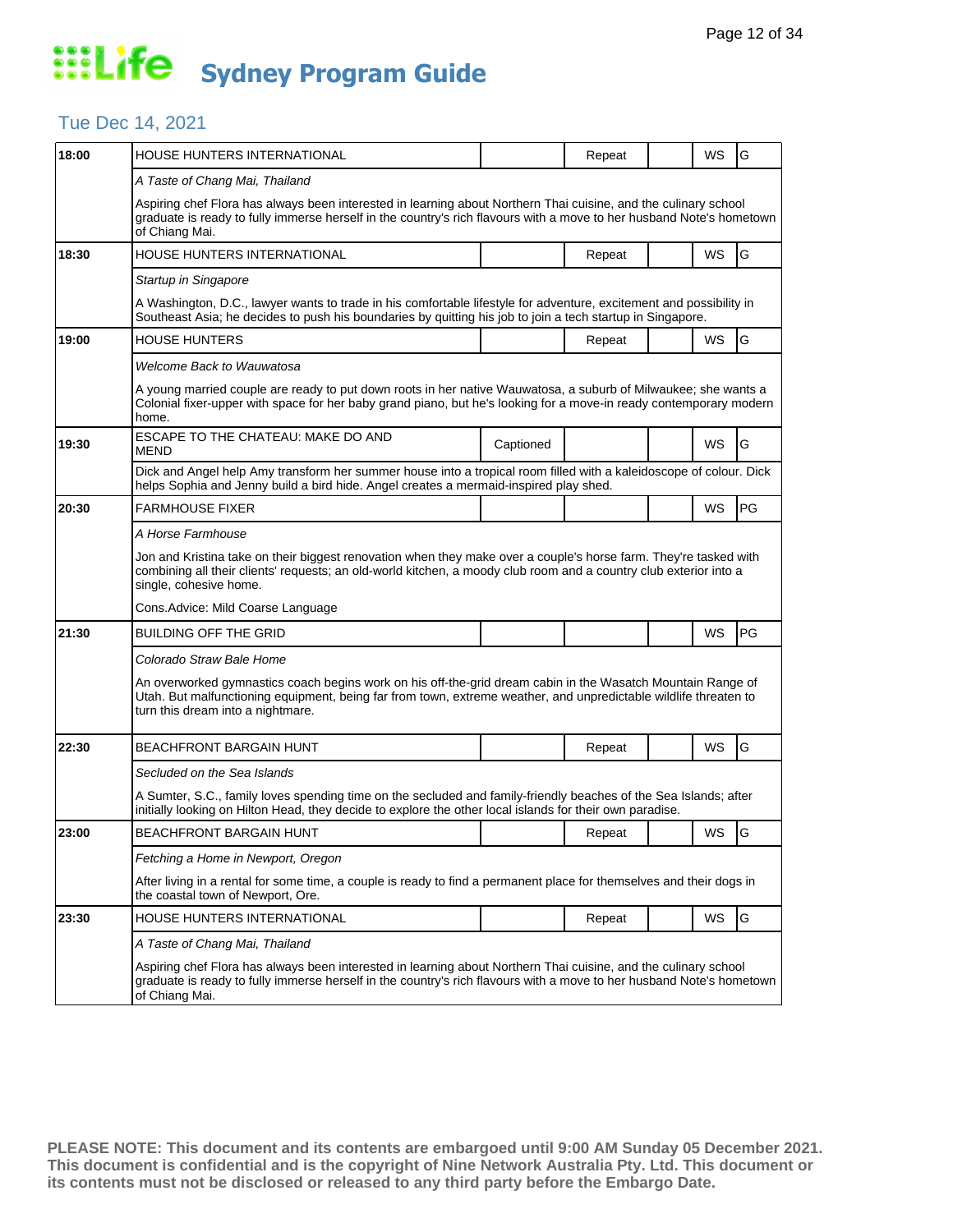#### Tue Dec 14, 2021

| 00:00 | HOUSE HUNTERS INTERNATIONAL                                                                                                                                                                                                                                          |           | Repeat |  | WS        | G          |  |  |  |
|-------|----------------------------------------------------------------------------------------------------------------------------------------------------------------------------------------------------------------------------------------------------------------------|-----------|--------|--|-----------|------------|--|--|--|
|       | Startup in Singapore                                                                                                                                                                                                                                                 |           |        |  |           |            |  |  |  |
|       | A Washington, D.C., lawyer wants to trade in his comfortable lifestyle for adventure, excitement and possibility in<br>Southeast Asia; he decides to push his boundaries by quitting his job to join a tech startup in Singapore.                                    |           |        |  |           |            |  |  |  |
| 00:30 | <b>HOUSE HUNTERS</b>                                                                                                                                                                                                                                                 |           | Repeat |  | <b>WS</b> | G          |  |  |  |
|       | Welcome Back to Wauwatosa                                                                                                                                                                                                                                            |           |        |  |           |            |  |  |  |
|       | A young married couple are ready to put down roots in her native Wauwatosa, a suburb of Milwaukee; she wants a<br>Colonial fixer-upper with space for her baby grand piano, but he's looking for a move-in ready contemporary modern<br>home.                        |           |        |  |           |            |  |  |  |
| 01:00 | CHEAP OLD HOUSES                                                                                                                                                                                                                                                     |           | Repeat |  | WS        | G          |  |  |  |
|       | Playful Indiana Victorians                                                                                                                                                                                                                                           |           |        |  |           |            |  |  |  |
|       | Elizabeth and Ethan stop at an 1890s Queen Anne revival that has some subtle surprises; they explore an 1870s<br>Italianate with lots of potential; they tour one of the most-remarkably saved Victorian homes they've seen.                                         |           |        |  |           |            |  |  |  |
| 01:30 | CHEAP OLD HOUSES                                                                                                                                                                                                                                                     |           | Repeat |  | WS        | G          |  |  |  |
|       | Cheap Old Farmhouse Dreams!                                                                                                                                                                                                                                          |           |        |  |           |            |  |  |  |
|       | From cozy cottages to stone farm houses, there's something for every Cheap Old House lover in Pennsylvania.<br>While there, Elizabeth and Ethan visit an Arts and Crafts bungalow full of original tile and an 1880s home that just<br>needs a little restoration.   |           |        |  |           |            |  |  |  |
| 02:00 | BUILDING OFF THE GRID                                                                                                                                                                                                                                                |           | Repeat |  | WS        | <b>PG</b>  |  |  |  |
|       | Colorado Straw Bale Home                                                                                                                                                                                                                                             |           |        |  |           |            |  |  |  |
|       | An overworked gymnastics coach begins work on his off-the-grid dream cabin in the Wasatch Mountain Range of<br>Utah. But malfunctioning equipment, being far from town, extreme weather, and unpredictable wildlife threaten to<br>turn this dream into a nightmare. |           |        |  |           |            |  |  |  |
| 03:00 | POSTCARDS SUMMER                                                                                                                                                                                                                                                     | Captioned | Repeat |  | WS        | <b>PG</b>  |  |  |  |
|       | Livinia gets creative in South Melbourne, Shane Crawford takes a chilly dip in Brighton, Todd uncovers hidden bars<br>and restaurants in Melbourne's CBD and guest presenter Rob Mills gives us a tour of his favourite city haunts.                                 |           |        |  |           |            |  |  |  |
| 03:30 | <b>GETAWAY</b>                                                                                                                                                                                                                                                       | Captioned | Repeat |  | WS        | <b>IPG</b> |  |  |  |
|       | Scenic - Japan Part 2                                                                                                                                                                                                                                                |           |        |  |           |            |  |  |  |
|       | This week on Getaway Livinia Nixon continues her wonderful adventure through Japan. From glorious Mt Fuji to<br>Nagoya, home of the Toyota Museum, then on to Kyoto.                                                                                                 |           |        |  |           |            |  |  |  |
| 04:00 | BEACHFRONT BARGAIN HUNT                                                                                                                                                                                                                                              |           | Repeat |  | WS        | G          |  |  |  |
|       | Secluded on the Sea Islands                                                                                                                                                                                                                                          |           |        |  |           |            |  |  |  |
|       | A Sumter, S.C., family loves spending time on the secluded and family-friendly beaches of the Sea Islands; after<br>initially looking on Hilton Head, they decide to explore the other local islands for their own paradise.                                         |           |        |  |           |            |  |  |  |
| 04:30 | BEACHFRONT BARGAIN HUNT                                                                                                                                                                                                                                              |           | Repeat |  | WS        | G          |  |  |  |
|       | Fetching a Home in Newport, Oregon                                                                                                                                                                                                                                   |           |        |  |           |            |  |  |  |
|       | After living in a rental for some time, a couple is ready to find a permanent place for themselves and their dogs in<br>the coastal town of Newport, Ore.                                                                                                            |           |        |  |           |            |  |  |  |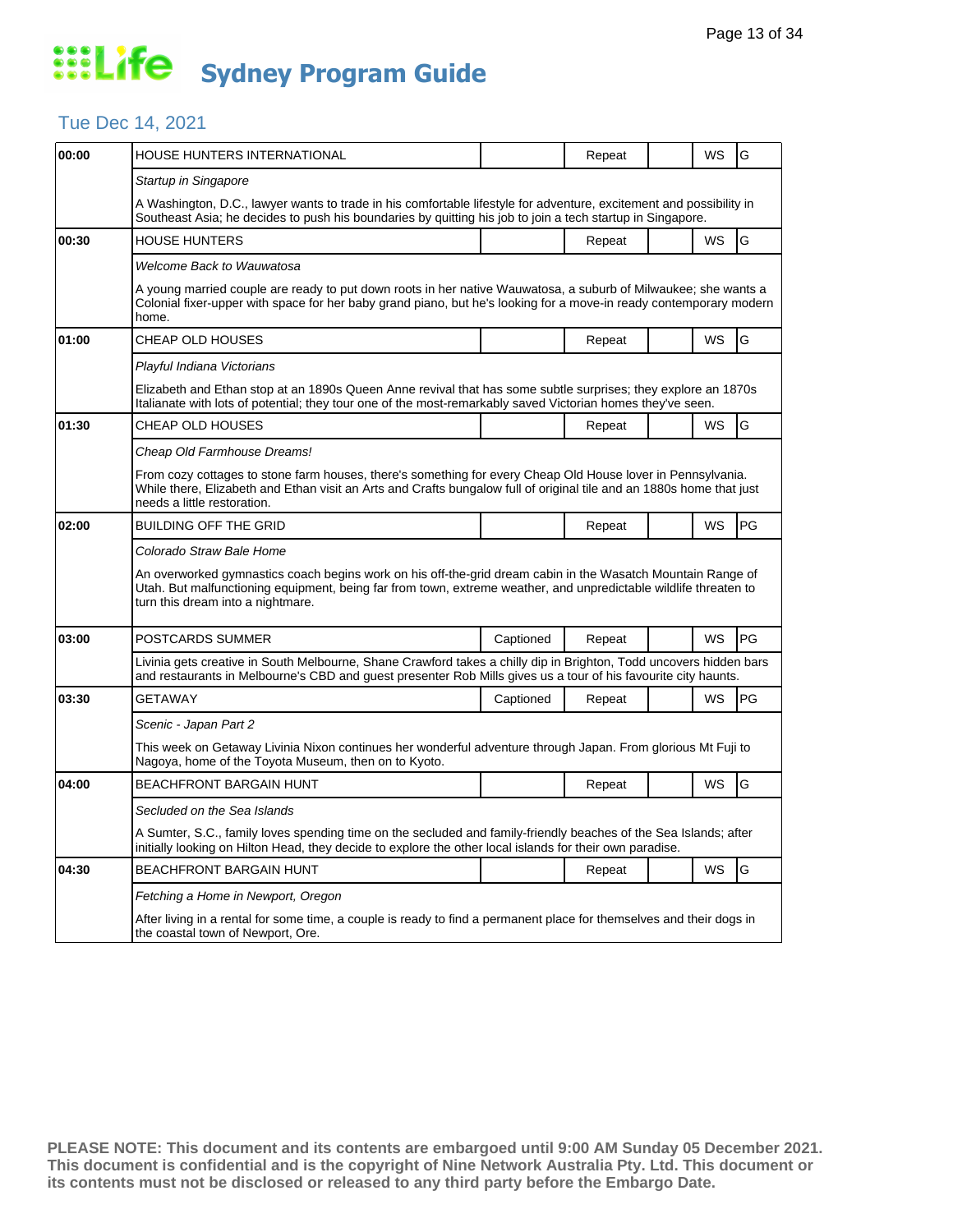#### Tue Dec 14, 2021

| 05:00 | SALVAGE DAWGS                                                                                                                                                                                                                         |  | Repeat |  | WS. | 1G  |  |  |  |
|-------|---------------------------------------------------------------------------------------------------------------------------------------------------------------------------------------------------------------------------------------|--|--------|--|-----|-----|--|--|--|
|       | Return to the Ferry                                                                                                                                                                                                                   |  |        |  |     |     |  |  |  |
|       | The team returns to the ferry in Norfolk, Va., to get the large items that were left behind, including a crow's nest and<br>staircase; Mike and Robert have a consultation in Pawleys Island, S.C.                                    |  |        |  |     |     |  |  |  |
| 05:30 | LOG CABIN LIVING                                                                                                                                                                                                                      |  | Repeat |  | WS. | -IG |  |  |  |
|       | Colorado Cabin Quest Along the Rocky Mountain Foothills                                                                                                                                                                               |  |        |  |     |     |  |  |  |
|       | A city-dwelling couple want to trade bumper-to-bumper traffic for a home where they can raise their two kids<br>Immersed in nature seven days a week; they look in the foothills surrounding the little mining town of Cripple Creek. |  |        |  |     |     |  |  |  |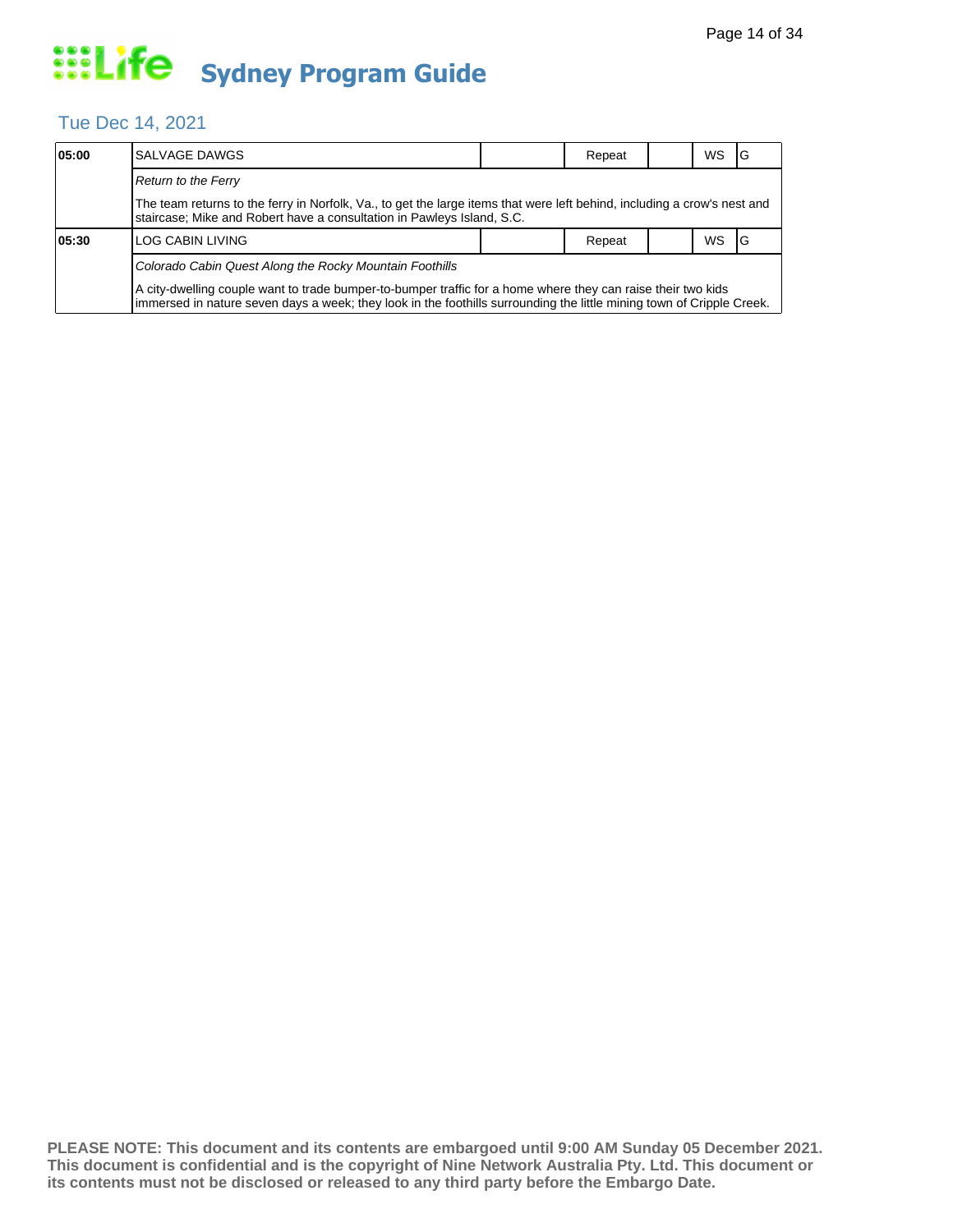#### Wed Dec 15, 2021

| 06:00 | HOUSE HUNTERS INTERNATIONAL                                                                                                                                                                                                                                          |           | Repeat |  | WS        | G         |  |  |
|-------|----------------------------------------------------------------------------------------------------------------------------------------------------------------------------------------------------------------------------------------------------------------------|-----------|--------|--|-----------|-----------|--|--|
|       | Startup in Singapore                                                                                                                                                                                                                                                 |           |        |  |           |           |  |  |
|       | A Washington, D.C., lawyer wants to trade in his comfortable lifestyle for adventure, excitement and possibility in<br>Southeast Asia; he decides to push his boundaries by quitting his job to join a tech startup in Singapore.                                    |           |        |  |           |           |  |  |
| 06:30 | HOUSE HUNTERS                                                                                                                                                                                                                                                        |           | Repeat |  | WS        | G         |  |  |
|       | Welcome Back to Wauwatosa                                                                                                                                                                                                                                            |           |        |  |           |           |  |  |
|       | A young married couple are ready to put down roots in her native Wauwatosa, a suburb of Milwaukee; she wants a<br>Colonial fixer-upper with space for her baby grand piano, but he's looking for a move-in ready contemporary modern<br>home.                        |           |        |  |           |           |  |  |
| 07:00 | <b>BEACHFRONT BARGAIN HUNT</b>                                                                                                                                                                                                                                       |           | Repeat |  | WS        | G         |  |  |
|       | Secluded on the Sea Islands                                                                                                                                                                                                                                          |           |        |  |           |           |  |  |
|       | A Sumter, S.C., family loves spending time on the secluded and family-friendly beaches of the Sea Islands; after<br>initially looking on Hilton Head, they decide to explore the other local islands for their own paradise.                                         |           |        |  |           |           |  |  |
| 07:30 | <b>BEACHFRONT BARGAIN HUNT</b>                                                                                                                                                                                                                                       |           | Repeat |  | WS        | G         |  |  |
|       | Fetching a Home in Newport, Oregon                                                                                                                                                                                                                                   |           |        |  |           |           |  |  |
|       | After living in a rental for some time, a couple is ready to find a permanent place for themselves and their dogs in<br>the coastal town of Newport, Ore.                                                                                                            |           |        |  |           |           |  |  |
| 08:00 | THE BLOCK: ALL STARS                                                                                                                                                                                                                                                 | Captioned | Repeat |  | <b>WS</b> | PG        |  |  |
|       | Challenge Queen, Shelley Craft surprises everyone with a bathroom display challenge and the chance to have their<br>bathroom feature in Belle Magazine.                                                                                                              |           |        |  |           |           |  |  |
| 09:30 | POSTCARDS SUMMER                                                                                                                                                                                                                                                     | Captioned | Repeat |  | WS        | <b>PG</b> |  |  |
|       | Livinia gets creative in South Melbourne, Shane Crawford takes a chilly dip in Brighton, Todd uncovers hidden bars<br>and restaurants in Melbourne's CBD and guest presenter Rob Mills gives us a tour of his favourite city haunts.                                 |           |        |  |           |           |  |  |
| 10:00 | HOUSE HUNTERS INTERNATIONAL                                                                                                                                                                                                                                          |           | Repeat |  | WS        | G         |  |  |
|       | A Taste of Chang Mai, Thailand                                                                                                                                                                                                                                       |           |        |  |           |           |  |  |
|       | Aspiring chef Flora has always been interested in learning about Northern Thai cuisine, and the culinary school<br>graduate is ready to fully immerse herself in the country's rich flavours with a move to her husband Note's hometown<br>of Chiang Mai.            |           |        |  |           |           |  |  |
| 10:30 | <b>HOUSE HUNTERS INTERNATIONAL</b>                                                                                                                                                                                                                                   |           | Repeat |  | WS        | G         |  |  |
|       | Startup in Singapore                                                                                                                                                                                                                                                 |           |        |  |           |           |  |  |
|       | A Washington, D.C., lawyer wants to trade in his comfortable lifestyle for adventure, excitement and possibility in<br>Southeast Asia; he decides to push his boundaries by quitting his job to join a tech startup in Singapore.                                    |           |        |  |           |           |  |  |
| 11:00 | <b>HOUSE HUNTERS</b>                                                                                                                                                                                                                                                 |           | Repeat |  | WS        | G         |  |  |
|       | Welcome Back to Wauwatosa                                                                                                                                                                                                                                            |           |        |  |           |           |  |  |
|       | A young married couple are ready to put down roots in her native Wauwatosa, a suburb of Milwaukee; she wants a<br>Colonial fixer-upper with space for her baby grand piano, but he's looking for a move-in ready contemporary modern<br>home.                        |           |        |  |           |           |  |  |
| 11:30 | BUILDING OFF THE GRID                                                                                                                                                                                                                                                |           | Repeat |  | WS        | <b>PG</b> |  |  |
|       | Colorado Straw Bale Home                                                                                                                                                                                                                                             |           |        |  |           |           |  |  |
|       | An overworked gymnastics coach begins work on his off-the-grid dream cabin in the Wasatch Mountain Range of<br>Utah. But malfunctioning equipment, being far from town, extreme weather, and unpredictable wildlife threaten to<br>turn this dream into a nightmare. |           |        |  |           |           |  |  |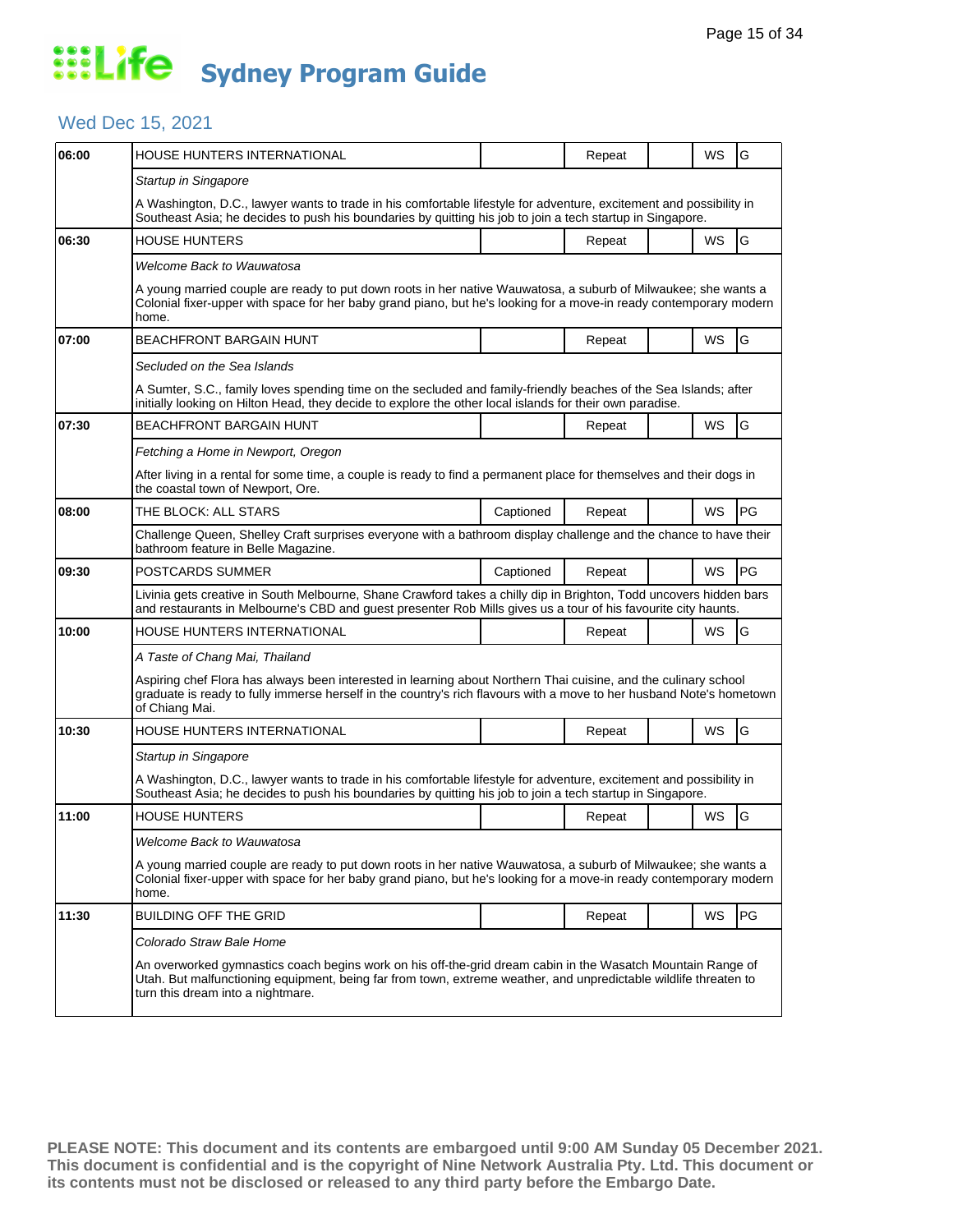#### Wed Dec 15, 2021

| 12:30 | WINDY CITY REHAB                                                                                                                                                                                                                                                |           | Repeat |  | <b>WS</b> | G  |  |  |
|-------|-----------------------------------------------------------------------------------------------------------------------------------------------------------------------------------------------------------------------------------------------------------------|-----------|--------|--|-----------|----|--|--|
|       | Historic Pain or Economic Gain?                                                                                                                                                                                                                                 |           |        |  |           |    |  |  |
|       | Alison and Donovan tackle an 1800s landmarked home in Chicago's Wicker Park neighbourhood, but major<br>structural issues and a tenant who won't vacate cause them to lose control of the already maxed-out budget.                                             |           |        |  |           |    |  |  |
| 13:30 | <b>GETAWAY</b>                                                                                                                                                                                                                                                  | Captioned | Repeat |  | <b>WS</b> | PG |  |  |
|       | Scenic - Japan Part 2                                                                                                                                                                                                                                           |           |        |  |           |    |  |  |
|       | This week on Getaway Livinia Nixon continues her wonderful adventure through Japan. From glorious Mt Fuji to<br>Nagoya, home of the Toyota Museum, then on to Kyoto.                                                                                            |           |        |  |           |    |  |  |
| 14:00 | <b>FARMHOUSE FIXER</b>                                                                                                                                                                                                                                          |           | Repeat |  | <b>WS</b> | PG |  |  |
|       | A Horse Farmhouse                                                                                                                                                                                                                                               |           |        |  |           |    |  |  |
|       | Jon and Kristina take on their biggest renovation when they make over a couple's horse farm. They're tasked with<br>combining all their clients' requests; an old-world kitchen, a moody club room and a country club exterior into a<br>single, cohesive home. |           |        |  |           |    |  |  |
|       | Cons.Advice: Mild Coarse Language                                                                                                                                                                                                                               |           |        |  |           |    |  |  |
| 15:00 | THE BLOCK: ALL STARS                                                                                                                                                                                                                                            | Captioned | Repeat |  | <b>WS</b> | PG |  |  |
|       | With only a few days left to finish their bathrooms, the pressure is on for our All Stars. One teams is faced with the<br>huge task of fixing floor levels, while another finds quirky bathroom accessories.                                                    |           |        |  |           |    |  |  |
| 16:00 | SALVAGE DAWGS                                                                                                                                                                                                                                                   |           | Repeat |  | <b>WS</b> | G  |  |  |
|       | <b>Return to Ktown</b>                                                                                                                                                                                                                                          |           |        |  |           |    |  |  |
|       | Mike and Tay build a commemorative clock for the town of Kannapolis, N.C., before the crew heads back to salvage<br>items left behind on the first trip, including a large cupola, windows and a bank vault; they create a standing desk.                       |           |        |  |           |    |  |  |
| 16:30 | LOG CABIN LIVING                                                                                                                                                                                                                                                |           | Repeat |  | <b>WS</b> | G  |  |  |
|       | Colorado Dream Cabin                                                                                                                                                                                                                                            |           |        |  |           |    |  |  |
|       | A Houston couple look for a spacious, rustic home in Colorado to raise their kids without the hustle and bustle of a<br>big city; they set their sights on Woodland Park, but with a highly competitive real estate market, it may prove<br>difficult.          |           |        |  |           |    |  |  |
| 17:00 | ESCAPE TO THE CHATEAU: MAKE DO AND<br><b>MEND</b>                                                                                                                                                                                                               | Captioned | Repeat |  | <b>WS</b> | G  |  |  |
|       | Dick and Angel help Amy transform her summer house into a tropical room filled with a kaleidoscope of colour. Dick<br>helps Sophia and Jenny build a bird hide. Angel creates a mermaid-inspired play shed.                                                     |           |        |  |           |    |  |  |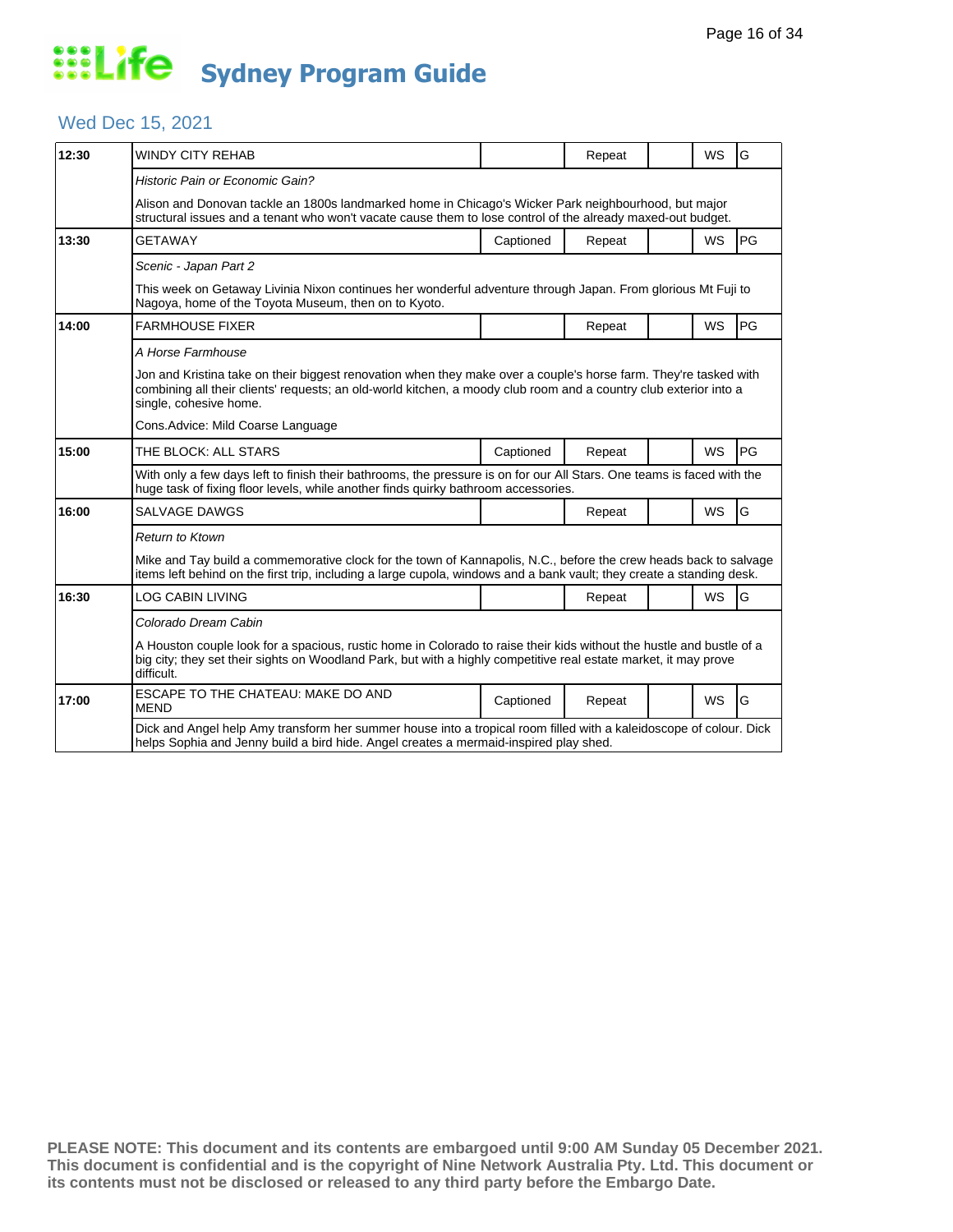#### Wed Dec 15, 2021

| 18:00 | HOUSE HUNTERS INTERNATIONAL                                                                                                                                                                                                                                                                                                                                          |  | Repeat |  | WS | G |  |  |  |
|-------|----------------------------------------------------------------------------------------------------------------------------------------------------------------------------------------------------------------------------------------------------------------------------------------------------------------------------------------------------------------------|--|--------|--|----|---|--|--|--|
|       | New Love, New Home, New Rules in Sydney                                                                                                                                                                                                                                                                                                                              |  |        |  |    |   |  |  |  |
|       | A newly engaged couple that has never left Philadelphia or lived together decides to take the leap and move to<br>Sydney to pursue a job opportunity; they are challenged to figure out their new country, new home and new set of<br>relationship rules.                                                                                                            |  |        |  |    |   |  |  |  |
| 18:30 | HOUSE HUNTERS INTERNATIONAL                                                                                                                                                                                                                                                                                                                                          |  | Repeat |  | WS | G |  |  |  |
|       | Next Generation in Dubrovnik                                                                                                                                                                                                                                                                                                                                         |  |        |  |    |   |  |  |  |
|       | A family decides to slow down and appreciate life more in Dubrovnik, Croatia, where a small-town girl is easily<br>charmed by the historic old city and is excited about what the experience will bring to the family.                                                                                                                                               |  |        |  |    |   |  |  |  |
| 19:00 | <b>HOUSE HUNTERS</b>                                                                                                                                                                                                                                                                                                                                                 |  | Repeat |  | WS | G |  |  |  |
|       | Fit for a Princess in Peoria                                                                                                                                                                                                                                                                                                                                         |  |        |  |    |   |  |  |  |
|       | An Illinois couple relocates to Peoria, but they don't agree on the sort of home to purchase; she looks for something<br>old, ornate and fit for a princess, but he wants something newer with a simple design.                                                                                                                                                      |  |        |  |    |   |  |  |  |
| 19:30 | <b>MASTERS OF FLIP</b>                                                                                                                                                                                                                                                                                                                                               |  | Repeat |  | WS | G |  |  |  |
|       | Classic Charm                                                                                                                                                                                                                                                                                                                                                        |  |        |  |    |   |  |  |  |
|       | Kortney and Dave take on a classic brick house that bodes a quick flip. Dave works on a master-suite addition and<br>Kortney has a design plan that will complement the existing charm of the house.                                                                                                                                                                 |  |        |  |    |   |  |  |  |
| 20:30 | <b>HOME TOWN</b>                                                                                                                                                                                                                                                                                                                                                     |  | Repeat |  | WS | G |  |  |  |
|       | Military Family Finds Small Town Charm in Mississippi                                                                                                                                                                                                                                                                                                                |  |        |  |    |   |  |  |  |
|       | A well-travelled serviceman and his wife settle down after finding a job in small town Mississippi. Ben and Erin have<br>been given an all-in budget and are tasked with satisfying the couple's wish list that includes a historic home with a<br>chef's kitchen.                                                                                                   |  |        |  |    |   |  |  |  |
| 21:30 | <b>BEACHFRONT BARGAIN HUNT:</b><br><b>RENOVATION</b>                                                                                                                                                                                                                                                                                                                 |  | Repeat |  | WS | G |  |  |  |
|       | Poolside Paradise                                                                                                                                                                                                                                                                                                                                                    |  |        |  |    |   |  |  |  |
|       | Tired of Denver cold, a family finds a place in Cocoa Beach, Fla., but they want to add a poolside oasis and custom<br>spa.                                                                                                                                                                                                                                          |  |        |  |    |   |  |  |  |
| 22:30 | <b>CARIBBEAN LIFE</b>                                                                                                                                                                                                                                                                                                                                                |  |        |  | WS | G |  |  |  |
|       | Starting Fresh on Roatan                                                                                                                                                                                                                                                                                                                                             |  |        |  |    |   |  |  |  |
|       | A restaurant owning North Carolina couple give it all up for a change of pace on Roatan, Honduras. The only<br>problem is that beach front property does not come cheap.                                                                                                                                                                                             |  |        |  |    |   |  |  |  |
| 23:00 | <b>CARIBBEAN LIFE</b>                                                                                                                                                                                                                                                                                                                                                |  |        |  | WS | G |  |  |  |
|       | Blowing out of Chicago                                                                                                                                                                                                                                                                                                                                               |  |        |  |    |   |  |  |  |
|       | It's time to hit the white beach sands of the Caribbean - from the comfort of your home. A couple is blowing out of<br>the windy city of Chicago to plant their roots in Vieques, Puerto Rico. They have a limited budget and would like to<br>be close to the beach. In order to get them a suitable home, they will have to consider a fixer-upper with potential. |  |        |  |    |   |  |  |  |
| 23:30 | HOUSE HUNTERS INTERNATIONAL                                                                                                                                                                                                                                                                                                                                          |  | Repeat |  | WS | G |  |  |  |
|       | New Love, New Home, New Rules in Sydney                                                                                                                                                                                                                                                                                                                              |  |        |  |    |   |  |  |  |
|       | A newly engaged couple that has never left Philadelphia or lived together decides to take the leap and move to<br>Sydney to pursue a job opportunity; they are challenged to figure out their new country, new home and new set of<br>relationship rules.                                                                                                            |  |        |  |    |   |  |  |  |
|       |                                                                                                                                                                                                                                                                                                                                                                      |  |        |  |    |   |  |  |  |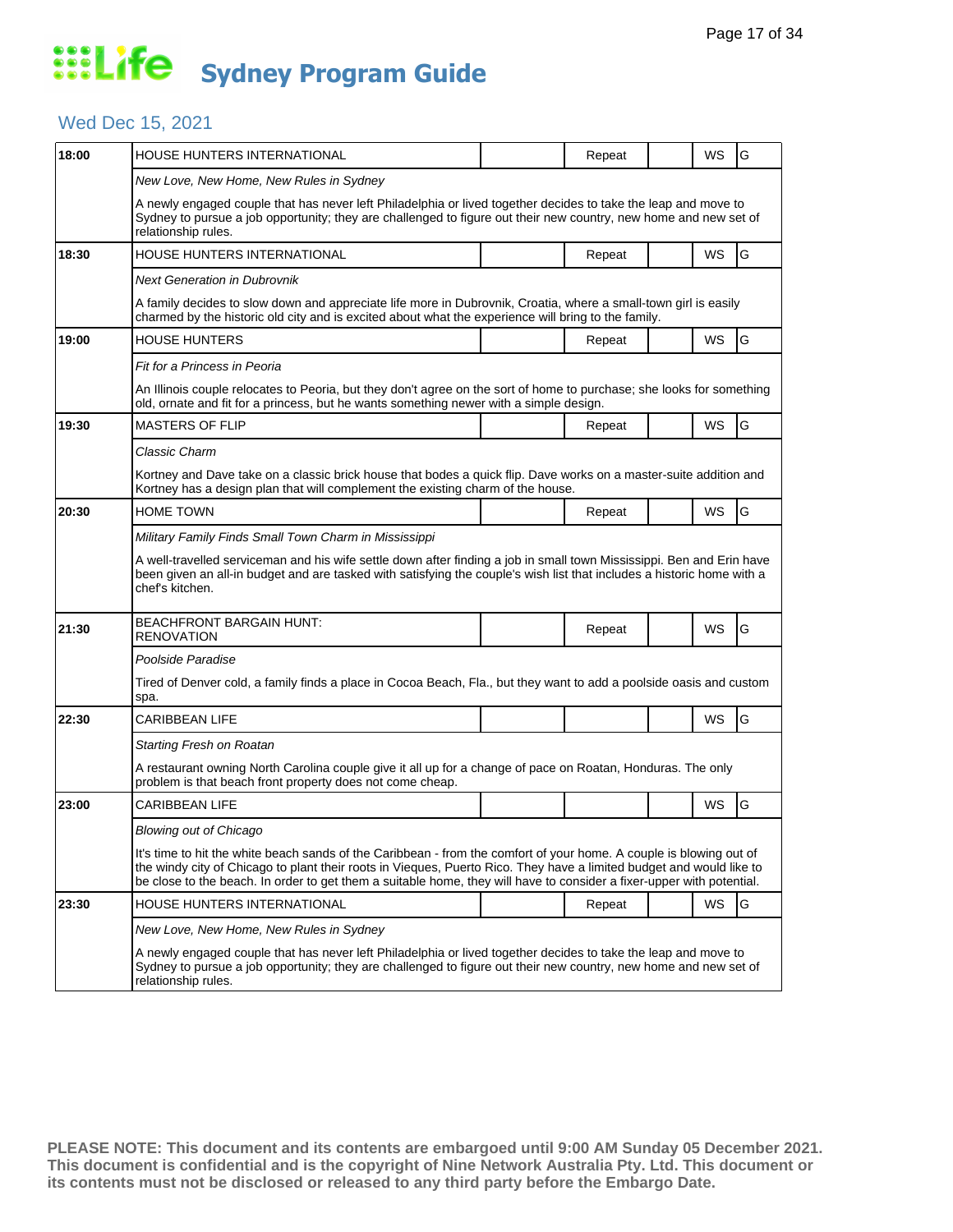#### Wed Dec 15, 2021

| 00:00 | HOUSE HUNTERS INTERNATIONAL                                                                                                                                                                                                                                                                                                                                          |  | Repeat |  | WS        | G |  |  |  |
|-------|----------------------------------------------------------------------------------------------------------------------------------------------------------------------------------------------------------------------------------------------------------------------------------------------------------------------------------------------------------------------|--|--------|--|-----------|---|--|--|--|
|       | <b>Next Generation in Dubrovnik</b>                                                                                                                                                                                                                                                                                                                                  |  |        |  |           |   |  |  |  |
|       | A family decides to slow down and appreciate life more in Dubrovnik, Croatia, where a small-town girl is easily<br>charmed by the historic old city and is excited about what the experience will bring to the family.                                                                                                                                               |  |        |  |           |   |  |  |  |
| 00:30 | <b>HOUSE HUNTERS</b>                                                                                                                                                                                                                                                                                                                                                 |  | Repeat |  | WS        | G |  |  |  |
|       | Fit for a Princess in Peoria                                                                                                                                                                                                                                                                                                                                         |  |        |  |           |   |  |  |  |
|       | An Illinois couple relocates to Peoria, but they don't agree on the sort of home to purchase; she looks for something<br>old, ornate and fit for a princess, but he wants something newer with a simple design.                                                                                                                                                      |  |        |  |           |   |  |  |  |
| 01:00 | <b>MASTERS OF FLIP</b>                                                                                                                                                                                                                                                                                                                                               |  | Repeat |  | WS        | G |  |  |  |
|       | Classic Charm                                                                                                                                                                                                                                                                                                                                                        |  |        |  |           |   |  |  |  |
|       | Kortney and Dave take on a classic brick house that bodes a quick flip. Dave works on a master-suite addition and<br>Kortney has a design plan that will complement the existing charm of the house.                                                                                                                                                                 |  |        |  |           |   |  |  |  |
| 02:00 | Home Town                                                                                                                                                                                                                                                                                                                                                            |  | Repeat |  | WS        | G |  |  |  |
|       | Military Family Finds Small Town Charm in Mississippi                                                                                                                                                                                                                                                                                                                |  |        |  |           |   |  |  |  |
|       | A well-travelled serviceman and his wife settle down after finding a job in small town Mississippi. Ben and Erin have<br>been given an all-in budget and are tasked with satisfying the couple's wish list that includes a historic home with a<br>chef's kitchen.                                                                                                   |  |        |  |           |   |  |  |  |
| 03:00 | <b>BEACHFRONT BARGAIN HUNT:</b><br><b>RENOVATION</b>                                                                                                                                                                                                                                                                                                                 |  | Repeat |  | WS        | G |  |  |  |
|       | Poolside Paradise                                                                                                                                                                                                                                                                                                                                                    |  |        |  |           |   |  |  |  |
|       | Tired of Denver cold, a family finds a place in Cocoa Beach, Fla., but they want to add a poolside oasis and custom<br>spa.                                                                                                                                                                                                                                          |  |        |  |           |   |  |  |  |
| 04:00 | <b>CARIBBEAN LIFE</b>                                                                                                                                                                                                                                                                                                                                                |  | Repeat |  | <b>WS</b> | G |  |  |  |
|       | Starting Fresh on Roatan                                                                                                                                                                                                                                                                                                                                             |  |        |  |           |   |  |  |  |
|       | A restaurant owning North Carolina couple give it all up for a change of pace on Roatan, Honduras. The only<br>problem is that beach front property does not come cheap.                                                                                                                                                                                             |  |        |  |           |   |  |  |  |
| 04:30 | <b>CARIBBEAN LIFE</b>                                                                                                                                                                                                                                                                                                                                                |  | Repeat |  | WS        | G |  |  |  |
|       | <b>Blowing out of Chicago</b>                                                                                                                                                                                                                                                                                                                                        |  |        |  |           |   |  |  |  |
|       | It's time to hit the white beach sands of the Caribbean - from the comfort of your home. A couple is blowing out of<br>the windy city of Chicago to plant their roots in Vieques, Puerto Rico. They have a limited budget and would like to<br>be close to the beach. In order to get them a suitable home, they will have to consider a fixer-upper with potential. |  |        |  |           |   |  |  |  |
| 05:00 | SALVAGE DAWGS                                                                                                                                                                                                                                                                                                                                                        |  | Repeat |  | WS        | G |  |  |  |
|       | <b>Return to Ktown</b>                                                                                                                                                                                                                                                                                                                                               |  |        |  |           |   |  |  |  |
|       | Mike and Tay build a commemorative clock for the town of Kannapolis, N.C., before the crew heads back to salvage<br>items left behind on the first trip, including a large cupola, windows and a bank vault; they create a standing desk.                                                                                                                            |  |        |  |           |   |  |  |  |
| 05:30 | LOG CABIN LIVING                                                                                                                                                                                                                                                                                                                                                     |  | Repeat |  | WS        | G |  |  |  |
|       | Colorado Dream Cabin                                                                                                                                                                                                                                                                                                                                                 |  |        |  |           |   |  |  |  |
|       | A Houston couple look for a spacious, rustic home in Colorado to raise their kids without the hustle and bustle of a<br>big city; they set their sights on Woodland Park, but with a highly competitive real estate market, it may prove<br>difficult.                                                                                                               |  |        |  |           |   |  |  |  |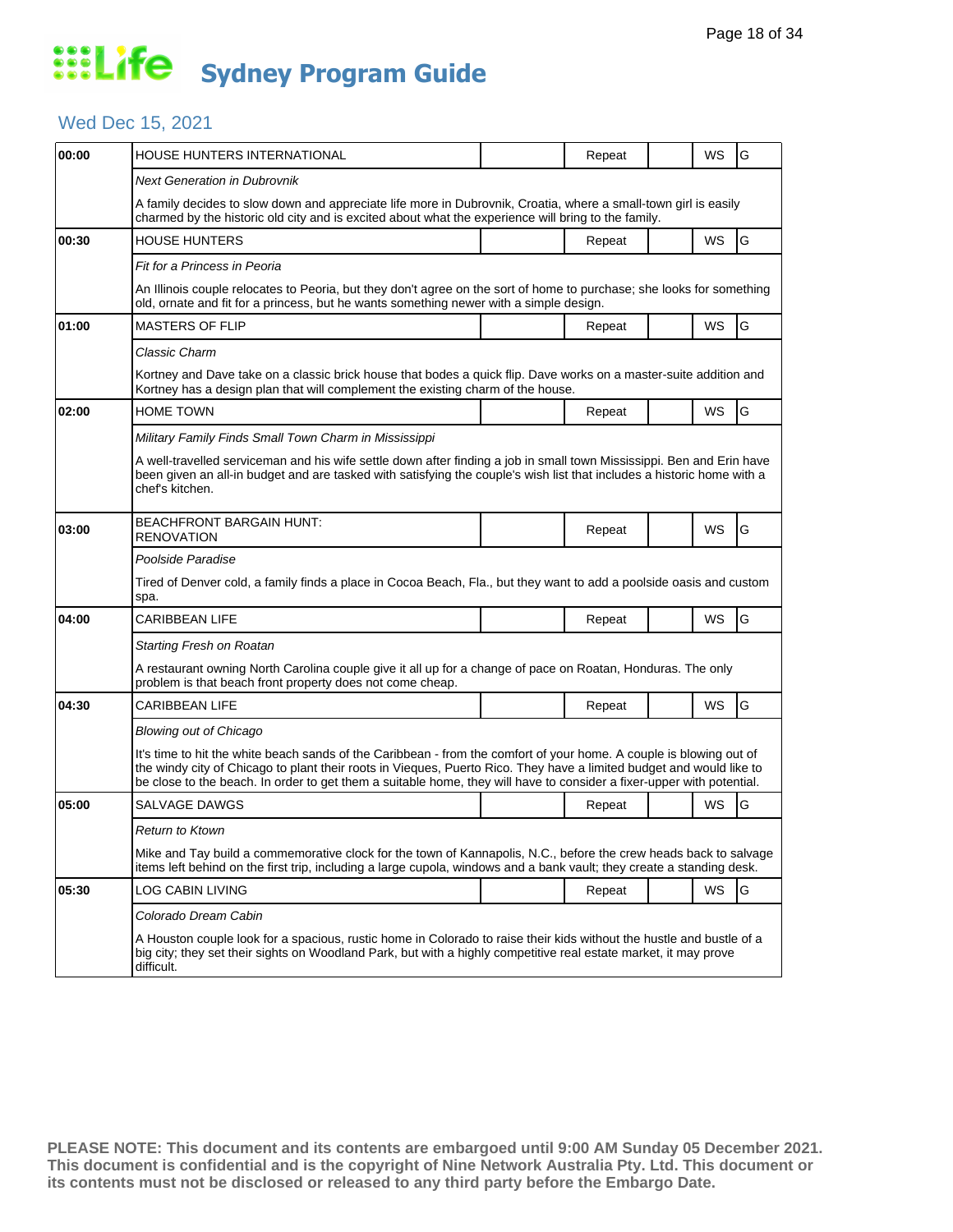#### Thu Dec 16, 2021

| 06:00 | HOUSE HUNTERS INTERNATIONAL                                                                                                                                                                                                                                                                                                         |           | Repeat |  | WS        | G             |  |  |
|-------|-------------------------------------------------------------------------------------------------------------------------------------------------------------------------------------------------------------------------------------------------------------------------------------------------------------------------------------|-----------|--------|--|-----------|---------------|--|--|
|       | <b>Next Generation in Dubrovnik</b>                                                                                                                                                                                                                                                                                                 |           |        |  |           |               |  |  |
|       | A family decides to slow down and appreciate life more in Dubrovnik, Croatia, where a small-town girl is easily<br>charmed by the historic old city and is excited about what the experience will bring to the family.                                                                                                              |           |        |  |           |               |  |  |
| 06:30 | <b>HOUSE HUNTERS</b>                                                                                                                                                                                                                                                                                                                |           | Repeat |  | WS        | G             |  |  |
|       | Fit for a Princess in Peoria                                                                                                                                                                                                                                                                                                        |           |        |  |           |               |  |  |
|       | An Illinois couple relocates to Peoria, but they don't agree on the sort of home to purchase; she looks for something<br>old, ornate and fit for a princess, but he wants something newer with a simple design.                                                                                                                     |           |        |  |           |               |  |  |
| 07:00 | <b>HOME TOWN</b>                                                                                                                                                                                                                                                                                                                    |           | Repeat |  | WS        | G             |  |  |
|       | Military Family Finds Small Town Charm in Mississippi                                                                                                                                                                                                                                                                               |           |        |  |           |               |  |  |
|       | A well-travelled serviceman and his wife settle down after finding a job in small town Mississippi. Ben and Erin have<br>been given an all-in budget and are tasked with satisfying the couple's wish list that includes a historic home with a<br>chef's kitchen.                                                                  |           |        |  |           |               |  |  |
| 08:00 | THE GARDEN GURUS                                                                                                                                                                                                                                                                                                                    | Captioned | Repeat |  | WS        | G             |  |  |
|       | Nigel is busy this week creating an amazing mobile greenwall display, Mel picks out the perfect letterbox for any<br>garden, Calinda shows you the easiest way to set up an aquaponics system in your own backyard, Chloe is up-<br>cycling and recycling in the garden and Bethany has another beautiful garden design on display. |           |        |  |           |               |  |  |
| 08:30 | THE BLOCK: ALL STARS                                                                                                                                                                                                                                                                                                                | Captioned | Repeat |  | WS        | PG            |  |  |
|       | With only a few days left to finish their bathrooms, the pressure is on for our All Stars. One teams is faced with the<br>huge task of fixing floor levels, while another finds quirky bathroom accessories.                                                                                                                        |           |        |  |           |               |  |  |
| 09:30 | HOUSE HUNTERS INTERNATIONAL                                                                                                                                                                                                                                                                                                         |           | Repeat |  | WS        | G             |  |  |
|       | New Love, New Home, New Rules in Sydney                                                                                                                                                                                                                                                                                             |           |        |  |           |               |  |  |
|       | A newly engaged couple that has never left Philadelphia or lived together decides to take the leap and move to<br>Sydney to pursue a job opportunity; they are challenged to figure out their new country, new home and new set of<br>relationship rules.                                                                           |           |        |  |           |               |  |  |
| 10:00 | HOUSE HUNTERS INTERNATIONAL                                                                                                                                                                                                                                                                                                         |           | Repeat |  | <b>WS</b> | G             |  |  |
|       | Next Generation in Dubrovnik                                                                                                                                                                                                                                                                                                        |           |        |  |           |               |  |  |
|       | A family decides to slow down and appreciate life more in Dubrovnik, Croatia, where a small-town girl is easily<br>charmed by the historic old city and is excited about what the experience will bring to the family.                                                                                                              |           |        |  |           |               |  |  |
| 10:30 | <b>HOUSE HUNTERS</b>                                                                                                                                                                                                                                                                                                                |           | Repeat |  | WS        | G             |  |  |
|       | Fit for a Princess in Peoria                                                                                                                                                                                                                                                                                                        |           |        |  |           |               |  |  |
|       | An Illinois couple relocates to Peoria, but they don't agree on the sort of home to purchase; she looks for something<br>old, ornate and fit for a princess, but he wants something newer with a simple design.                                                                                                                     |           |        |  |           |               |  |  |
| 11:00 | MASTERS OF FLIP                                                                                                                                                                                                                                                                                                                     |           | Repeat |  | WS        | lG            |  |  |
|       | Classic Charm                                                                                                                                                                                                                                                                                                                       |           |        |  |           |               |  |  |
|       | Kortney and Dave take on a classic brick house that bodes a quick flip. Dave works on a master-suite addition and<br>Kortney has a design plan that will complement the existing charm of the house.                                                                                                                                |           |        |  |           |               |  |  |
| 12:00 | <b>HOME TOWN</b>                                                                                                                                                                                                                                                                                                                    |           | Repeat |  | WS        | ${\mathsf G}$ |  |  |
|       | Military Family Finds Small Town Charm in Mississippi                                                                                                                                                                                                                                                                               |           |        |  |           |               |  |  |
|       | A well-travelled serviceman and his wife settle down after finding a job in small town Mississippi. Ben and Erin have<br>been given an all-in budget and are tasked with satisfying the couple's wish list that includes a historic home with a<br>chef's kitchen.                                                                  |           |        |  |           |               |  |  |
|       |                                                                                                                                                                                                                                                                                                                                     |           |        |  |           |               |  |  |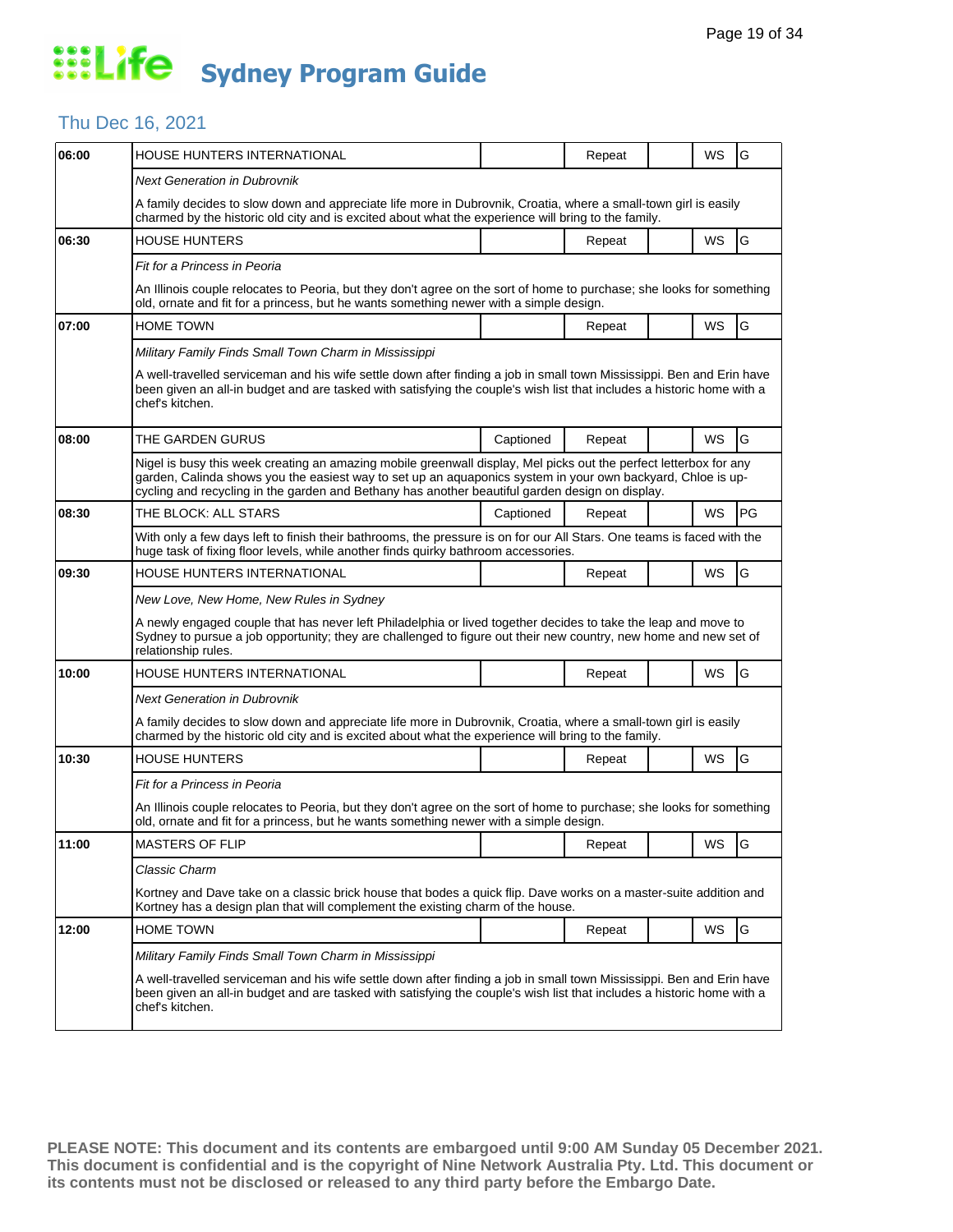#### Thu Dec 16, 2021

| 13:00 | AUSTRALIA'S BEST HOUSE                                                                                                                                                                                                                                                                                                                                               | Captioned | Repeat |  | WS        | G  |  |  |  |
|-------|----------------------------------------------------------------------------------------------------------------------------------------------------------------------------------------------------------------------------------------------------------------------------------------------------------------------------------------------------------------------|-----------|--------|--|-----------|----|--|--|--|
|       | Modern Homes                                                                                                                                                                                                                                                                                                                                                         |           |        |  |           |    |  |  |  |
|       | Today Megan & the judges will tour a lineup of Modern Australian Homes, choosing just one to potentially win the<br>title of Australia's Best House. Featuring a home perched over the Pacific Ocean, a heritage home with a modern<br>twist and more.                                                                                                               |           |        |  |           |    |  |  |  |
| 13:30 | AUSTRALIA'S BEST HOUSE                                                                                                                                                                                                                                                                                                                                               | Captioned | Repeat |  | WS        | G  |  |  |  |
|       | <b>Country Homes</b>                                                                                                                                                                                                                                                                                                                                                 |           |        |  |           |    |  |  |  |
|       | Today Megan & The judges are discovering the best Country Houses. Featuring a sprawling Hampton's style home<br>in Western Australia, a traditional ranch style home in Victoria, a home designed and built to look like an Italian<br>Village and more.                                                                                                             |           |        |  |           |    |  |  |  |
| 14:00 | <b>CARIBBEAN LIFE</b>                                                                                                                                                                                                                                                                                                                                                |           | Repeat |  | WS        | G  |  |  |  |
|       | Starting Fresh on Roatan                                                                                                                                                                                                                                                                                                                                             |           |        |  |           |    |  |  |  |
|       | A restaurant owning North Carolina couple give it all up for a change of pace on Roatan, Honduras. The only<br>problem is that beach front property does not come cheap.                                                                                                                                                                                             |           |        |  |           |    |  |  |  |
| 14:30 | CARIBBEAN LIFE                                                                                                                                                                                                                                                                                                                                                       |           | Repeat |  | <b>WS</b> | G  |  |  |  |
|       | Blowing out of Chicago                                                                                                                                                                                                                                                                                                                                               |           |        |  |           |    |  |  |  |
|       | It's time to hit the white beach sands of the Caribbean - from the comfort of your home. A couple is blowing out of<br>the windy city of Chicago to plant their roots in Vieques, Puerto Rico. They have a limited budget and would like to<br>be close to the beach. In order to get them a suitable home, they will have to consider a fixer-upper with potential. |           |        |  |           |    |  |  |  |
| 15:00 | THE BLOCK: ALL STARS                                                                                                                                                                                                                                                                                                                                                 | Captioned | Repeat |  | WS        | PG |  |  |  |
|       | One All Star is struck down with a stomach bug leaving his teammate in charge of the bathroom build herself.<br>Keith's on the rampage about one team's extra housemate, a four-legged friend.                                                                                                                                                                       |           |        |  |           |    |  |  |  |
| 16:00 | SALVAGE DAWGS                                                                                                                                                                                                                                                                                                                                                        |           | Repeat |  | WS        | G  |  |  |  |
|       | Carpenters Hall                                                                                                                                                                                                                                                                                                                                                      |           |        |  |           |    |  |  |  |
|       | The crew stays local and heads just down the street to salvage a one-of-a-kind sign and pick through an old meeting<br>hall; Mike and Tay build a TV console out of old material.                                                                                                                                                                                    |           |        |  |           |    |  |  |  |
| 16:30 | LOG CABIN LIVING                                                                                                                                                                                                                                                                                                                                                     |           | Repeat |  | WS        | G  |  |  |  |
|       | Phoenix Foothills Cabin Hunt                                                                                                                                                                                                                                                                                                                                         |           |        |  |           |    |  |  |  |
|       | A couple look for a log cabin getaway in the mountains of Arizona, hoping to get their busy family of six to relax and<br>enjoy riding ATVs in the small town of Payson.                                                                                                                                                                                             |           |        |  |           |    |  |  |  |
| 17:00 | <b>BEACHFRONT BARGAIN HUNT:</b><br>RENOVATION                                                                                                                                                                                                                                                                                                                        |           | Repeat |  | <b>WS</b> | G  |  |  |  |
|       | Poolside Paradise                                                                                                                                                                                                                                                                                                                                                    |           |        |  |           |    |  |  |  |
|       | Tired of Denver cold, a family finds a place in Cocoa Beach, Fla., but they want to add a poolside oasis and custom<br>spa.                                                                                                                                                                                                                                          |           |        |  |           |    |  |  |  |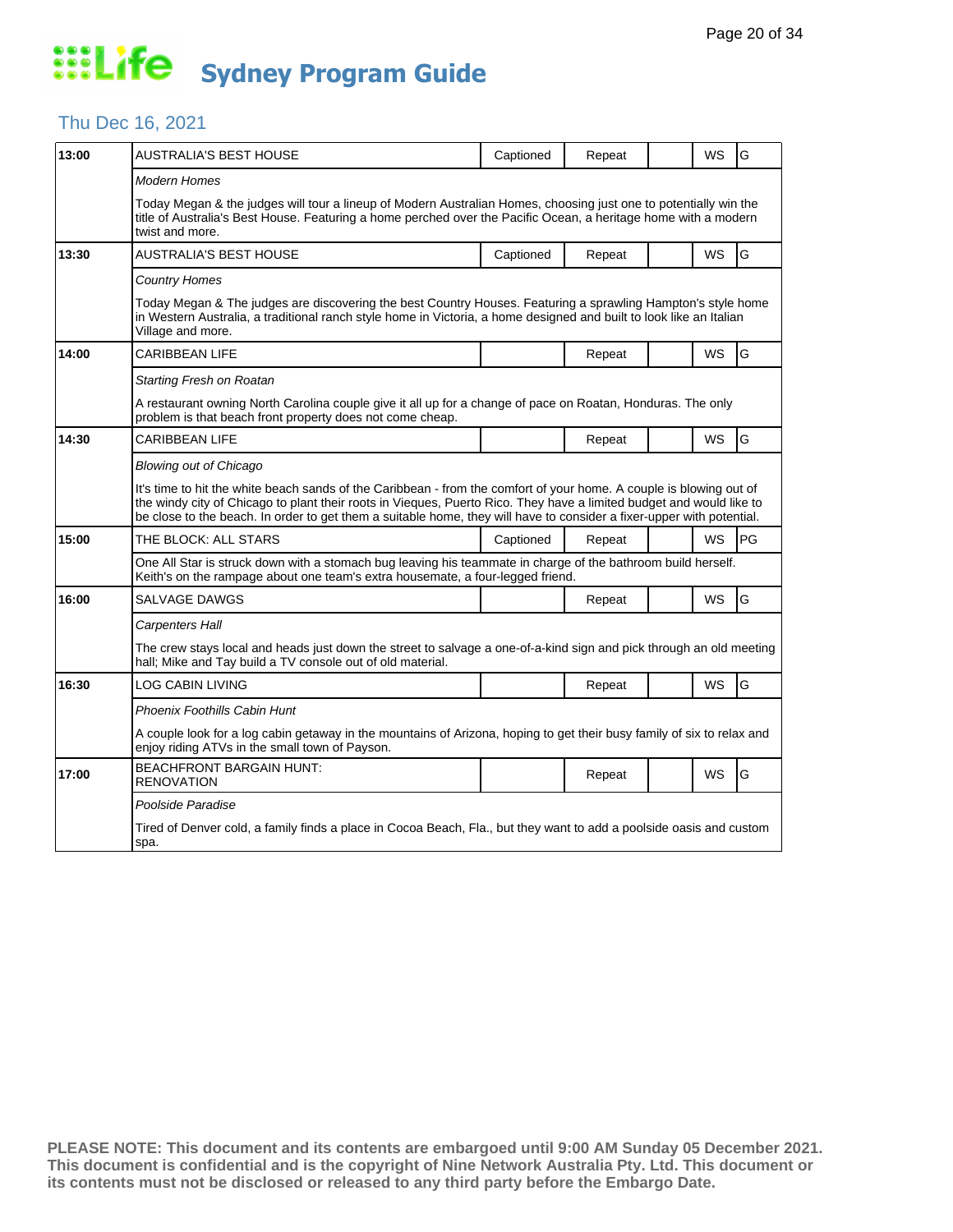#### Thu Dec 16, 2021

| 18:00 | HOUSE HUNTERS INTERNATIONAL                                                                                                                                                                                                                       |  | Repeat |  | WS | G             |  |  |  |
|-------|---------------------------------------------------------------------------------------------------------------------------------------------------------------------------------------------------------------------------------------------------|--|--------|--|----|---------------|--|--|--|
|       | A Family Feud in Freising                                                                                                                                                                                                                         |  |        |  |    |               |  |  |  |
|       | After eight years in Canada, a couple decides to move with their two young children to his native Freising, Germany.                                                                                                                              |  |        |  |    |               |  |  |  |
| 18:30 | HOUSE HUNTERS INTERNATIONAL                                                                                                                                                                                                                       |  | Repeat |  | WS | G             |  |  |  |
|       | Drawn to Life in Stockholm                                                                                                                                                                                                                        |  |        |  |    |               |  |  |  |
|       | After the birth of their child, a Toronto animator and his wife decide they need more stability; they relocate to<br>Stockholm, Sweden, when he lands a full-time gig, but she's the one drawing all the lines while they hunt for a new<br>home. |  |        |  |    |               |  |  |  |
| 19:00 | <b>HOUSE HUNTERS</b>                                                                                                                                                                                                                              |  | Repeat |  | WS | G             |  |  |  |
|       | Vintage House vs. City Loft in Cincinnati                                                                                                                                                                                                         |  |        |  |    |               |  |  |  |
|       | Buyers in Cincinnati look to move out of their downtown rental and into a place of their own; she wants a vintage<br>house in a quiet suburban neighbourhood, but he loves living downtown and wants a contemporary loft.                         |  |        |  |    |               |  |  |  |
| 19:30 | HOUSE HUNTERS INTERNATIONAL                                                                                                                                                                                                                       |  |        |  | WS | G             |  |  |  |
|       | New Baby, New Town, New Rules in Canberra                                                                                                                                                                                                         |  |        |  |    |               |  |  |  |
|       | A U.S. soldier, his pregnant wife, and their toddler are moving from Hanoi, Vietnam to Canberra, Australia for his<br>new station in the military.                                                                                                |  |        |  |    |               |  |  |  |
| 20:00 | HOUSE HUNTERS INTERNATIONAL                                                                                                                                                                                                                       |  |        |  | WS | G             |  |  |  |
|       | Honeymooners in Perth                                                                                                                                                                                                                             |  |        |  |    |               |  |  |  |
|       | A newlywed couple looks for a change and takes a job opportunity in Perth, Australia. They're looking for three<br>bedrooms, a modern kitchen and space for guests, but finding their ideal location may be a challenge.                          |  |        |  |    |               |  |  |  |
| 20:30 | <b>FIXER UPPER</b>                                                                                                                                                                                                                                |  | Repeat |  | WS | PG            |  |  |  |
|       | First Home With Timeless Class                                                                                                                                                                                                                    |  |        |  |    |               |  |  |  |
|       | Matt and Melissa look to buy their first house together in Waco, Texas. Local school districts and parks are big<br>draws for the couple, but they need the vision of Chip and Jo to help them find the perfect home to put down roots.           |  |        |  |    |               |  |  |  |
| 21:30 | MY LOTTERY DREAM HOME                                                                                                                                                                                                                             |  | Repeat |  | WS | G             |  |  |  |
|       | California Dreaming                                                                                                                                                                                                                               |  |        |  |    |               |  |  |  |
|       | After winning \$5 million from the lottery, Josh wants a big piece of land in California.                                                                                                                                                         |  |        |  |    |               |  |  |  |
| 22:00 | MY LOTTERY DREAM HOME                                                                                                                                                                                                                             |  | Repeat |  | WS | G             |  |  |  |
|       | Dreaming on the Chesapeake Bay                                                                                                                                                                                                                    |  |        |  |    |               |  |  |  |
|       | A retired couple seek a vacation home to be closer to their family along the Virginia Coast; in a battle of priorities, it's<br>size versus having a great view.                                                                                  |  |        |  |    |               |  |  |  |
| 22:30 | FLIP OR FLOP                                                                                                                                                                                                                                      |  | Repeat |  | WS | ${\mathsf G}$ |  |  |  |
|       | <b>Hilltop Hangup</b>                                                                                                                                                                                                                             |  |        |  |    |               |  |  |  |
|       | Tarek and Christina buy a 1990's home in La Mirada, California that desperately needs renovating.                                                                                                                                                 |  |        |  |    |               |  |  |  |
| 23:00 | FLIP OR FLOP                                                                                                                                                                                                                                      |  | Repeat |  | WS | G             |  |  |  |
|       | <b>Custom Craftsman</b>                                                                                                                                                                                                                           |  |        |  |    |               |  |  |  |
|       |                                                                                                                                                                                                                                                   |  |        |  |    |               |  |  |  |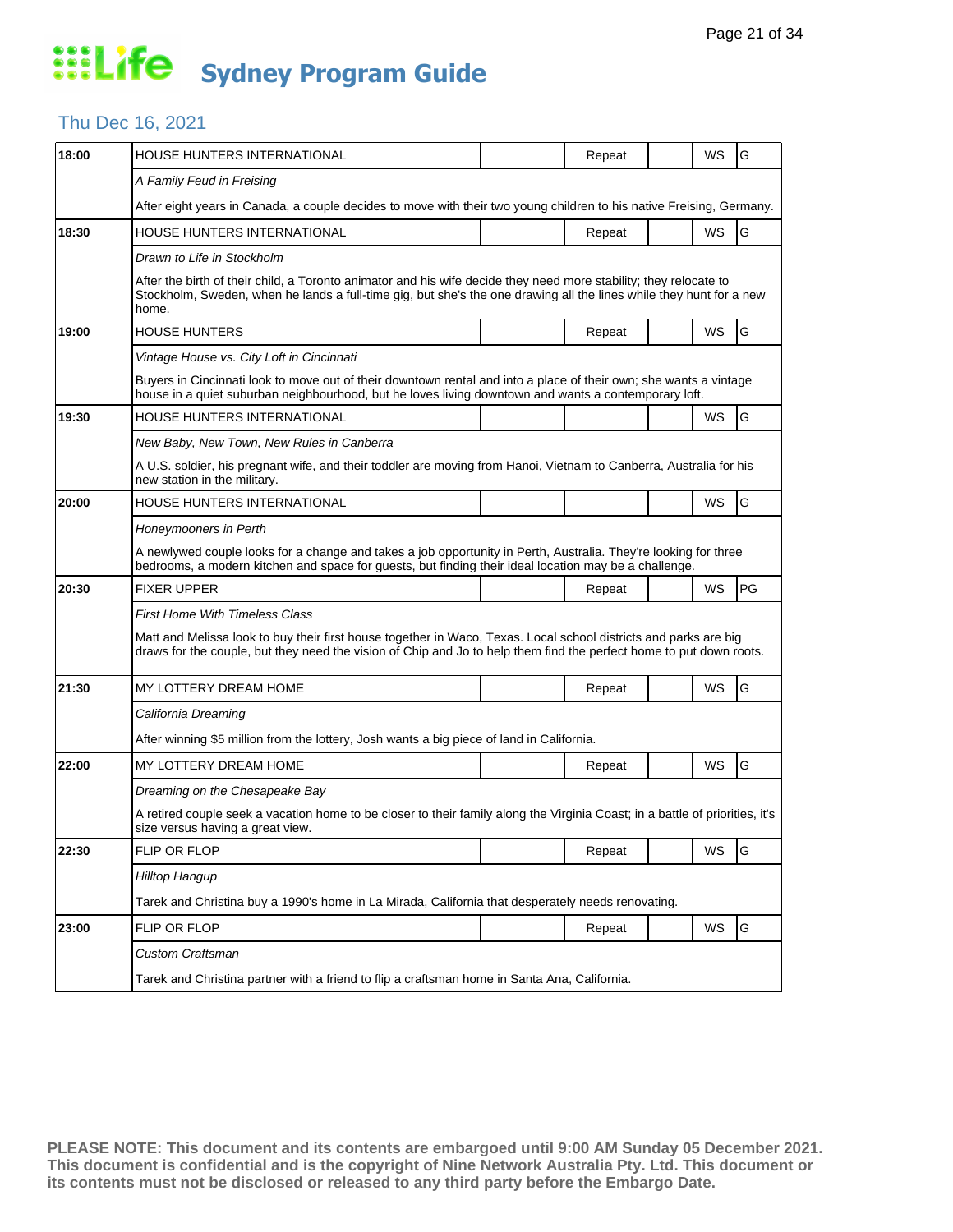#### Thu Dec 16, 2021

| 23:30 | <b>HOUSE HUNTERS INTERNATIONAL</b>                                                                                                                                                                                                                     |  | Repeat |  | WS | G         |  |  |  |  |
|-------|--------------------------------------------------------------------------------------------------------------------------------------------------------------------------------------------------------------------------------------------------------|--|--------|--|----|-----------|--|--|--|--|
|       | A Family Feud in Freising                                                                                                                                                                                                                              |  |        |  |    |           |  |  |  |  |
|       | After eight years in Canada, a couple decides to move with their two young children to his native Freising, Germany.                                                                                                                                   |  |        |  |    |           |  |  |  |  |
| 00:00 | <b>BELOW DECK SAILING YACHT</b>                                                                                                                                                                                                                        |  |        |  | WS | <b>MA</b> |  |  |  |  |
|       | Panic on a Track                                                                                                                                                                                                                                       |  |        |  |    |           |  |  |  |  |
|       | The crew tries to shake off hangovers and hurt feelings after a divisive night out. The deckies spring into action<br>when a surge of wind pushes Parsifal toward the dock. Dani contemplates her future and has a panic attack while<br>under sail.   |  |        |  |    |           |  |  |  |  |
|       | Cons. Advice: Sexual References, Some Coarse Language                                                                                                                                                                                                  |  |        |  |    |           |  |  |  |  |
| 01:00 | SOUTHERN CHARM NEW ORLEANS                                                                                                                                                                                                                             |  |        |  | WS | M         |  |  |  |  |
|       | The Runaway Runaway                                                                                                                                                                                                                                    |  |        |  |    |           |  |  |  |  |
|       | Reagan throws Reece a birthday soirée and Barry deals with last-minute complications before his clothing line<br>launch. Tamica makes amends with Justin, and Jeff goes from strutting his stuff on the runway at the fashion show<br>to running away. |  |        |  |    |           |  |  |  |  |
|       | Cons. Advice: Some Coarse Language, Sexual References                                                                                                                                                                                                  |  |        |  |    |           |  |  |  |  |
| 02:00 | MY LOTTERY DREAM HOME                                                                                                                                                                                                                                  |  | Repeat |  | WS | G         |  |  |  |  |
|       | California Dreaming                                                                                                                                                                                                                                    |  |        |  |    |           |  |  |  |  |
|       | After winning \$5 million from the lottery, Josh wants a big piece of land in California.                                                                                                                                                              |  |        |  |    |           |  |  |  |  |
| 02:30 | MY LOTTERY DREAM HOME                                                                                                                                                                                                                                  |  | Repeat |  | WS | G         |  |  |  |  |
|       | Dreaming on the Chesapeake Bay                                                                                                                                                                                                                         |  |        |  |    |           |  |  |  |  |
|       | A retired couple seek a vacation home to be closer to their family along the Virginia Coast; in a battle of priorities, it's<br>size versus having a great view.                                                                                       |  |        |  |    |           |  |  |  |  |
| 03:00 | <b>FLIP OR FLOP</b>                                                                                                                                                                                                                                    |  | Repeat |  | WS | G         |  |  |  |  |
|       | Hilltop Hangup                                                                                                                                                                                                                                         |  |        |  |    |           |  |  |  |  |
|       | Tarek and Christina buy a 1990's home in La Mirada, California that desperately needs renovating.                                                                                                                                                      |  |        |  |    |           |  |  |  |  |
| 03:30 | <b>FLIP OR FLOP</b>                                                                                                                                                                                                                                    |  | Repeat |  | WS | G         |  |  |  |  |
|       | <b>Custom Craftsman</b>                                                                                                                                                                                                                                |  |        |  |    |           |  |  |  |  |
|       | Tarek and Christina partner with a friend to flip a craftsman home in Santa Ana, California.                                                                                                                                                           |  |        |  |    |           |  |  |  |  |
| 04:00 | HOUSE HUNTERS INTERNATIONAL                                                                                                                                                                                                                            |  | Repeat |  | WS | G         |  |  |  |  |
|       | New Baby, New Town, New Rules in Canberra                                                                                                                                                                                                              |  |        |  |    |           |  |  |  |  |
|       | A U.S. soldier, his pregnant wife, and their toddler are moving from Hanoi, Vietnam to Canberra, Australia for his<br>new station in the military.                                                                                                     |  |        |  |    |           |  |  |  |  |
| 04:30 | <b>HOUSE HUNTERS INTERNATIONAL</b>                                                                                                                                                                                                                     |  | Repeat |  | WS | G         |  |  |  |  |
|       | Honeymooners in Perth<br>A newlywed couple looks for a change and takes a job opportunity in Perth, Australia. They're looking for three                                                                                                               |  |        |  |    |           |  |  |  |  |
|       | bedrooms, a modern kitchen and space for guests, but finding their ideal location may be a challenge.                                                                                                                                                  |  |        |  |    |           |  |  |  |  |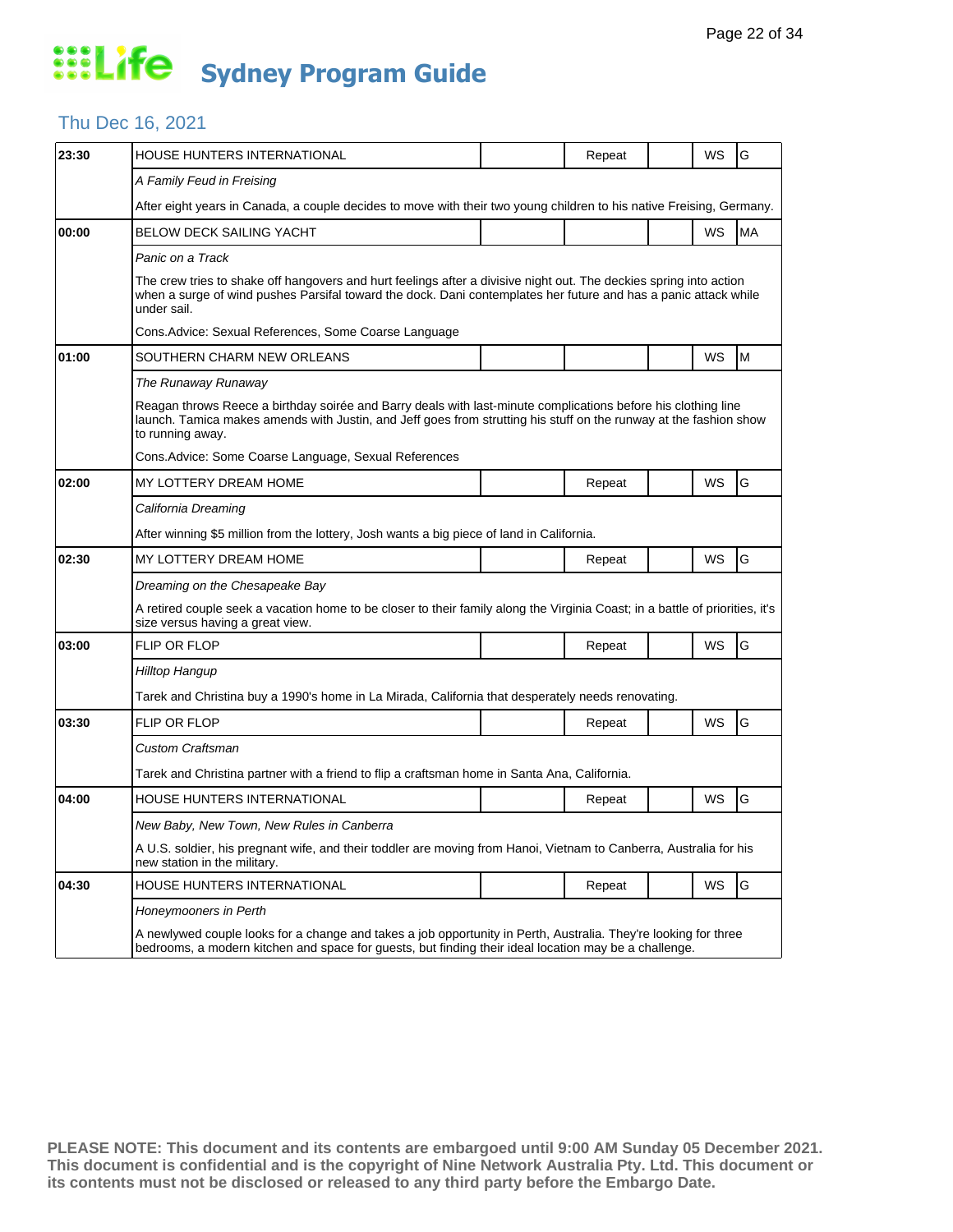#### Thu Dec 16, 2021

| 05:00 | SALVAGE DAWGS                                                                                                                                                                     |  | Repeat |  | <b>WS</b> | IG |  |  |
|-------|-----------------------------------------------------------------------------------------------------------------------------------------------------------------------------------|--|--------|--|-----------|----|--|--|
|       | <b>Carpenters Hall</b>                                                                                                                                                            |  |        |  |           |    |  |  |
|       | The crew stays local and heads just down the street to salvage a one-of-a-kind sign and pick through an old meeting<br>hall; Mike and Tay build a TV console out of old material. |  |        |  |           |    |  |  |
| 05:30 | LOG CABIN LIVING                                                                                                                                                                  |  | Repeat |  | <b>WS</b> | ΙG |  |  |
|       | Phoenix Foothills Cabin Hunt                                                                                                                                                      |  |        |  |           |    |  |  |
|       | A couple look for a log cabin getaway in the mountains of Arizona, hoping to get their busy family of six to relax and<br>enjoy riding ATVs in the small town of Payson.          |  |        |  |           |    |  |  |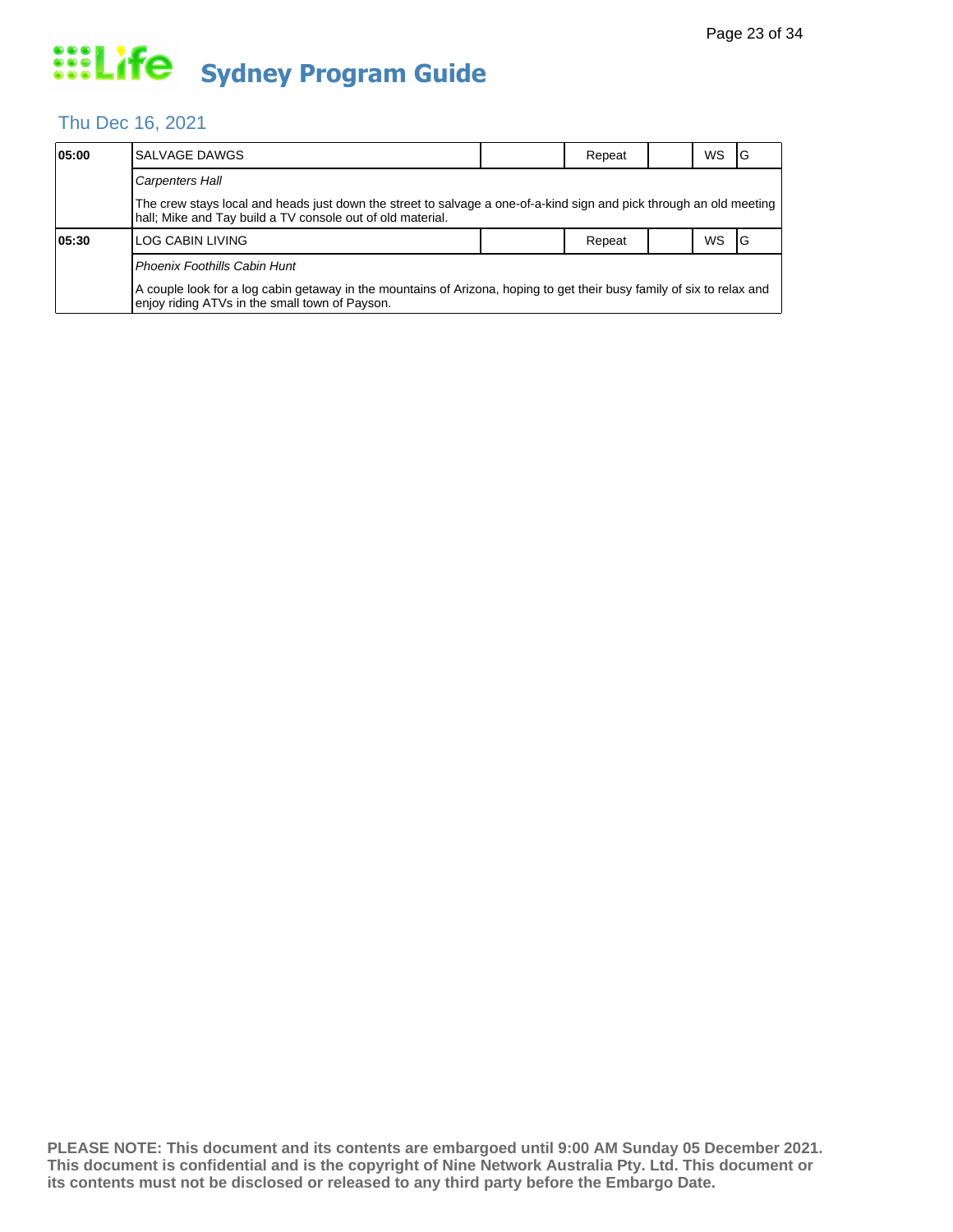#### Fri Dec 17, 2021

| 06:00 | HOUSE HUNTERS INTERNATIONAL                                                                                                                                                                                                                                           |           | Repeat |  | WS        | G  |  |  |  |
|-------|-----------------------------------------------------------------------------------------------------------------------------------------------------------------------------------------------------------------------------------------------------------------------|-----------|--------|--|-----------|----|--|--|--|
|       | Drawn to Life in Stockholm                                                                                                                                                                                                                                            |           |        |  |           |    |  |  |  |
|       | After the birth of their child, a Toronto animator and his wife decide they need more stability; they relocate to<br>Stockholm, Sweden, when he lands a full-time gig, but she's the one drawing all the lines while they hunt for a new<br>home.                     |           |        |  |           |    |  |  |  |
| 06:30 | <b>HOUSE HUNTERS</b>                                                                                                                                                                                                                                                  |           | Repeat |  | WS        | G  |  |  |  |
|       | Vintage House vs. City Loft in Cincinnati                                                                                                                                                                                                                             |           |        |  |           |    |  |  |  |
|       | Buyers in Cincinnati look to move out of their downtown rental and into a place of their own; she wants a vintage<br>house in a quiet suburban neighbourhood, but he loves living downtown and wants a contemporary loft.                                             |           |        |  |           |    |  |  |  |
| 07:00 | GETAWAY                                                                                                                                                                                                                                                               | Captioned | Repeat |  | WS        | PG |  |  |  |
|       | Scenic - Japan Part 2                                                                                                                                                                                                                                                 |           |        |  |           |    |  |  |  |
|       | This week on Getaway Livinia Nixon continues her wonderful adventure through Japan. From glorious Mt Fuji to<br>Nagoya, home of the Toyota Museum, then on to Kyoto.                                                                                                  |           |        |  |           |    |  |  |  |
| 07:30 | <b>LOG CABIN LIVING</b>                                                                                                                                                                                                                                               |           | Repeat |  | WS        | G  |  |  |  |
|       | Phoenix Foothills Cabin Hunt                                                                                                                                                                                                                                          |           |        |  |           |    |  |  |  |
|       | A couple look for a log cabin getaway in the mountains of Arizona, hoping to get their busy family of six to relax and<br>enjoy riding ATVs in the small town of Payson.                                                                                              |           |        |  |           |    |  |  |  |
| 08:00 | THE GARDEN GURUS                                                                                                                                                                                                                                                      | Captioned | Repeat |  | WS        | G  |  |  |  |
|       | This week Mel shows you the easy way to install your very own water feature and visits an inspirational garden<br>veggie patch. Trevor takes a look at a thriving hospital garden, and Nigel takes a look at the best way to keep your<br>garden watered this summer. |           |        |  |           |    |  |  |  |
| 08:30 | THE BLOCK: ALL STARS                                                                                                                                                                                                                                                  | Captioned | Repeat |  | <b>WS</b> | PG |  |  |  |
|       | One All Star is struck down with a stomach bug leaving his teammate in charge of the bathroom build herself.<br>Keith's on the rampage about one team's extra housemate, a four-legged friend.                                                                        |           |        |  |           |    |  |  |  |
| 09:30 | HOUSE HUNTERS INTERNATIONAL                                                                                                                                                                                                                                           |           | Repeat |  | WS        | G  |  |  |  |
|       | A Family Feud in Freising                                                                                                                                                                                                                                             |           |        |  |           |    |  |  |  |
|       | After eight years in Canada, a couple decides to move with their two young children to his native Freising, Germany.                                                                                                                                                  |           |        |  |           |    |  |  |  |
| 10:00 | HOUSE HUNTERS INTERNATIONAL                                                                                                                                                                                                                                           |           | Repeat |  | WS        | G  |  |  |  |
|       | Drawn to Life in Stockholm                                                                                                                                                                                                                                            |           |        |  |           |    |  |  |  |
|       | After the birth of their child, a Toronto animator and his wife decide they need more stability; they relocate to<br>Stockholm, Sweden, when he lands a full-time gig, but she's the one drawing all the lines while they hunt for a new<br>home.                     |           |        |  |           |    |  |  |  |
| 10:30 | <b>HOUSE HUNTERS</b>                                                                                                                                                                                                                                                  |           | Repeat |  | WS        | G  |  |  |  |
|       | Vintage House vs. City Loft in Cincinnati                                                                                                                                                                                                                             |           |        |  |           |    |  |  |  |
|       | Buyers in Cincinnati look to move out of their downtown rental and into a place of their own; she wants a vintage<br>house in a quiet suburban neighbourhood, but he loves living downtown and wants a contemporary loft.                                             |           |        |  |           |    |  |  |  |
| 11:00 | <b>EXPLORE TV-VIKING</b>                                                                                                                                                                                                                                              | Captioned | Repeat |  | WS        | G  |  |  |  |
|       | Grand European 3                                                                                                                                                                                                                                                      |           |        |  |           |    |  |  |  |
|       | Continuing his journey aboard the Viking Tir in Germany, Trevor visits the streets of Passau, learns about traditional<br>gingerbread in Kelheim, and immerses himself in the history of Nuremberg, and finishes in medieval Rothenburg.                              |           |        |  |           |    |  |  |  |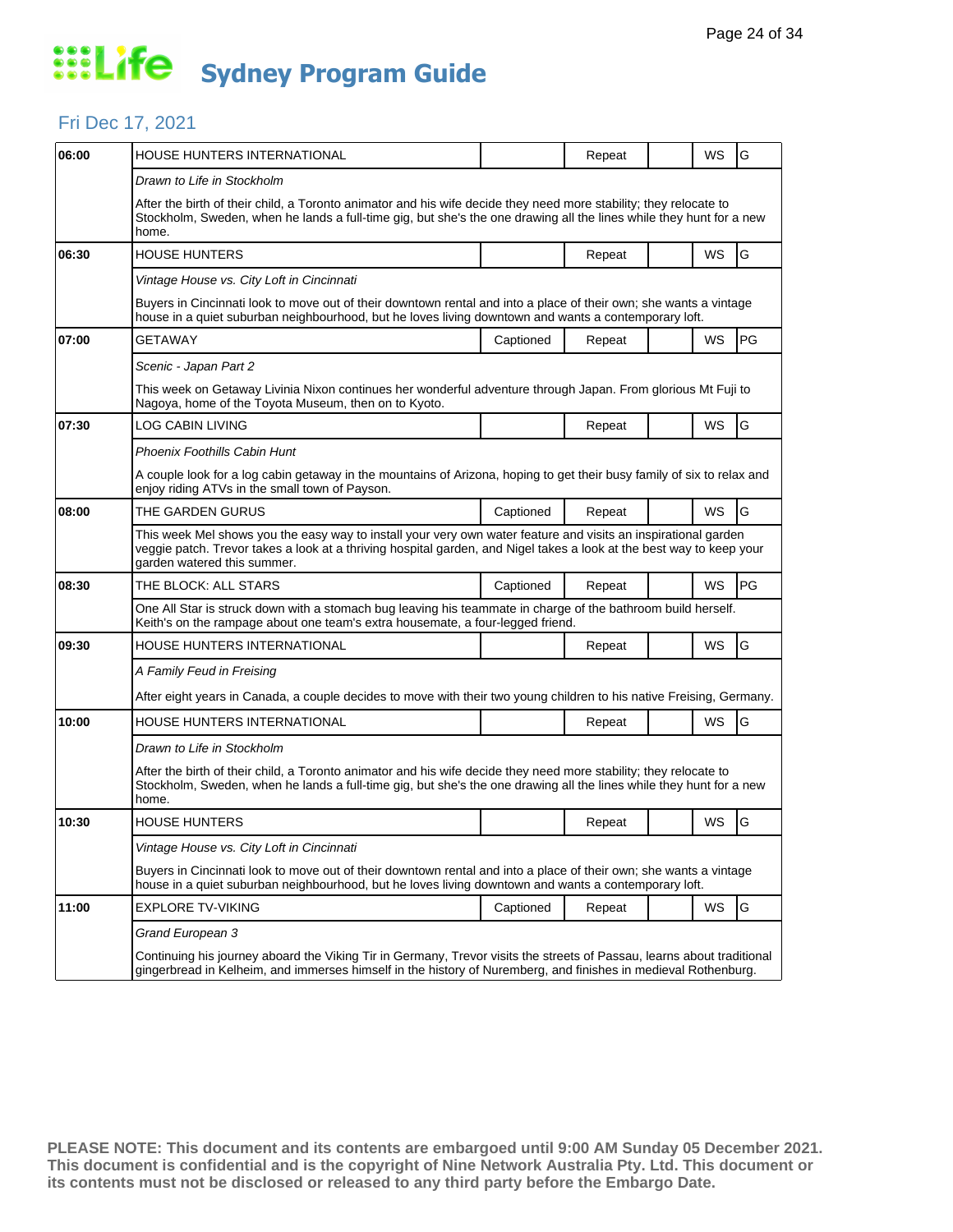#### Fri Dec 17, 2021

| 11:30 | FIND ME A DREAM HOME AUSTRALIA                                                                                                                                                                                                                                   | Captioned | Repeat |  | WS                         | G  |  |  |  |
|-------|------------------------------------------------------------------------------------------------------------------------------------------------------------------------------------------------------------------------------------------------------------------|-----------|--------|--|----------------------------|----|--|--|--|
|       | Today, on Find Me A Dream Home we meet writer, Kirsty, a dream home hunter who is looking for the perfect pad in<br>Bundoora, Melbourne with a pool and a room she can dedicate to her writing.                                                                  |           |        |  |                            |    |  |  |  |
| 12:00 | HOUSE HUNTERS INTERNATIONAL                                                                                                                                                                                                                                      |           | Repeat |  | WS                         | G  |  |  |  |
|       | New Baby, New Town, New Rules in Canberra                                                                                                                                                                                                                        |           |        |  |                            |    |  |  |  |
|       | A U.S. soldier, his pregnant wife, and their toddler are moving from Hanoi, Vietnam to Canberra, Australia for his<br>new station in the military.                                                                                                               |           |        |  | WS<br>WS<br>WS<br>WS<br>WS |    |  |  |  |
| 12:30 | HOUSE HUNTERS INTERNATIONAL                                                                                                                                                                                                                                      |           | Repeat |  |                            | G  |  |  |  |
|       | Honeymooners in Perth                                                                                                                                                                                                                                            |           |        |  |                            |    |  |  |  |
|       | A newlywed couple looks for a change and takes a job opportunity in Perth, Australia. They're looking for three<br>bedrooms, a modern kitchen and space for guests, but finding their ideal location may be a challenge.                                         |           |        |  |                            |    |  |  |  |
| 13:00 | <b>FIXER UPPER</b>                                                                                                                                                                                                                                               |           | Repeat |  |                            | PG |  |  |  |
|       | <b>First Home With Timeless Class</b>                                                                                                                                                                                                                            |           |        |  |                            |    |  |  |  |
|       | Matt and Melissa look to buy their first house together in Waco, Texas. Local school districts and parks are big<br>draws for the couple, but they need the vision of Chip and Jo to help them find the perfect home to put down roots.                          |           |        |  |                            |    |  |  |  |
| 14:00 | MY LOTTERY DREAM HOME                                                                                                                                                                                                                                            |           | Repeat |  |                            | G  |  |  |  |
|       | California Dreaming                                                                                                                                                                                                                                              |           |        |  |                            |    |  |  |  |
|       | After winning \$5 million from the lottery, Josh wants a big piece of land in California.                                                                                                                                                                        |           |        |  |                            |    |  |  |  |
| 14:30 | MY LOTTERY DREAM HOME                                                                                                                                                                                                                                            |           | Repeat |  |                            | G  |  |  |  |
|       | Dreaming on the Chesapeake Bay                                                                                                                                                                                                                                   |           |        |  |                            |    |  |  |  |
|       | A retired couple seek a vacation home to be closer to their family along the Virginia Coast; in a battle of priorities, it's<br>size versus having a great view.                                                                                                 |           |        |  |                            |    |  |  |  |
| 15:00 | THE BLOCK: ALL STARS                                                                                                                                                                                                                                             | Captioned | Repeat |  |                            | PG |  |  |  |
|       | <b>Bathroom Reveal</b>                                                                                                                                                                                                                                           |           |        |  |                            |    |  |  |  |
|       | This week's careful planning and hard work pay off with the All Stars delivering the best bathrooms The Block has<br>ever seen. The judges are surprised by the results, and tensions are high as the scores go down to the wire.                                |           |        |  |                            |    |  |  |  |
| 16:00 | <b>SALVAGE DAWGS</b>                                                                                                                                                                                                                                             |           | Repeat |  | <b>WS</b>                  | G  |  |  |  |
|       | Roanoke Shopping Center                                                                                                                                                                                                                                          |           |        |  |                            |    |  |  |  |
|       | The team heads to a shopping center where they use creative methods to salvage a large, decorative space frame,<br>rolling doors and more; they also find great items from a pick in New Jersey with which to create amazing builds like<br>a bourbon bar shelf. |           |        |  |                            |    |  |  |  |
| 16:30 | <b>LOG CABIN LIVING</b>                                                                                                                                                                                                                                          |           | Repeat |  | WS                         | lG |  |  |  |
|       | Central Virginia Log Home                                                                                                                                                                                                                                        |           |        |  |                            |    |  |  |  |
|       | A family of four look to move from their home in Lynchburg, Va., to the nearby countryside where they will have<br>more room to explore and become immersed in nature.                                                                                           |           |        |  |                            |    |  |  |  |
| 17:00 | FLIP OR FLOP                                                                                                                                                                                                                                                     |           | Repeat |  | WS                         | G  |  |  |  |
|       | Hilltop Hangup                                                                                                                                                                                                                                                   |           |        |  |                            |    |  |  |  |
|       | Tarek and Christina buy a 1990's home in La Mirada, California that desperately needs renovating.                                                                                                                                                                |           |        |  |                            |    |  |  |  |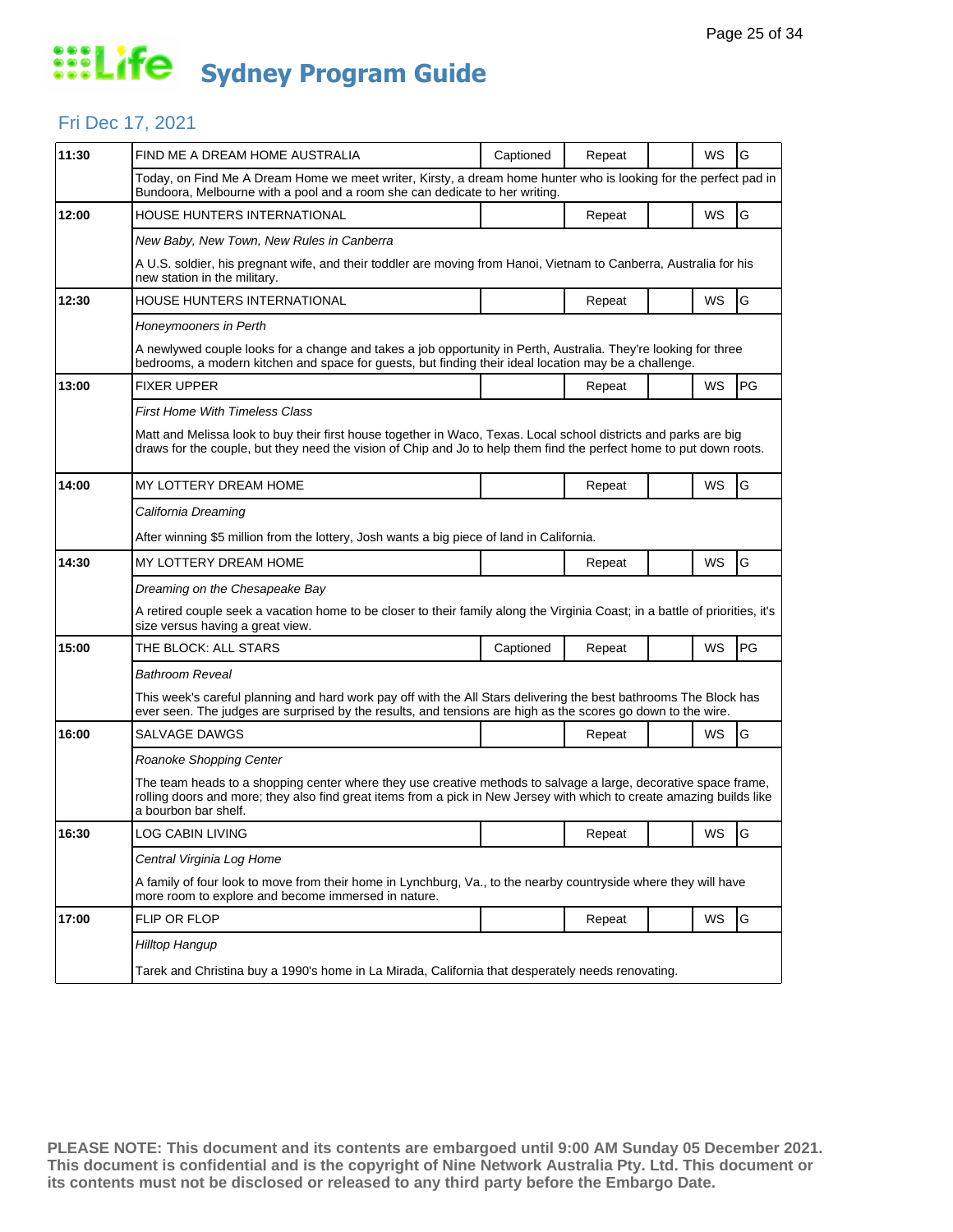#### Fri Dec 17, 2021

| 17:30 | <b>IFLIP OR FLOP</b>                                                                         | Repeat | WS |  |
|-------|----------------------------------------------------------------------------------------------|--------|----|--|
|       | Custom Craftsman                                                                             |        |    |  |
|       | Tarek and Christina partner with a friend to flip a craftsman home in Santa Ana, California. |        |    |  |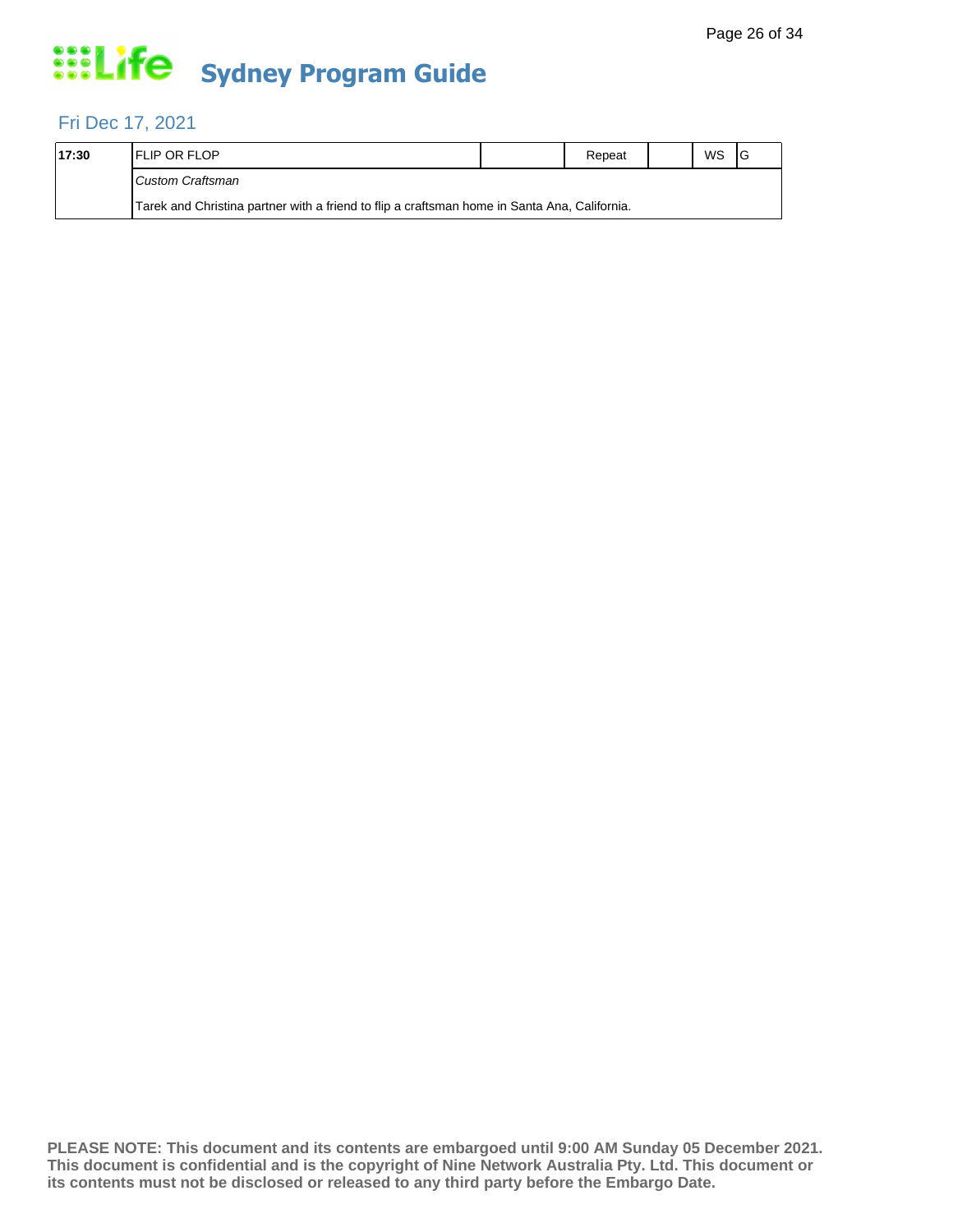#### Fri Dec 17, 2021

| 18:00 | HOUSE HUNTERS INTERNATIONAL                                                                                                                                                                                                                                                                                                 |  | Repeat |  | WS                    | G  |  |  |  |
|-------|-----------------------------------------------------------------------------------------------------------------------------------------------------------------------------------------------------------------------------------------------------------------------------------------------------------------------------|--|--------|--|-----------------------|----|--|--|--|
|       | Pups in a St. Croix Paradise                                                                                                                                                                                                                                                                                                |  |        |  |                       |    |  |  |  |
|       | An Indiana couple is ready to escape harsh winters and uproot to St. Croix in the US Virgin Islands with their two<br>beloved dogs; she'll stop at nothing to make sure their dogs have enough space to play, while he's focused on price.                                                                                  |  |        |  |                       |    |  |  |  |
| 18:30 | HOUSE HUNTERS INTERNATIONAL                                                                                                                                                                                                                                                                                                 |  | Repeat |  | WS                    | G  |  |  |  |
|       | Family Values in Spain                                                                                                                                                                                                                                                                                                      |  |        |  |                       |    |  |  |  |
|       | A couple decide to start a family in Chipiona, Spain, and seek a home with room to grow; he's attracted to the idea<br>of buying, but she's stuck on the practicality that comes with renting so she can stay stress-free while carrying their<br>child.                                                                    |  |        |  | WS<br><b>WS</b><br>WS |    |  |  |  |
| 19:00 | HOUSE HUNTERS                                                                                                                                                                                                                                                                                                               |  | Repeat |  |                       | G  |  |  |  |
|       | A Rural Washington Paradise                                                                                                                                                                                                                                                                                                 |  |        |  |                       |    |  |  |  |
|       | First-time buyers set out to buy their dream home in rural Washington state, but they can't agree on style or location;<br>he hopes to find a beautiful home in the country, but she wants a home in a developed neighbourhood.                                                                                             |  |        |  |                       |    |  |  |  |
| 19:30 | <b>MAINE CABIN MASTERS</b>                                                                                                                                                                                                                                                                                                  |  | Repeat |  |                       | PG |  |  |  |
|       | Ho-Ho-Home!                                                                                                                                                                                                                                                                                                                 |  |        |  |                       |    |  |  |  |
|       | Doug, aka Santa, and his wife Lois inherit a 116-square-metre cabin; with no major renos since the 1970s, Chase<br>and the team are excited to perform a Christmas miracle and transform this cabin into a wonderland for the whole<br>family to enjoy.                                                                     |  |        |  |                       |    |  |  |  |
| 20:30 | LIVING ALASKA                                                                                                                                                                                                                                                                                                               |  |        |  |                       | G  |  |  |  |
|       | Rocker's Girdwood Retreat                                                                                                                                                                                                                                                                                                   |  |        |  |                       |    |  |  |  |
|       | A Nashville musician that grew up in Alaska longs for home and wants to find a retreat in Girdwood where his band<br>can relax, write music and create a home base to start a rock-and-roll camp for kids. With a hefty budget, he hopes<br>to find a place close to a ski resort with epic views that inspire songwriting. |  |        |  |                       |    |  |  |  |
| 21:00 | LIVING ALASKA                                                                                                                                                                                                                                                                                                               |  |        |  |                       |    |  |  |  |
|       |                                                                                                                                                                                                                                                                                                                             |  |        |  | WS                    | G  |  |  |  |
|       | <b>Heading to the Last Frontier</b>                                                                                                                                                                                                                                                                                         |  |        |  |                       |    |  |  |  |
|       | A couple is ready to leave their Texas town and get back to basics by moving their family of five to Alaska. They<br>have their sights set on Anchorage and she's adamant about having mountain views and a home office, while he<br>wants a home gym and a large yard for the kids.                                        |  |        |  |                       |    |  |  |  |
| 21:30 | <b>BUILDING OFF THE GRID</b>                                                                                                                                                                                                                                                                                                |  | Repeat |  | WS                    | PG |  |  |  |
|       | Building Off the Grid: Montana Mountaintop Special                                                                                                                                                                                                                                                                          |  |        |  |                       |    |  |  |  |
|       | Renegade architect and ultimate survivalist Michael Reynolds doesn't just live off the grid he builds off the grid<br>constructing totally self sufficient houses he calls Earthships.                                                                                                                                      |  |        |  |                       |    |  |  |  |
| 22:30 | LAKEFRONT BARGAIN HUNT                                                                                                                                                                                                                                                                                                      |  | Repeat |  | WS                    | G  |  |  |  |
|       | Dropping Anchor in the Ozarks                                                                                                                                                                                                                                                                                               |  |        |  |                       |    |  |  |  |
|       | A family hopes to find a lakefront home in Missouri, along the shores of the Lake of the Ozarks.                                                                                                                                                                                                                            |  |        |  |                       |    |  |  |  |
| 23:00 | LAKEFRONT BARGAIN HUNT                                                                                                                                                                                                                                                                                                      |  | Repeat |  | WS                    | G  |  |  |  |
|       | The Big Bear Necessities                                                                                                                                                                                                                                                                                                    |  |        |  |                       |    |  |  |  |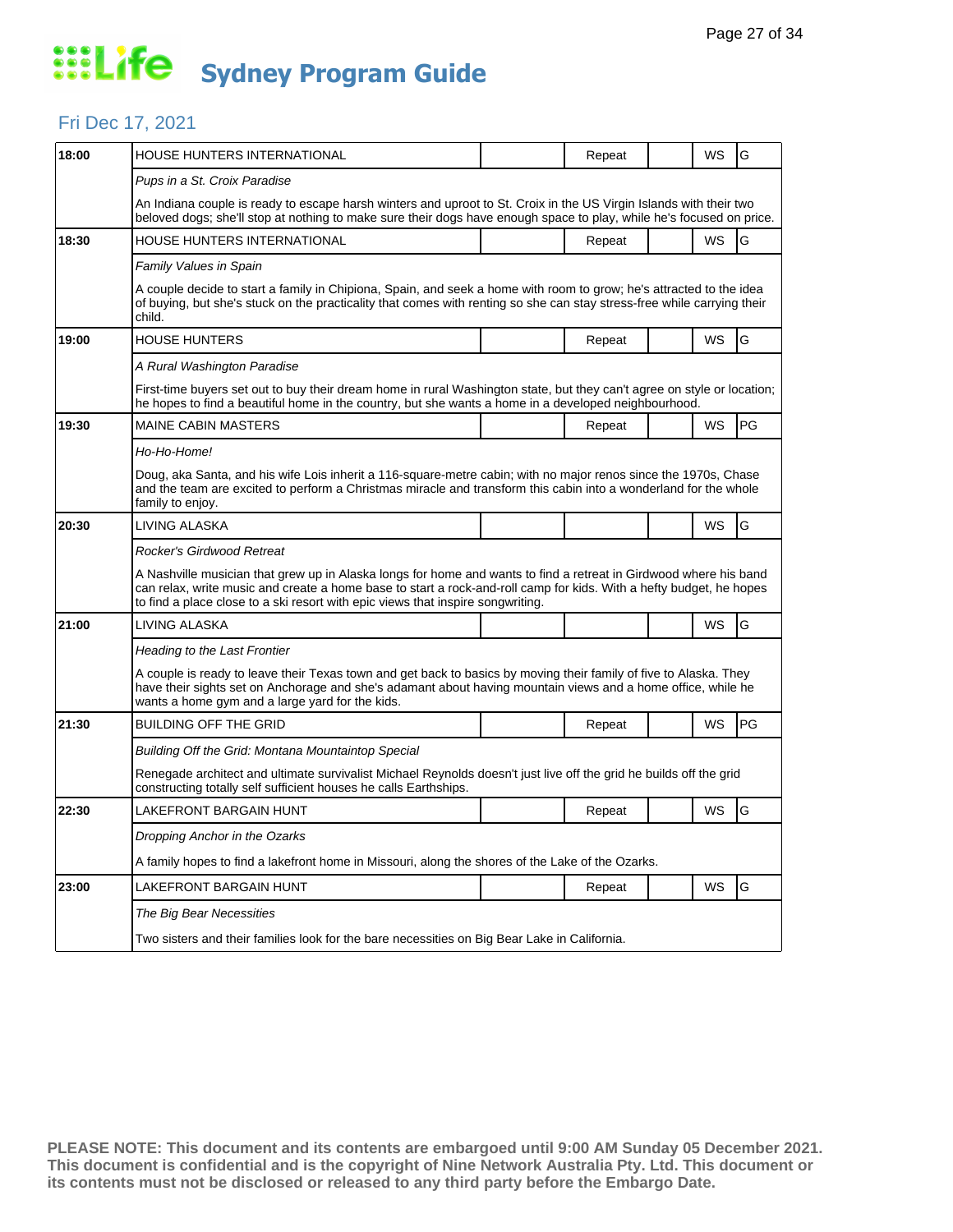#### Fri Dec 17, 2021

| 23:30 | HOUSE HUNTERS INTERNATIONAL                                                                                                                                                                                                                                                                                                                     |  | Repeat |                      | WS        | G  |  |  |  |
|-------|-------------------------------------------------------------------------------------------------------------------------------------------------------------------------------------------------------------------------------------------------------------------------------------------------------------------------------------------------|--|--------|----------------------|-----------|----|--|--|--|
|       | Pups in a St. Croix Paradise                                                                                                                                                                                                                                                                                                                    |  |        | WS<br>WS<br>WS<br>WS |           |    |  |  |  |
|       | An Indiana couple is ready to escape harsh winters and uproot to St. Croix in the US Virgin Islands with their two<br>beloved dogs; she'll stop at nothing to make sure their dogs have enough space to play, while he's focused on price.                                                                                                      |  |        |                      |           |    |  |  |  |
| 00:00 | <b>BELOW DECK</b>                                                                                                                                                                                                                                                                                                                               |  |        |                      |           | M  |  |  |  |
|       | Hide The Salami                                                                                                                                                                                                                                                                                                                                 |  |        |                      |           |    |  |  |  |
|       | Francesca loses all trust in Elizabeth; Rachel continues to grow frustrated with the interior over miscommunication;<br>Elizabeth's high expectations for her birthday fall short; the crew grows fearful of COVID-19 as it ramps up back<br>home.                                                                                              |  |        |                      |           |    |  |  |  |
|       | Cons. Advice: Some Coarse Language, Sexual References                                                                                                                                                                                                                                                                                           |  |        |                      |           |    |  |  |  |
| 01:00 | BELOW DECK MEDITERRANEAN                                                                                                                                                                                                                                                                                                                        |  |        |                      |           | M  |  |  |  |
|       | The Bali Is In Your Court                                                                                                                                                                                                                                                                                                                       |  |        |                      |           |    |  |  |  |
|       | Jess confronts Aesha over the guests' group photo, while the rest of the boat races to mitigate the impending<br>damage. Tom works to keep a lid on his frustrations, as Malia waits for the other shoe to drop. Meanwhile, Aesha<br>makes a decision about her future and Rob is presented with an alternative to traveling with Jess to Bali. |  |        |                      |           |    |  |  |  |
|       | Cons.Advice: Some Coarse Language, Sexual References                                                                                                                                                                                                                                                                                            |  |        |                      |           |    |  |  |  |
| 02:00 | LIVING ALASKA                                                                                                                                                                                                                                                                                                                                   |  | Repeat |                      |           | G  |  |  |  |
|       | Rocker's Girdwood Retreat                                                                                                                                                                                                                                                                                                                       |  |        |                      |           |    |  |  |  |
|       | A Nashville musician that grew up in Alaska longs for home and wants to find a retreat in Girdwood where his band<br>can relax, write music and create a home base to start a rock-and-roll camp for kids. With a hefty budget, he hopes<br>to find a place close to a ski resort with epic views that inspire songwriting.                     |  |        |                      |           |    |  |  |  |
| 02:30 | LIVING ALASKA                                                                                                                                                                                                                                                                                                                                   |  | Repeat |                      |           | G  |  |  |  |
|       | <b>Heading to the Last Frontier</b>                                                                                                                                                                                                                                                                                                             |  |        |                      |           |    |  |  |  |
|       | A couple is ready to leave their Texas town and get back to basics by moving their family of five to Alaska. They<br>have their sights set on Anchorage and she's adamant about having mountain views and a home office, while he<br>wants a home gym and a large yard for the kids.                                                            |  |        |                      |           |    |  |  |  |
| 03:00 | <b>BUILDING OFF THE GRID</b>                                                                                                                                                                                                                                                                                                                    |  | Repeat |                      | WS        | PG |  |  |  |
|       | Building Off the Grid: Montana Mountaintop Special                                                                                                                                                                                                                                                                                              |  |        |                      |           |    |  |  |  |
|       | Renegade architect and ultimate survivalist Michael Reynolds doesn't just live off the grid he builds off the grid<br>constructing totally self sufficient houses he calls Earthships.                                                                                                                                                          |  |        |                      |           |    |  |  |  |
| 04:00 | LAKEFRONT BARGAIN HUNT                                                                                                                                                                                                                                                                                                                          |  | Repeat |                      | <b>WS</b> | G  |  |  |  |
|       | Dropping Anchor in the Ozarks                                                                                                                                                                                                                                                                                                                   |  |        |                      |           |    |  |  |  |
|       | A family hopes to find a lakefront home in Missouri, along the shores of the Lake of the Ozarks.                                                                                                                                                                                                                                                |  |        |                      |           |    |  |  |  |
| 04:30 | LAKEFRONT BARGAIN HUNT                                                                                                                                                                                                                                                                                                                          |  | Repeat |                      | WS        | G  |  |  |  |
|       | The Big Bear Necessities                                                                                                                                                                                                                                                                                                                        |  |        |                      |           |    |  |  |  |
|       |                                                                                                                                                                                                                                                                                                                                                 |  |        |                      |           |    |  |  |  |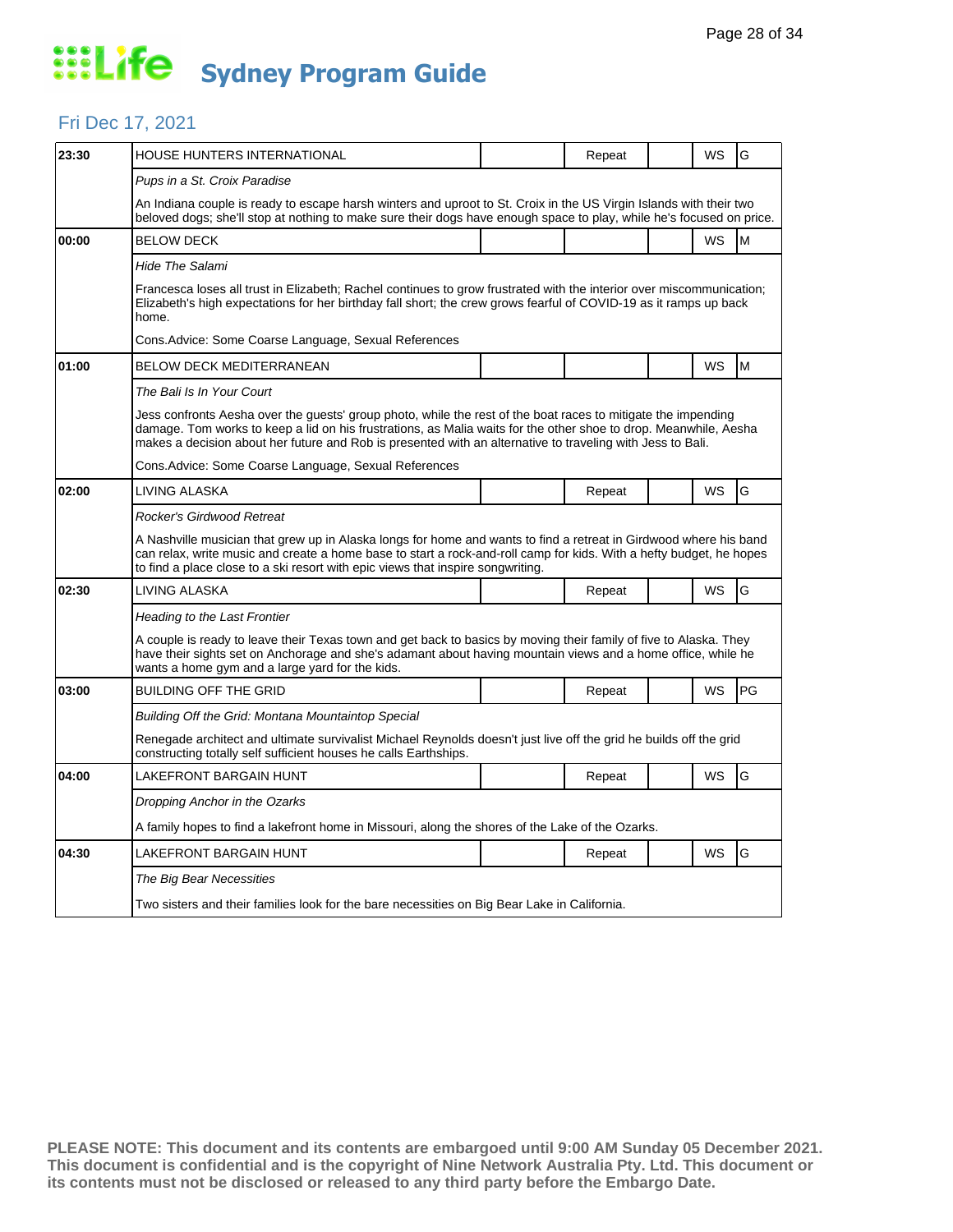#### Fri Dec 17, 2021

| 05:00 | SALVAGE DAWGS                                                                                                                                                                                                                                                     |  | Repeat |  | <b>WS</b> | IG |  |  |  |
|-------|-------------------------------------------------------------------------------------------------------------------------------------------------------------------------------------------------------------------------------------------------------------------|--|--------|--|-----------|----|--|--|--|
|       | Roanoke Shopping Center                                                                                                                                                                                                                                           |  |        |  |           |    |  |  |  |
|       | The team heads to a shopping center where they use creative methods to salvage a large, decorative space frame,<br>rolling doors and more; they also find great items from a pick in New Jersey with which to create amazing builds like<br>la bourbon bar shelf. |  |        |  |           |    |  |  |  |
| 05:30 | LOG CABIN LIVING                                                                                                                                                                                                                                                  |  | Repeat |  | <b>WS</b> | 1G |  |  |  |
|       | Central Virginia Log Home                                                                                                                                                                                                                                         |  |        |  |           |    |  |  |  |
|       | A family of four look to move from their home in Lynchburg, Va., to the nearby countryside where they will have<br>more room to explore and become immersed in nature.                                                                                            |  |        |  |           |    |  |  |  |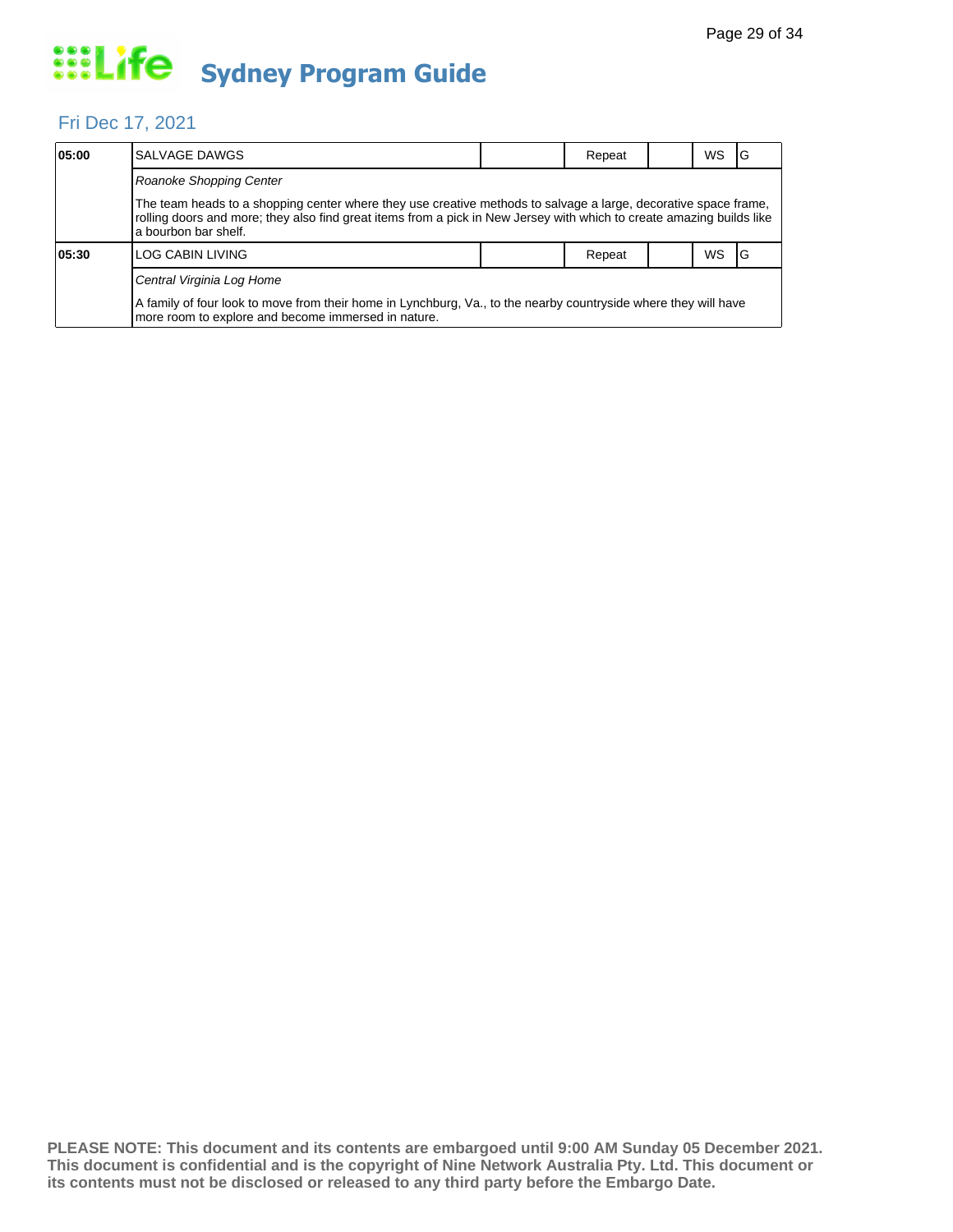#### Sat Dec 18, 2021

| 06:00 | HOUSE HUNTERS INTERNATIONAL                                                                                                                                                                                                                              |                                                                                                                                                                                                                                          | Repeat |  | WS | G  |  |  |  |  |
|-------|----------------------------------------------------------------------------------------------------------------------------------------------------------------------------------------------------------------------------------------------------------|------------------------------------------------------------------------------------------------------------------------------------------------------------------------------------------------------------------------------------------|--------|--|----|----|--|--|--|--|
|       | Family Values in Spain                                                                                                                                                                                                                                   |                                                                                                                                                                                                                                          |        |  |    |    |  |  |  |  |
|       | A couple decide to start a family in Chipiona, Spain, and seek a home with room to grow; he's attracted to the idea<br>of buying, but she's stuck on the practicality that comes with renting so she can stay stress-free while carrying their<br>child. |                                                                                                                                                                                                                                          |        |  |    |    |  |  |  |  |
| 06:30 | <b>HOUSE HUNTERS</b>                                                                                                                                                                                                                                     |                                                                                                                                                                                                                                          | Repeat |  | WS | G  |  |  |  |  |
|       | A Rural Washington Paradise                                                                                                                                                                                                                              |                                                                                                                                                                                                                                          |        |  |    |    |  |  |  |  |
|       | First-time buyers set out to buy their dream home in rural Washington state, but they can't agree on style or location;<br>he hopes to find a beautiful home in the country, but she wants a home in a developed neighbourhood.                          |                                                                                                                                                                                                                                          |        |  |    |    |  |  |  |  |
| 07:00 | <b>BUILDING ALASKA</b>                                                                                                                                                                                                                                   |                                                                                                                                                                                                                                          | Repeat |  | WS | PG |  |  |  |  |
|       | Going Vertical                                                                                                                                                                                                                                           |                                                                                                                                                                                                                                          |        |  |    |    |  |  |  |  |
|       | Chappie Cook's team runs into bears and sinking boats while hauling scaffolding materials; Jeff Erickson carefully<br>begins to construct his slippery roof; Chris Sewell works tirelessly to install all the timber walls of his cabin.                 |                                                                                                                                                                                                                                          |        |  |    |    |  |  |  |  |
| 08:00 | THE GARDEN GURUS                                                                                                                                                                                                                                         | Captioned                                                                                                                                                                                                                                | Repeat |  | WS | G  |  |  |  |  |
|       | This week Nigel pays a visit to a very deserving school, Chloe checks out a garden perfect for bees, Kim gets busy<br>trimming in the garden and Mel has a look at the latest plants you can get into your garden this spring.                           |                                                                                                                                                                                                                                          |        |  |    |    |  |  |  |  |
| 08:30 | THE BLOCK: ALL STARS                                                                                                                                                                                                                                     | Captioned                                                                                                                                                                                                                                | Repeat |  | WS | PG |  |  |  |  |
|       | Bathroom Reveal                                                                                                                                                                                                                                          |                                                                                                                                                                                                                                          |        |  |    |    |  |  |  |  |
|       | This week's careful planning and hard work pay off with the All Stars delivering the best bathrooms The Block has<br>ever seen. The judges are surprised by the results, and tensions are high as the scores go down to the wire.                        |                                                                                                                                                                                                                                          |        |  |    |    |  |  |  |  |
| 09:30 | SALVAGE DAWGS                                                                                                                                                                                                                                            |                                                                                                                                                                                                                                          | Repeat |  | WS | G  |  |  |  |  |
|       | Roanoke Shopping Center                                                                                                                                                                                                                                  |                                                                                                                                                                                                                                          |        |  |    |    |  |  |  |  |
|       | a bourbon bar shelf.                                                                                                                                                                                                                                     | The team heads to a shopping center where they use creative methods to salvage a large, decorative space frame,<br>rolling doors and more; they also find great items from a pick in New Jersey with which to create amazing builds like |        |  |    |    |  |  |  |  |
| 10:00 | LOG CABIN LIVING                                                                                                                                                                                                                                         |                                                                                                                                                                                                                                          | Repeat |  | WS | G  |  |  |  |  |
|       | Central Virginia Log Home                                                                                                                                                                                                                                |                                                                                                                                                                                                                                          |        |  |    |    |  |  |  |  |
|       | A family of four look to move from their home in Lynchburg, Va., to the nearby countryside where they will have<br>more room to explore and become immersed in nature.                                                                                   |                                                                                                                                                                                                                                          |        |  |    |    |  |  |  |  |
| 10:30 | LAKEFRONT BARGAIN HUNT                                                                                                                                                                                                                                   |                                                                                                                                                                                                                                          | Repeat |  | WS | G  |  |  |  |  |
|       | Dropping Anchor in the Ozarks                                                                                                                                                                                                                            |                                                                                                                                                                                                                                          |        |  |    |    |  |  |  |  |
|       | A family hopes to find a lakefront home in Missouri, along the shores of the Lake of the Ozarks.                                                                                                                                                         |                                                                                                                                                                                                                                          |        |  |    |    |  |  |  |  |
| 11:00 | LAKEFRONT BARGAIN HUNT                                                                                                                                                                                                                                   |                                                                                                                                                                                                                                          | Repeat |  | WS | G  |  |  |  |  |
|       | The Big Bear Necessities                                                                                                                                                                                                                                 |                                                                                                                                                                                                                                          |        |  |    |    |  |  |  |  |
|       |                                                                                                                                                                                                                                                          | Two sisters and their families look for the bare necessities on Big Bear Lake in California.                                                                                                                                             |        |  |    |    |  |  |  |  |
| 11:30 | POSTCARDS SUMMER                                                                                                                                                                                                                                         | Captioned                                                                                                                                                                                                                                | Repeat |  | WS | PG |  |  |  |  |
|       | Livinia gets creative in South Melbourne, Shane Crawford takes a chilly dip in Brighton, Todd uncovers hidden bars<br>and restaurants in Melbourne's CBD and guest presenter Rob Mills gives us a tour of his favourite city haunts.                     |                                                                                                                                                                                                                                          |        |  |    |    |  |  |  |  |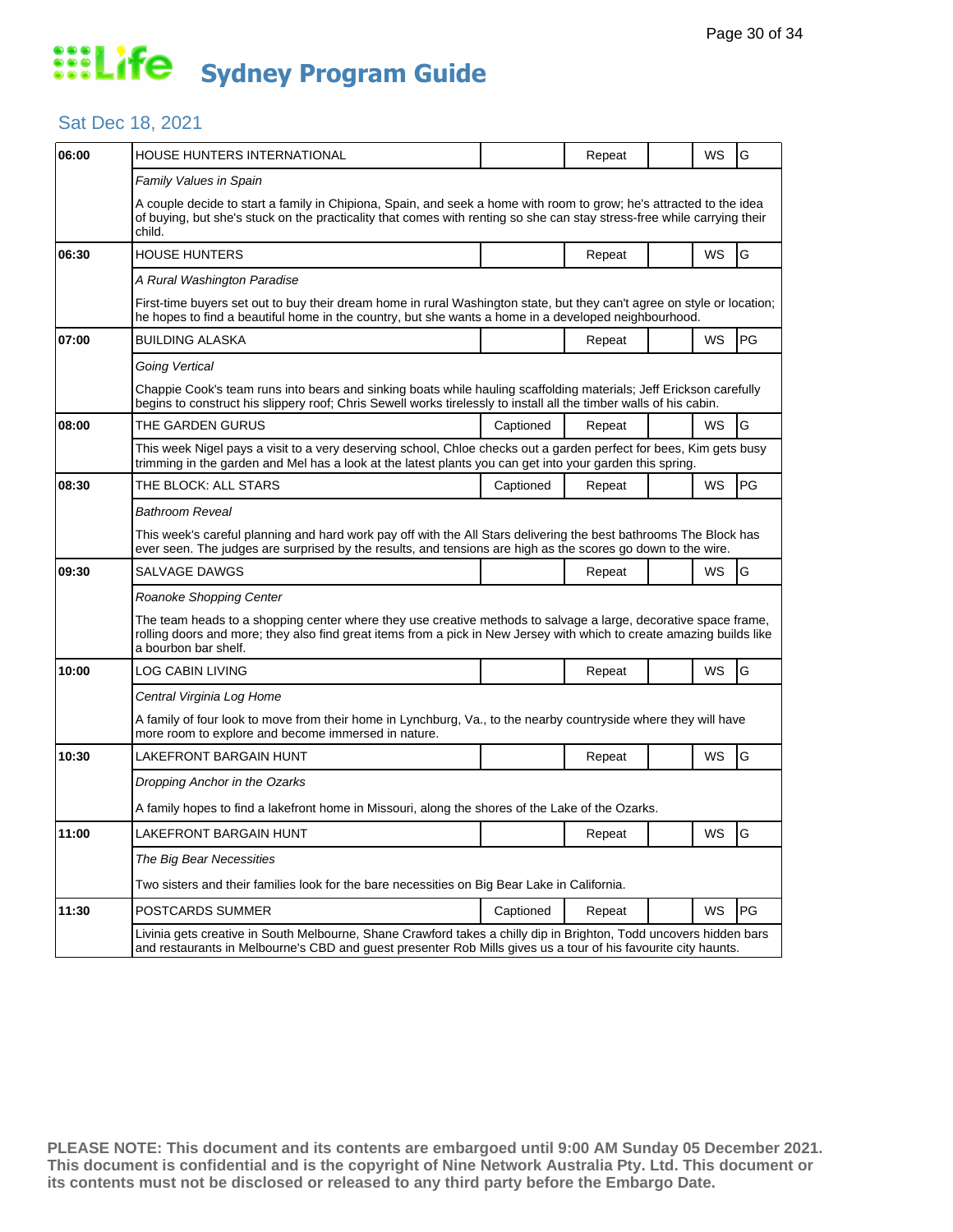#### Sat Dec 18, 2021

| 12:00 | FIND ME A DREAM HOME AUSTRALIA                                                                                                                                                                                                                                                                                              | Captioned | Repeat |  | WS | G  |  |  |
|-------|-----------------------------------------------------------------------------------------------------------------------------------------------------------------------------------------------------------------------------------------------------------------------------------------------------------------------------|-----------|--------|--|----|----|--|--|
|       | Today on Find Me a Dream Home we meet dream home seekers Rob and Natela, who are moving to Geelong,<br>Victoria and are looking for the perfect space for themselves and Rob's elderly mother. Which home will they<br>choose?                                                                                              |           |        |  |    |    |  |  |
| 12:30 | <b>GETAWAY</b>                                                                                                                                                                                                                                                                                                              | Captioned | Repeat |  | WS | PG |  |  |
|       | Scenic - Japan Part 2                                                                                                                                                                                                                                                                                                       |           |        |  |    |    |  |  |
|       | This week on Getaway Livinia Nixon continues her wonderful adventure through Japan. From glorious Mt Fuji to<br>Nagoya, home of the Toyota Museum, then on to Kyoto.                                                                                                                                                        |           |        |  |    |    |  |  |
| 13:00 | <b>HOUSE HUNTERS</b>                                                                                                                                                                                                                                                                                                        |           | Repeat |  | WS | G  |  |  |
|       | Colorado Farmhouse Rock                                                                                                                                                                                                                                                                                                     |           |        |  |    |    |  |  |
|       | A Colorado couple is looking for more acreage and privacy just outside of the Denver area, but need to be close<br>enough to drive into the city for gigs with their popular '80s tribute band.                                                                                                                             |           |        |  |    |    |  |  |
| 13:30 | HOUSE HUNTERS INTERNATIONAL                                                                                                                                                                                                                                                                                                 |           | Repeat |  | WS | G  |  |  |
|       | Family Values in Spain                                                                                                                                                                                                                                                                                                      |           |        |  |    |    |  |  |
|       | A couple decide to start a family in Chipiona, Spain, and seek a home with room to grow; he's attracted to the idea<br>of buying, but she's stuck on the practicality that comes with renting so she can stay stress-free while carrying their<br>child.                                                                    |           |        |  |    |    |  |  |
| 14:00 | <b>HOUSE HUNTERS</b>                                                                                                                                                                                                                                                                                                        |           | Repeat |  | WS | G  |  |  |
|       | A Rural Washington Paradise                                                                                                                                                                                                                                                                                                 |           |        |  |    |    |  |  |
|       | First-time buyers set out to buy their dream home in rural Washington state, but they can't agree on style or location;<br>he hopes to find a beautiful home in the country, but she wants a home in a developed neighbourhood.                                                                                             |           |        |  |    |    |  |  |
| 14:30 | LIVING ALASKA                                                                                                                                                                                                                                                                                                               |           | Repeat |  | WS | G  |  |  |
|       | Rocker's Girdwood Retreat                                                                                                                                                                                                                                                                                                   |           |        |  |    |    |  |  |
|       | A Nashville musician that grew up in Alaska longs for home and wants to find a retreat in Girdwood where his band<br>can relax, write music and create a home base to start a rock-and-roll camp for kids. With a hefty budget, he hopes<br>to find a place close to a ski resort with epic views that inspire songwriting. |           |        |  |    |    |  |  |
| 15:00 | LIVING ALASKA                                                                                                                                                                                                                                                                                                               |           | Repeat |  | WS | G  |  |  |
|       | <b>Heading to the Last Frontier</b>                                                                                                                                                                                                                                                                                         |           |        |  |    |    |  |  |
|       | A couple is ready to leave their Texas town and get back to basics by moving their family of five to Alaska. They<br>have their sights set on Anchorage and she's adamant about having mountain views and a home office, while he<br>wants a home gym and a large yard for the kids.                                        |           |        |  |    |    |  |  |
| 15:30 | <b>BUILDING ALASKA</b>                                                                                                                                                                                                                                                                                                      |           | Repeat |  | WS | PG |  |  |
|       | Going Vertical                                                                                                                                                                                                                                                                                                              |           |        |  |    |    |  |  |
|       | Chappie Cook's team runs into bears and sinking boats while hauling scaffolding materials; Jeff Erickson carefully<br>begins to construct his slippery roof; Chris Sewell works tirelessly to install all the timber walls of his cabin.                                                                                    |           |        |  |    |    |  |  |
| 16:30 | <b>BUILDING OFF THE GRID</b>                                                                                                                                                                                                                                                                                                |           | Repeat |  | WS | PG |  |  |
|       | Building Off the Grid: Montana Mountaintop Special                                                                                                                                                                                                                                                                          |           |        |  |    |    |  |  |
|       | Renegade architect and ultimate survivalist Michael Reynolds doesn't just live off the grid he builds off the grid<br>constructing totally self sufficient houses he calls Earthships.                                                                                                                                      |           |        |  |    |    |  |  |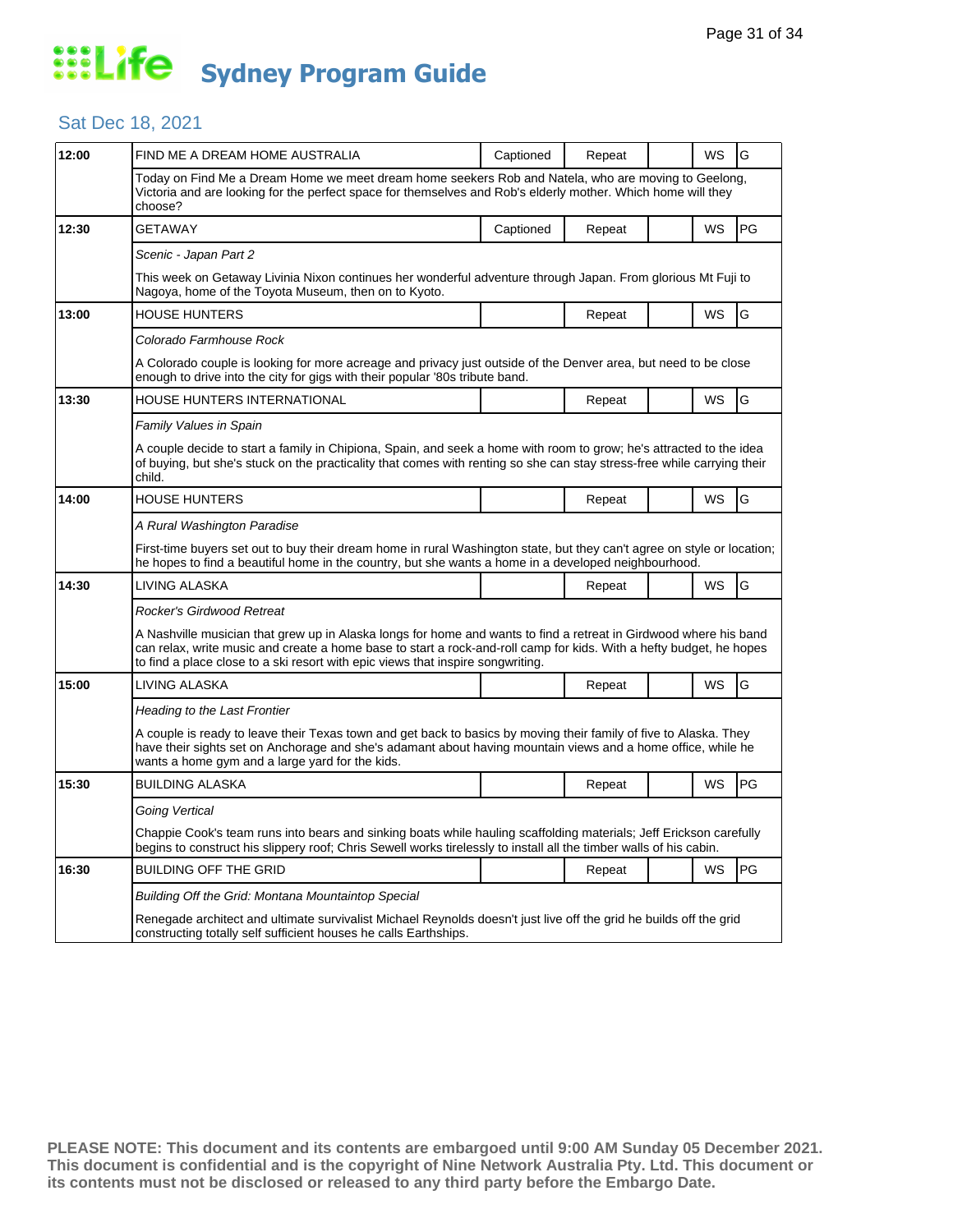#### Sat Dec 18, 2021

| 17:30 | <b>IMAINE CABIN MASTERS</b>                                                                                                                                                                                                                             |  | Repeat |  | <b>WS</b> | I PG |  |  |  |
|-------|---------------------------------------------------------------------------------------------------------------------------------------------------------------------------------------------------------------------------------------------------------|--|--------|--|-----------|------|--|--|--|
|       | Ho-Ho-Home!                                                                                                                                                                                                                                             |  |        |  |           |      |  |  |  |
|       | Doug, aka Santa, and his wife Lois inherit a 116-square-metre cabin; with no major renos since the 1970s, Chase<br>and the team are excited to perform a Christmas miracle and transform this cabin into a wonderland for the whole<br>family to enjoy. |  |        |  |           |      |  |  |  |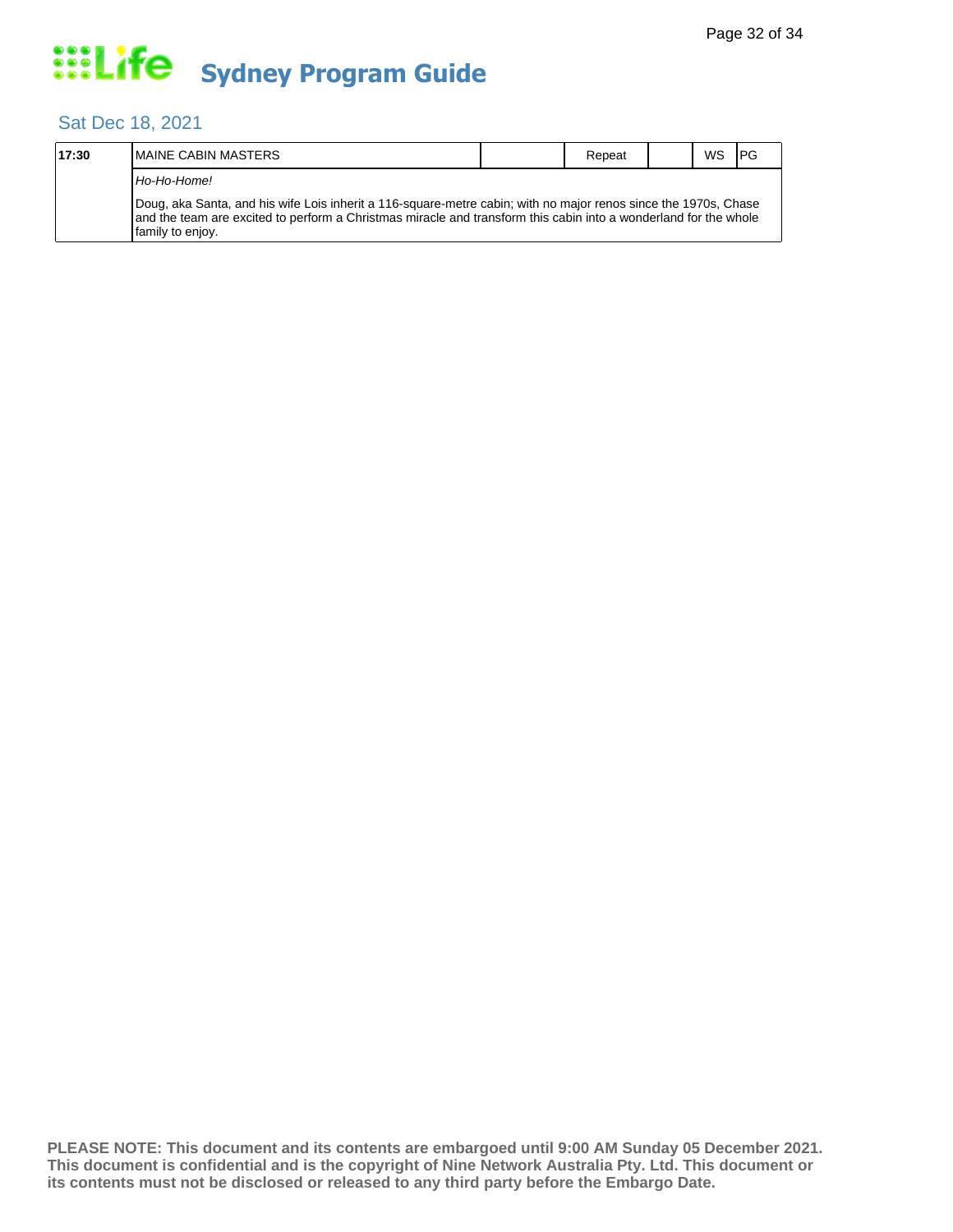#### Sat Dec 18, 2021

| 18:30 | <b>LOG CABIN LIVING</b>                                                                                                                                                                                                                             |           | Repeat |  | WS                                                 | G  |  |  |  |
|-------|-----------------------------------------------------------------------------------------------------------------------------------------------------------------------------------------------------------------------------------------------------|-----------|--------|--|----------------------------------------------------|----|--|--|--|
|       | Central Michigan Dream Cabin                                                                                                                                                                                                                        |           |        |  |                                                    |    |  |  |  |
|       | A born and bred Michigan couple is eager to find a lakefront log home near Mount Pleasant, Michigan to spend<br>more time outdoors with their two small children. They are hoping for a cabin with an open kitchen and large<br>entertaining space. |           |        |  | WS<br>WS<br>WS<br>WS<br>WS<br>WS<br>WS<br>WS<br>WS |    |  |  |  |
| 19:00 | LOG CABIN LIVING                                                                                                                                                                                                                                    |           | Repeat |  |                                                    | G  |  |  |  |
|       | Reliving a Country Childhood                                                                                                                                                                                                                        |           |        |  |                                                    |    |  |  |  |
|       | Newlyweds who spent their childhoods in the country long to return; in Rhode Island, they look for a cabin with some<br>land where they can reconnect with nature and their dogs have plenty of room to explore.                                    |           |        |  |                                                    |    |  |  |  |
| 19:30 | ESCAPE TO THE CHATEAU                                                                                                                                                                                                                               | Captioned | Repeat |  |                                                    | G  |  |  |  |
|       | Christmas                                                                                                                                                                                                                                           |           |        |  |                                                    |    |  |  |  |
|       | Can Dick Strawbridge and his wife Angel bring an abandoned French chateau back to life?                                                                                                                                                             |           |        |  |                                                    |    |  |  |  |
| 20:30 | HOUSE HUNTERS                                                                                                                                                                                                                                       |           | Repeat |  |                                                    | G  |  |  |  |
|       | Putting Down Roots in Grapevine, Texas                                                                                                                                                                                                              |           |        |  |                                                    |    |  |  |  |
|       | Native Californians transplant to Grapevine, Texas; while one is ready to knock down some walls, the other is<br>looking for a more peaceful transition.                                                                                            |           |        |  |                                                    |    |  |  |  |
| 21:00 | HOUSE HUNTERS                                                                                                                                                                                                                                       |           | Repeat |  |                                                    | G  |  |  |  |
|       | New vs. Old in Denver                                                                                                                                                                                                                               |           |        |  |                                                    |    |  |  |  |
|       | A young Denver couple is ready to take the next step and buy a home; he wants a new build with modern designs<br>and amenities that he's used to, but she prefers an older home with charm and character.                                           |           |        |  |                                                    |    |  |  |  |
| 21:30 | HOUSE HUNTERS INTERNATIONAL                                                                                                                                                                                                                         |           |        |  |                                                    | G  |  |  |  |
|       | Reconnecting in Belluno                                                                                                                                                                                                                             |           |        |  |                                                    |    |  |  |  |
|       | A couple looks to reconnect with family abroad and purchase a second home in Belluno, Italy. She wants something<br>that's turnkey with a large kitchen and great views, but he doesn't mind taking on a renovation project.                        |           |        |  |                                                    |    |  |  |  |
| 22:00 | HOUSE HUNTERS INTERNATIONAL                                                                                                                                                                                                                         |           |        |  |                                                    | G  |  |  |  |
|       | Happy Kids in The Hague                                                                                                                                                                                                                             |           |        |  |                                                    |    |  |  |  |
|       | A Seattle couple decides to move to the Netherlands to raise their kids, and they both love The Hague's biking<br>culture. But he wants an easy bike commute near the city centre, and she wants a home on the outskirts with a yard.               |           |        |  |                                                    |    |  |  |  |
| 22:30 | HOUSE HUNTERS RENOVATION                                                                                                                                                                                                                            |           | Repeat |  |                                                    | G  |  |  |  |
|       | Midwest to East Coast Makeover                                                                                                                                                                                                                      |           |        |  |                                                    |    |  |  |  |
|       | After relocating to Massachusetts from the Midwest, a family of three has limited time to find a home that fits each of<br>their personalities.                                                                                                     |           |        |  |                                                    |    |  |  |  |
| 23:30 | <b>HOUSE HUNTERS</b>                                                                                                                                                                                                                                |           | Repeat |  |                                                    | lG |  |  |  |
|       | Putting Down Roots in Grapevine, Texas                                                                                                                                                                                                              |           |        |  |                                                    |    |  |  |  |
|       | Native Californians transplant to Grapevine, Texas; while one is ready to knock down some walls, the other is<br>looking for a more peaceful transition.                                                                                            |           |        |  |                                                    |    |  |  |  |
| 00:00 | THE REAL HOUSEWIVES OF SALT LAKE<br>CITY                                                                                                                                                                                                            |           |        |  |                                                    | М  |  |  |  |
|       | In Hot Water                                                                                                                                                                                                                                        |           |        |  |                                                    |    |  |  |  |
|       | A peek inside the unconventional lives of six successful women navigating an exclusive social circle in a city where<br>religion, status and perfection are praised to the highest degree.                                                          |           |        |  |                                                    |    |  |  |  |
|       | Cons. Advice: Some Coarse Language, Sexual References                                                                                                                                                                                               |           |        |  |                                                    |    |  |  |  |